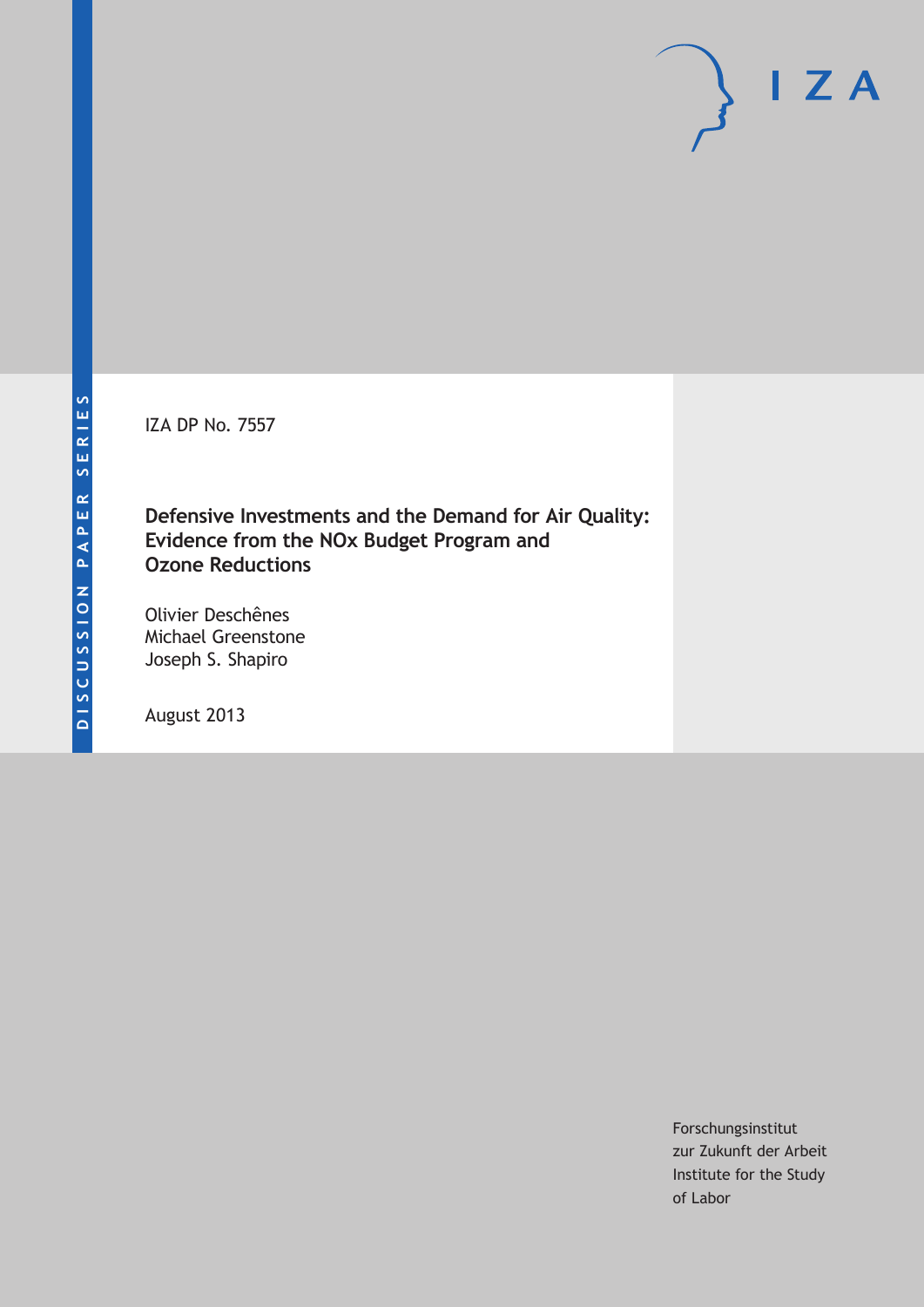# **Defensive Investments and the Demand for Air Quality: Evidence from the NOx Budget Program and Ozone Reductions**

# **Olivier Deschênes**

*University of California, Santa Barbara, IZA and NBER*

### **Michael Greenstone**

*MIT and NBER*

# **Joseph S. Shapiro**

*Yale University*

Discussion Paper No. 7557 August 2013

IZA

P.O. Box 7240 53072 Bonn **Germany** 

Phone: +49-228-3894-0 Fax: +49-228-3894-180 E-mail: [iza@iza.org](mailto:iza@iza.org)

Any opinions expressed here are those of the author(s) and not those of IZA. Research published in this series may include views on policy, but the institute itself takes no institutional policy positions. The IZA research network is committed to the IZA Guiding Principles of Research Integrity.

The Institute for the Study of Labor (IZA) in Bonn is a local and virtual international research center and a place of communication between science, politics and business. IZA is an independent nonprofit organization supported by Deutsche Post Foundation. The center is associated with the University of Bonn and offers a stimulating research environment through its international network, workshops and conferences, data service, project support, research visits and doctoral program. IZA engages in (i) original and internationally competitive research in all fields of labor economics, (ii) development of policy concepts, and (iii) dissemination of research results and concepts to the interested public.

<span id="page-1-0"></span>IZA Discussion Papers often represent preliminary work and are circulated to encourage discussion. Citation of such a paper should account for its provisional character. A revised version may be available directly from the author.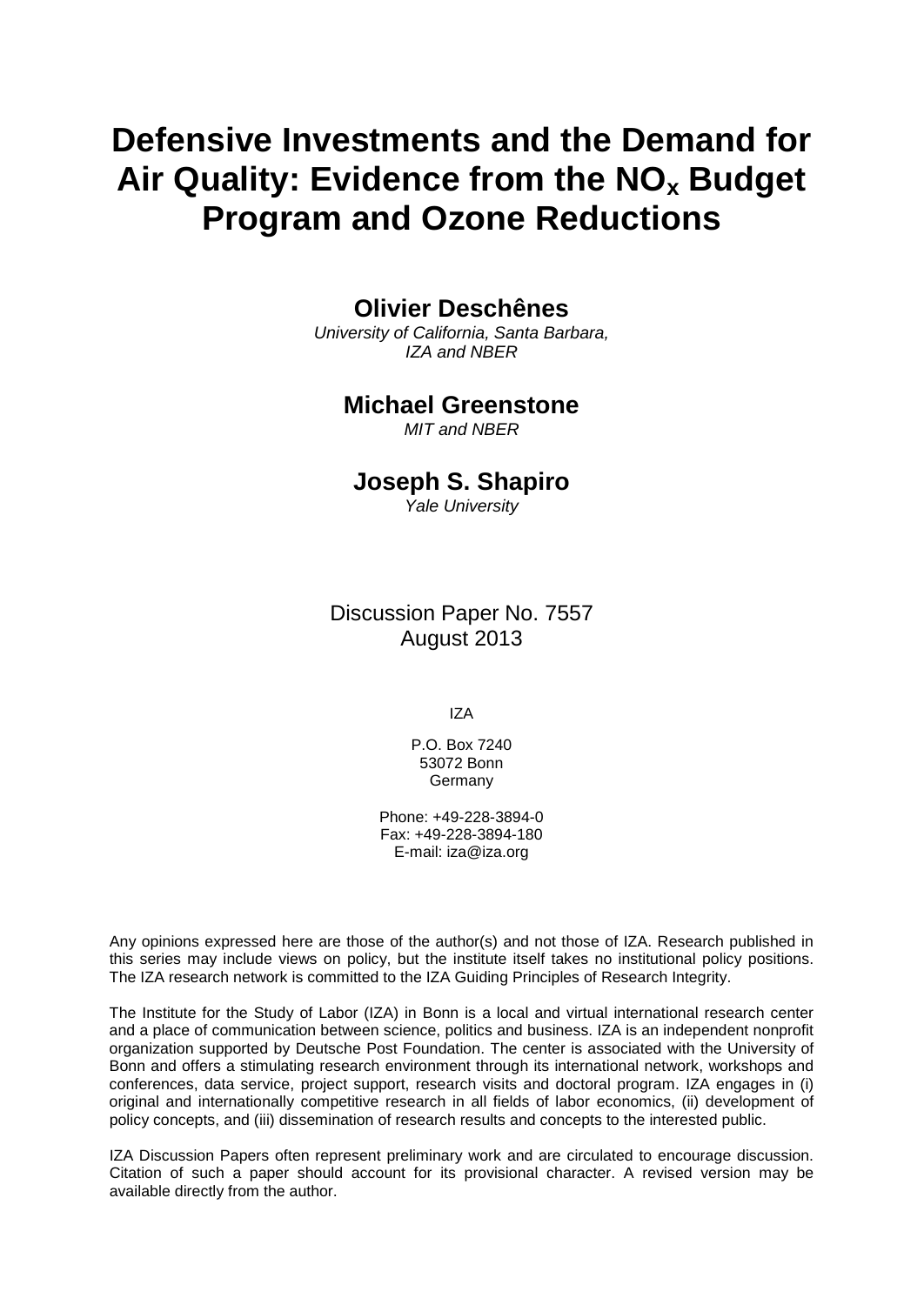IZA Discussion Paper No. 7557 August 2013

# **ABSTRACT**

# **Defensive Investments and the Demand for Air Quality: Evidence from the NOx Budget Program and Ozone Reductions[1](#page-1-0)**

Demand for air quality depends on health impacts and defensive investments that improve health, but little research assesses the empirical importance of defenses. We study an important cap-and-trade market, which dramatically reduced  $NO<sub>x</sub>$  emissions, a key ingredient in ozone formation. A rich quasi-experiment reveals that it decreased summertime ozone, pharmaceutical expenditures, and mortality rates. Reductions in pharmaceutical purchases and mortality are each valued at \$900 million annually, suggesting that defensive investments are a substantial portion of willingness-to-pay. We cautiously conclude that ozone reductions are the primary channel for these effects, implying that ozone's costs are larger than previously understood.

JEL Classification: H4, I1, Q4, Q5, D1

Keywords: willingness to pay for air quality, cap and trade, ozone, pharmaceuticals, mortality, compensatory behavior, human health

Corresponding author:

Olivier Deschenes Department of Economics 2127 North Hall University of California Santa Barbara, CA 93106 USA E-mail: [olivier@econ.ucsb.edu](mailto:olivier@econ.ucsb.edu)

 $<sup>1</sup>$  We are grateful to numerous seminar participants and colleagues for insightful comments. Nick</sup> Muller generously helped with CRDM, Dan Feenberg, Mohan Ramanujan, and Jean Roth gave considerable help with MarketScan data, and Gabe Chan, Peter Evangelakis, Liz Greenwood, Jon Petkun, and Paul Youchak provided outstanding research assistance. We gratefully acknowledge funding from NIH Grant 1R21ES019375-01. Additionally, this research was supported in part under a research contract from the California Energy Commission to the Energy Institute at Haas and by an EPA STAR Fellowship.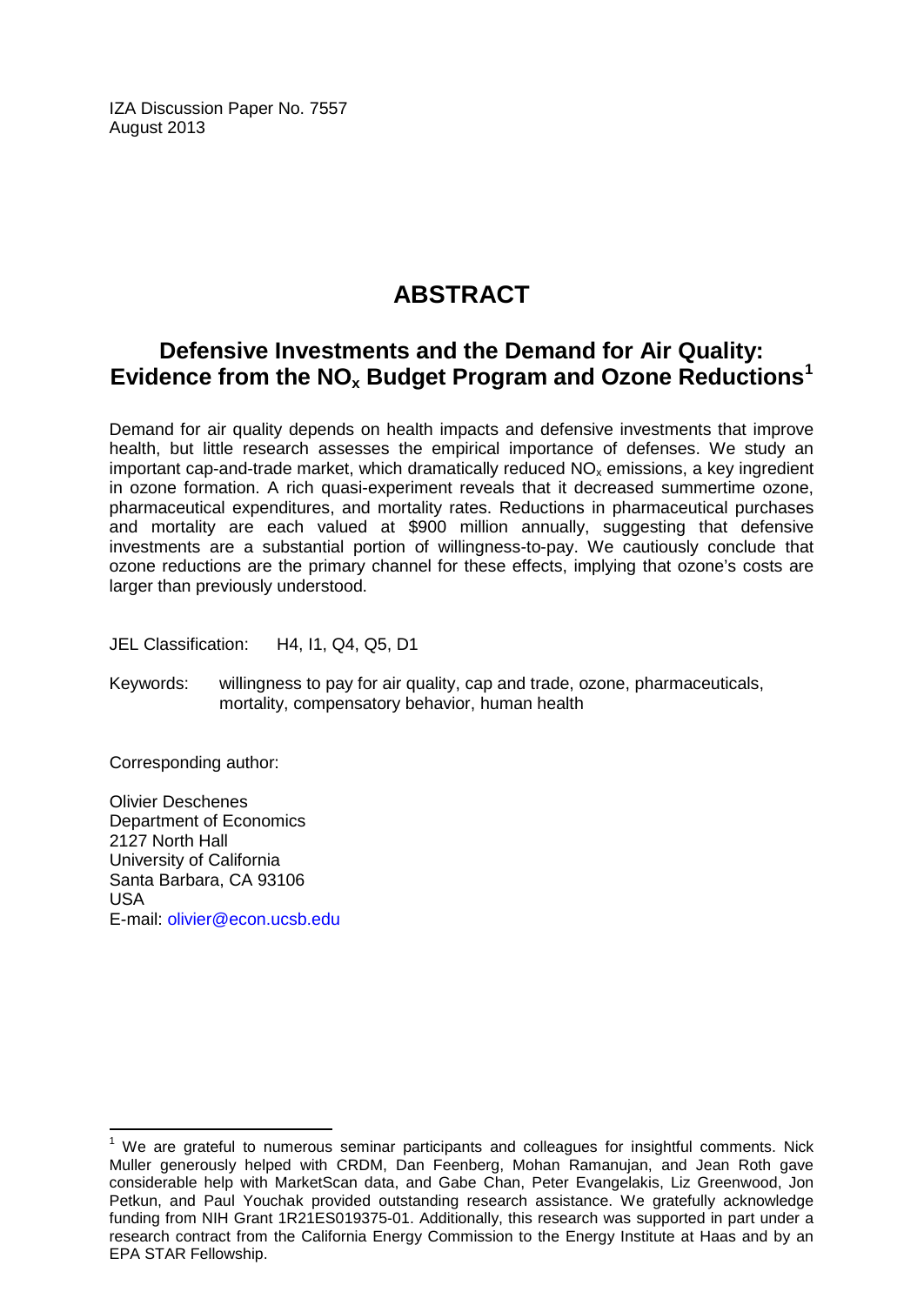#### **I. Introduction**

Theoretical models make clear that willingness to pay for wellbeing in a variety of contexts is a function of factors that enter the utility function directly (e.g., the probability of mortality, school quality, local crime rates, etc.) and the costly investments that help to determine these factors. For example in the canonical models of health production, individuals trade off the damages from exposure to harms with investments or costly actions to protect themselves from these harms (Grossman 1972). To be concrete, homeowners install burglar alarms, companies hire private security guards, infants are vaccinated, builders install thick windows in noisy areas, and people take medications to protect themselves from respiratory problems. All of these actions are costly and displace consumption of utility-generating goods. Indeed, it is widely believed that these actions constitute a significant portion of the costs of harms, as the marginal utility of their purchase should be equalized with the marginal utility of avoiding the harm itself.

However, the empirical literature has largely focused on the incidence of the harm (e.g., health outcomes) as a measure of the full welfare consequences, leaving unanswered the empirical importance of the compensatory behavior and the completeness of the welfare measure (e.g., Chay and Greenstone 2003a and 2003b; Currie and Neidell 2005). Indeed, depending on prices and preferences, a harm may have substantial welfare consequences but an exclusive focus on its incidence could lead to a significant understatement of willingness to pay.

This paper develops a measure of willingness to pay for air quality improvements that accounts for both defensive expenditures and the direct health impacts. As a measure of defensive behavior, we investigate whether pharmaceutical or medication usage responds to changes in air quality. This is likely to be an especially important measure of defensive expenditures, because, for example, the annual cost of prescription medications for asthma is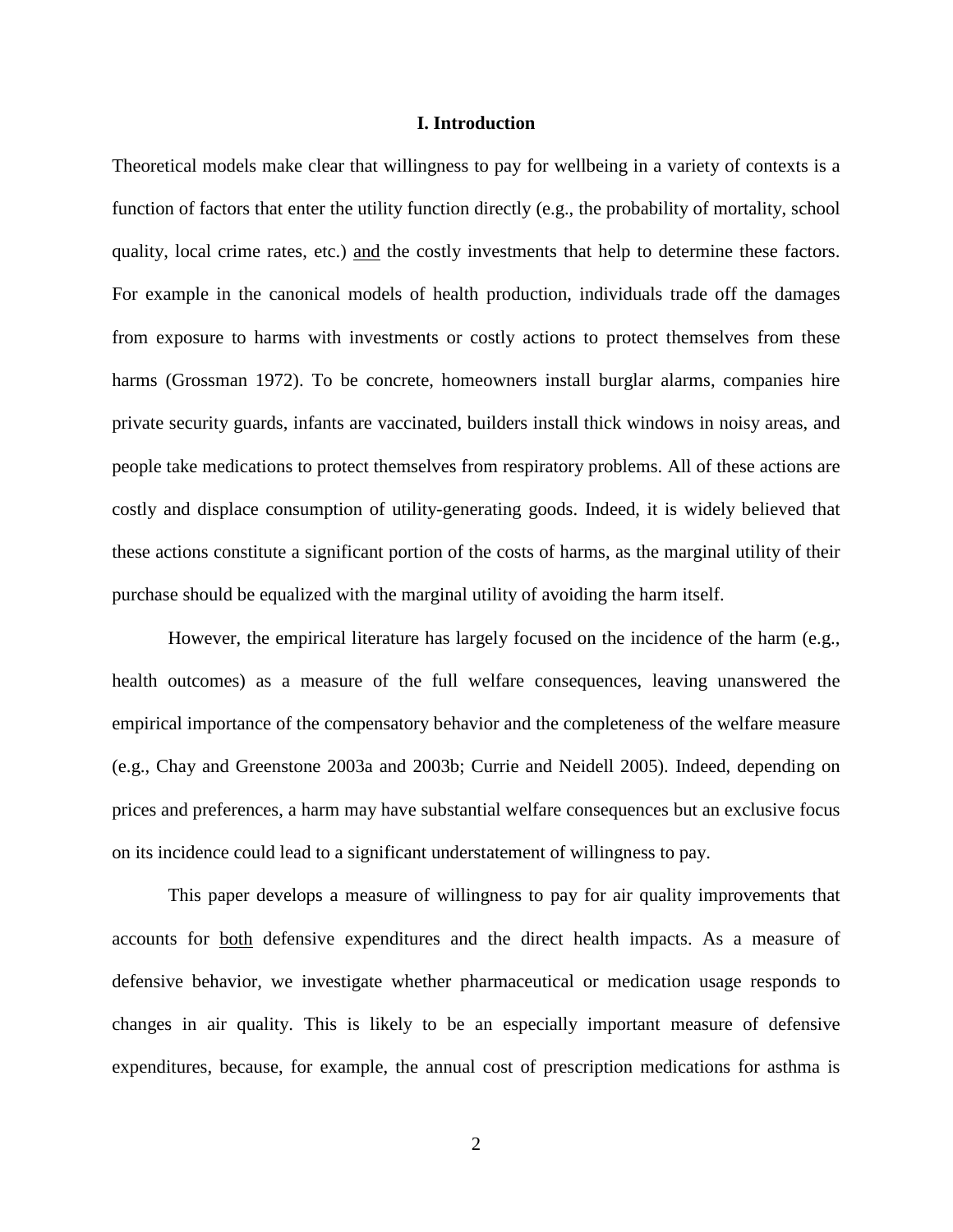reported to exceed the monetized value of any other component of asthma's social cost, including mortality, emergency department admissions, or lost productivity (Weiss and Sullivan 2001). The analysis also provides new evidence on how air quality affects mortality and hospital admissions, which allows us to measure the share of health costs of air pollution due to defenses.

The empirical exercise is based on a quasi-experiment that exploits the variation in space and time of the introduction of an emissions market for nitrogen oxides  $(NO_x)$ . The  $NO_x$  Budget Trading Program (NBP) operated a cap-and-trade system for over 2,500 electricity generating units and industrial boilers in the Eastern and Midwestern U.S. between 2003 and 2008. Because this market had the goal of decreasing ozone pollution, which reaches high levels in summer, the market operated only between May 1 and September 30. Importantly,  $NO_x$  is a primary ingredient in the complex function that produces ozone air pollution and thus the NBP provides quasi-experimental variation in air pollution at the seasonal level, much longer than daily and monthly shocks analyzed in prior research; in this respect, it is more similar to the variation that would be induced by a change in ozone regulation.

Figure 1 shows the dramatic effect of this market on  $NO<sub>x</sub>$  emissions in the states participating in the NBP.<sup>[2](#page-4-0)</sup> In 2002, daily NO<sub>x</sub> emissions were fairly flat throughout the calendar year, with a peak in summer. In 2005, emissions were also flat between January and April. But in May, 2005, when the market's cap began to apply,  $NO<sub>x</sub>$  emissions dropped by 35 percent, practically overnight. Emissions remained lower throughout summer 2005 and then returned to their original level in October, when the cap stopped applying. Emissions dropped in May, 2005 because many power plants began operating abatement technologies that substantially decreased their  $NO<sub>x</sub>$  emissions. The geographic, annual, and seasonal variation in the NBP's introduction

<span id="page-4-0"></span><sup>&</sup>lt;sup>2</sup> Unless otherwise noted, our data on NO<sub>x</sub> emissions refer to emissions from power plants covered by our data (i.e., in the Acid Rain program).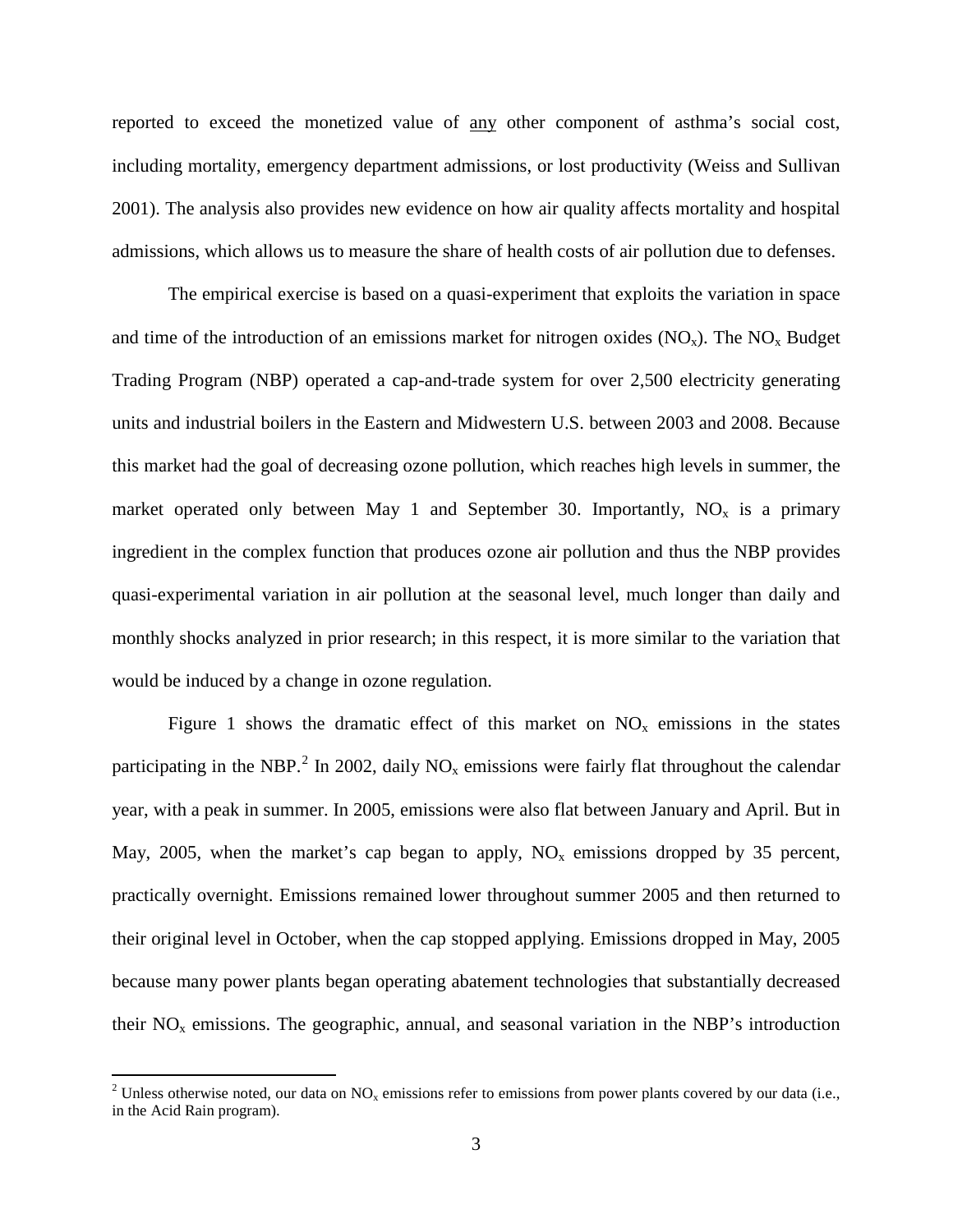provides the basis for a simple research design. Specifically, we use a triple-difference estimator that compares pollution, defensive expenditures and health outcomes in the NBP participating and non-participating states, before versus after 200[3](#page-5-0), and summer versus winter.<sup>3</sup>

The empirical analysis produces several key results. First, the reductions in  $NO_x$ emissions decreased mean ozone concentrations by roughly 6% and reduced the number of summer days with high ozone levels (i.e., more than 65 ppm) by about 23%, or a third of a standard deviation. Second, these improvements in air quality produced substantial medium run benefits. Drug expenditures decreased by about 1.9% or roughly \$900 million annually. Notably, these savings exceed an upper bound estimate of the market's abatement costs. Third, the summertime mortality rate declined by approximately 0.5%, corresponding to 2,200 fewer premature deaths per summer, mainly among individuals 75 and older. The application of ageadjusted estimates of the value of a statistical life implies this reduced mortality is valued at about \$900 million annually. The mortality estimates are less precise than the medication estimates, and the results must be interpreted accordingly. Fourth, there appears to have been little systematic evidence of an effect of the NBP on hospitalization charges.

Finally and importantly, it may be appropriate to conclude the reductions in ozone concentrations are the primary channel for these improvements in health. For example, we find no association between the NBP and health conditions that are plausibly unrelated to air quality. Additionally, we find that the NBP did not affect ambient concentrations of carbon monoxide and sulfur dioxide. However, there is mixed evidence about whether it reduced airborne particulate matter so we cautiously utilize the NBP as an instrumental variable for ozone

<span id="page-5-0"></span><sup>&</sup>lt;sup>3</sup> "Winter" in this paper refers to the combined months of January-April and October-December. Because NO<sub>x</sub> abatement technologies have substantial operating costs (Fowlie 2010), units begin operating them around May 1 and stop around September 30. Part of the operating cost comes from the "heat rate penalty" of selective catalytic reduction—the fact that they require a small amount of electricity to operate.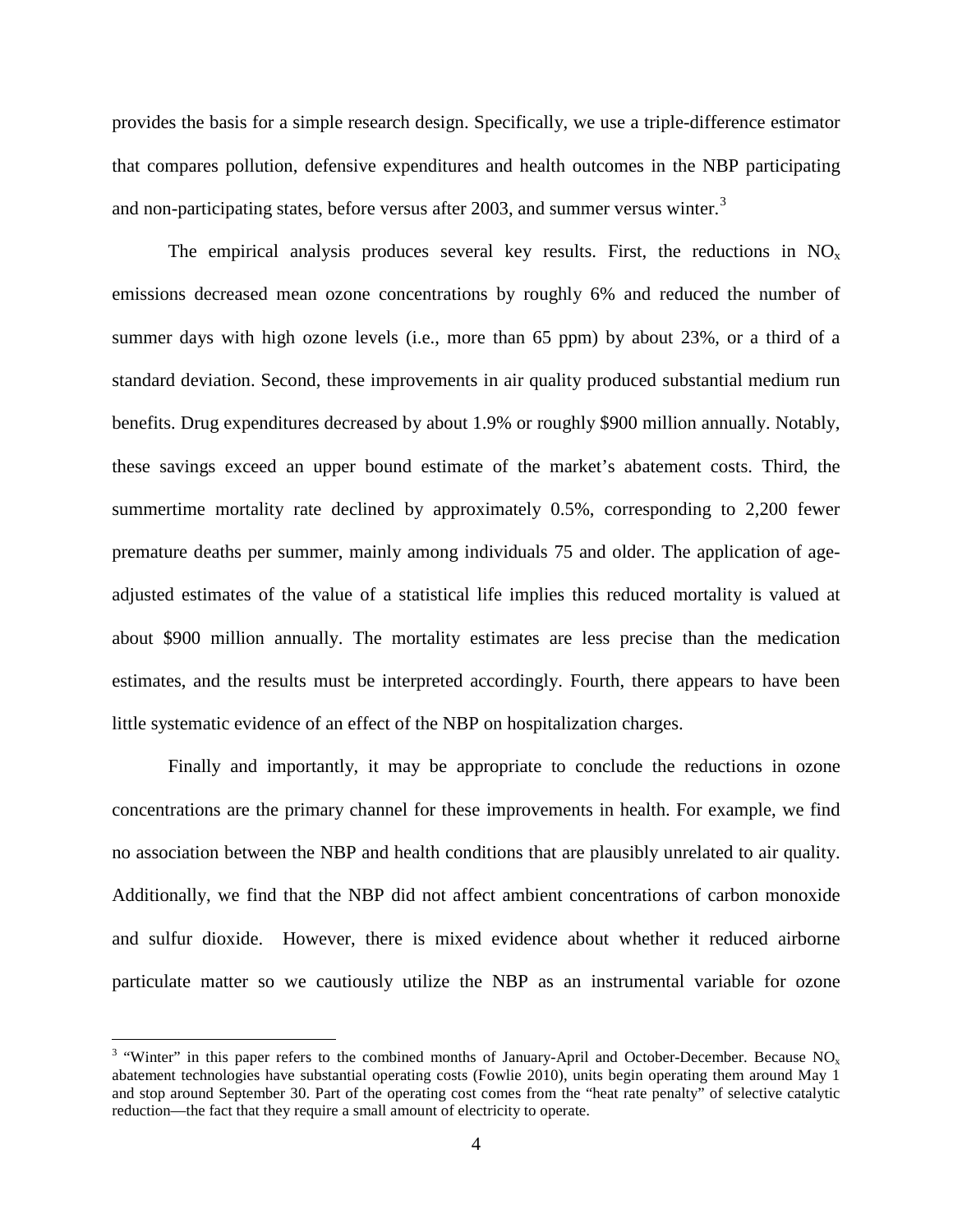concentrations. The estimates imply that a 10% decline in an 8-hour measure of ozone which the EPA regulates leads to a 3.3% reduction in spending on drugs. Analogously, a 10% decline in the number of days with high ozone concentrations – above 65 ppb – reduces drug spending by 4.7%. Additionally, we find that a 1 ppb increase in ozone pollution leads to 2.6 additional summertime deaths per 100,000 people or an elasticity of mortality with respect to ozone of 0.31. The analogous elasticity for the days greater than 65 ppb measure of ozone is 0.06.

In addition to providing new evidence on the empirical importance of defensive expenditures, this paper makes several contributions.<sup>[4](#page-6-0)</sup> First, we are unaware of other studies that demonstrate the impact of an emissions market on ambient pollution and human health with real world data. Most evaluations of emissions markets combine engineering models of emissions abatement, chemistry models of pollution transport, and epidemiological dose-response models (e.g., Muller and Mendelsohn 2009). The limitations of this approach are underlined by our failure to find consistent evidence of an impact of the NBP market on particulates air pollution, which the models (and the EPA) projected as the primary channel for any health benefits.

Second, the results may be useful for contentious current academic and policy debates about ambient ozone pollution. National Ambient Air Quality Standards for ozone have changed repeatedly since the Clean Air Act—more than for any other pollutant except particulates.<sup>[5](#page-6-1)</sup> In 2010, President Obama announced that the EPA would tighten ambient ozone standards. The EPA then missed four deadlines to decide on an ozone standard, and in September 2011 announced that it would wait to implement new standards. This announcement was followed by

<span id="page-6-0"></span><sup>&</sup>lt;sup>4</sup> An emerging empirical literature aims to measure behavioral responses. Including defenses, to health-reducing environmental factors (Barreca et al. 2012; Deschênes and Greenstone 2011; Neidell 2009; Graff-Zivin and Neidell 2009; Graff-Zivin, Neidell, and Schlenker 2011). An older theoretical literature analyzes defenses and willingness to pay (Courant and Porter 1981; Bartik 1988). A small epidemiological literature, largely using samples of under 100 asthma patients, shows that asthmatics increase medication use on polluted days (Menichini and Mudu 2010).

<span id="page-6-1"></span> $<sup>5</sup>$  The original 1971 1-hour ozone standard of 0.08 ppm increased to 0.12 ppm in 1979. An 8-hour standard of 0.08</sup> ppm was proposed in 1997 then litigated until the Supreme Court supported its legality in 2001*.* This 8-hour standard came into force in 2004. In 2008, the Bush Administration proposed a new 8-hour standard of 0.075.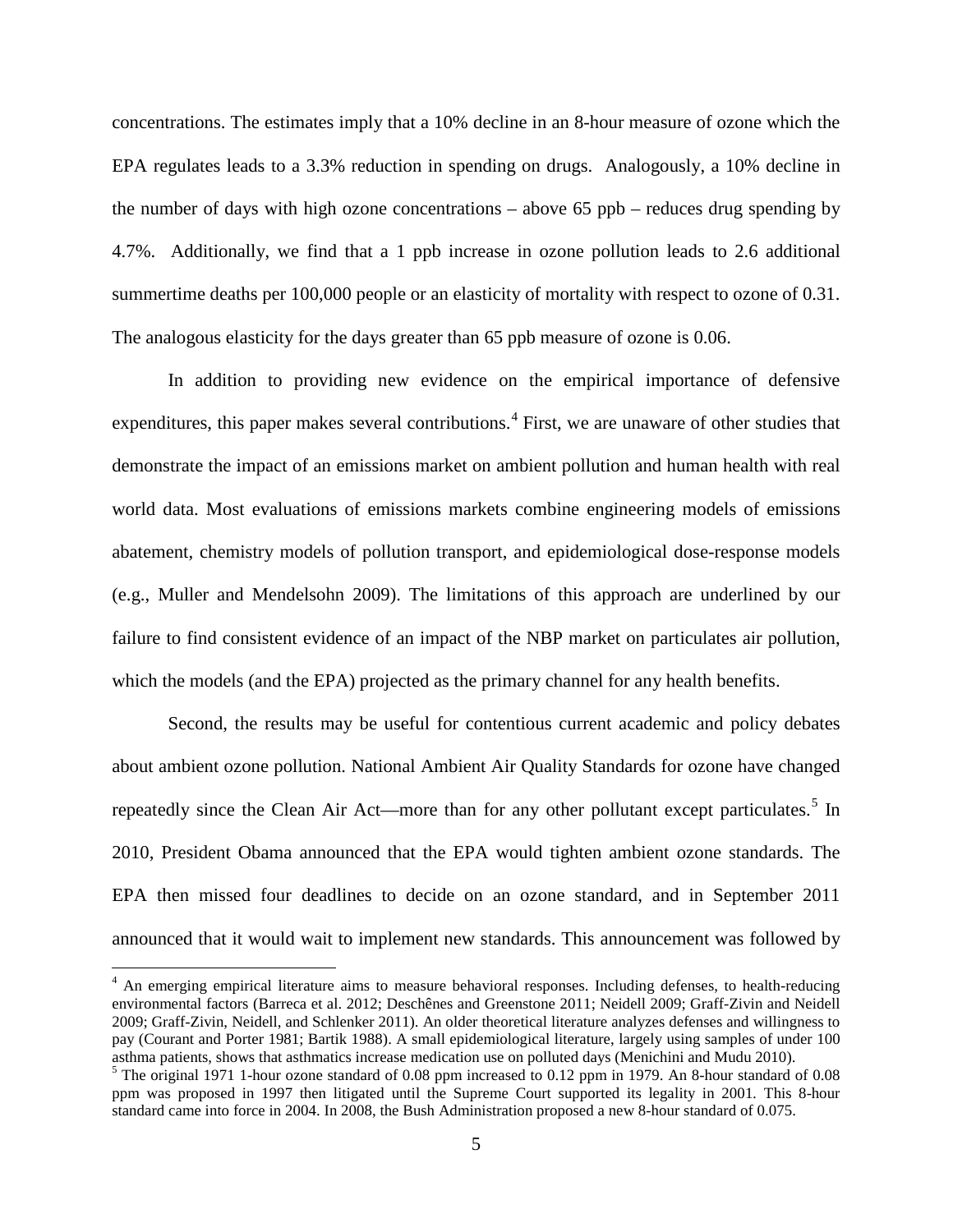litigation by environmental groups and widespread public debate about the importance of additional ozone regulation. These ozone standards are so contentious partly because there is substantial uncertainty about how ozone affects health (NRC 2008; Bell et al. 2004; Currie and Neidell 2005; Jerrett et al. 2009; Neidell 2009; Moretti and Neidell 2011; Lleras-Muney 2010).

Third, the analysis relies on a new source of identification and is conducted with the most comprehensive data file ever compiled on emissions, pollution concentrations, defensive expenditures, and mortality rates. We show that the NBP provides rich quasi-experimental variation in ambient ozone concentrations over seasonal periods of five months, which reduced ozone exposure of over 135 million individuals. Our results are therefore more informative about the possible impacts of new ozone regulation than is the existing literature, which focuses on short-run (daily or weekly) ozone variation and on specific states or groups of cities. In addition, due to medium-run variation leveraged in the statistical models, concerns about "harvesting" or temporal displacement of the drug expenditures and mortality are less relevant than is the case in much of the previous literature that focuses on daily or weekly health outcomes.

The rest of this paper is organized as follows. Section II reviews the main aspects of ozone formation and provides details on the  $NO<sub>x</sub>$  Budget Trading Program. Section III presents a simple economic model of defensive investments in response to exposure to pollutants. Section IV describes the various data sources and the construction of the analysis sample. Section V discusses the econometric models used in the study. Section VI reports the results and Section VII uses the results to conduct a cost-benefit analysis of the NBP and develop a measure of willingness to pay for ozone reductions. Section VIII concludes.

#### **II. Ozone and the Emissions Market**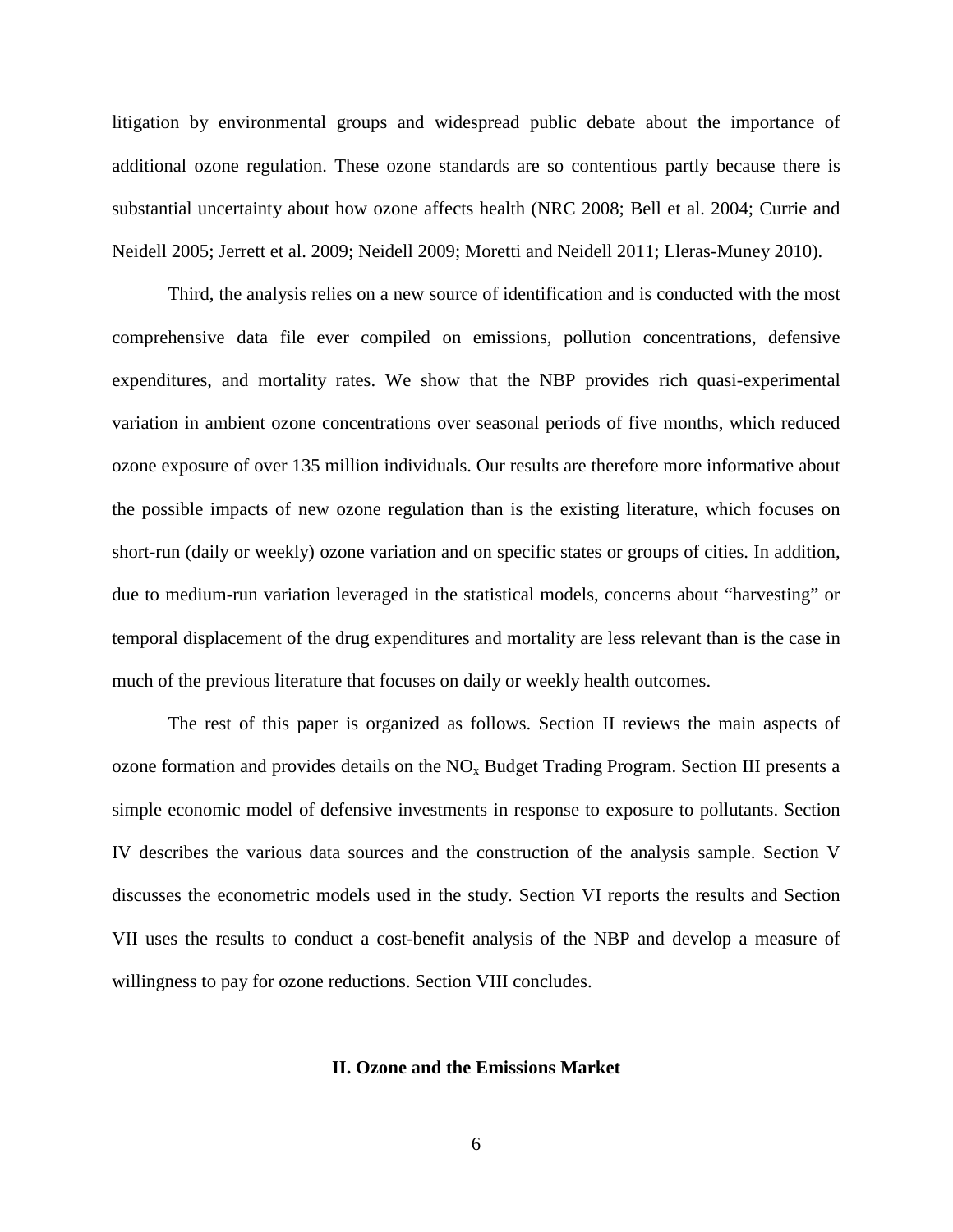#### *A. Ozone*

The Clean Air Act was designed to control ambient levels of ozone and five other pollutants that harm health. Ozone differs from the other pollutants in three important ways. First, polluters do not emit ozone directly. Instead, ozone forms through a complex nonlinear function combining two chemicals precursors – nitrogen oxides  $(NO<sub>x</sub>)$  and volatile organic compounds  $(VOCs)$  – with sunlight and heat. The market we study operates only in summer because winter ozone levels in the Eastern U.S. are low, and ozone spikes to high peaks on hot and sunny days.

Second, the health consequences of ozone are believed to occur from short-term exposure to high levels. Ozone regulation has targeted these peak exposures, rather than focusing on mean ozone levels. For example, the National Ambient Air Quality Standards for ozone primarily reflect the highest few readings of the year. Hence, this market is most likely to affect health if it truncates the right tail of the ozone distribution. Research has found negative effects of ozone on cardiovascular and particularly respiratory health (Lippman 2009).

Third, when this market began, national ozone levels had changed relatively little since the Clean Air Act first regulated ozone in 1970. By contrast, concentrations of all five other "criteria" pollutants decreased substantially between 1973 and 2002 (USEPA 2008). During this period, the EPA imposed numerous regulations to decrease VOC and  $NO<sub>x</sub>$  emissions. This muted effect of existing ozone regulations set the stage for an emissions market as a new approach.

#### *B. The NOx Budget Trading Program*

The  $NO<sub>x</sub>$  Budget Trading Program (NBP) grew out of the Ozone Transport Commission (OTC), an organization of Northeast States formed in the 1990s. OTC studies found that ozone levels the Northeast U.S. had high ozone partly because prevailing winds transported  $NO<sub>x</sub>$  from the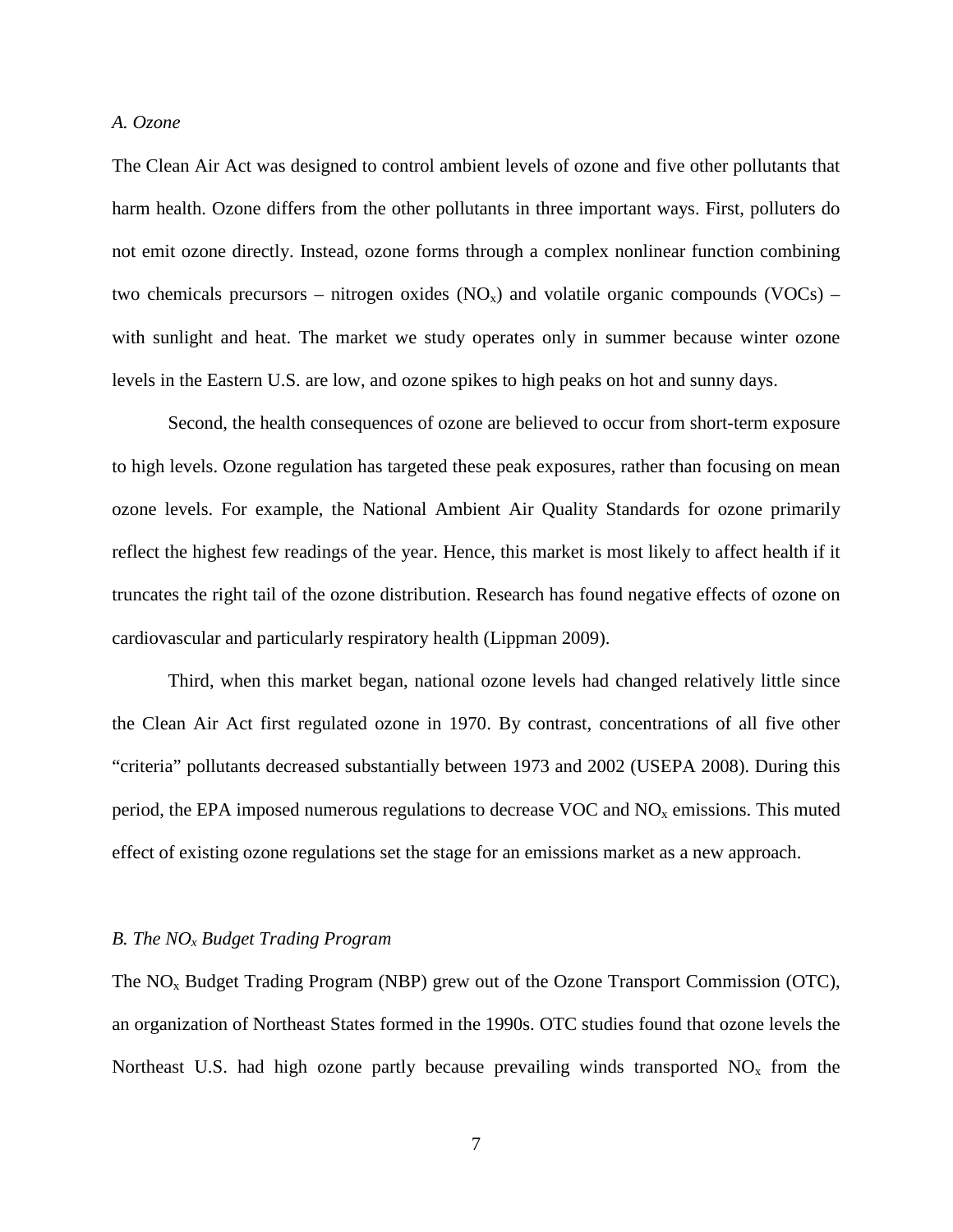industrial Midwest to the Northeast, where it produced ozone in the Northeast (OTC 1998). The OTC led to a version of the  $NO<sub>x</sub>$  Budget Program (NBP) that operated in 1999-2002 and produced small declines in summer  $NO<sub>x</sub>$  emissions.<sup>[6](#page-9-0)</sup> The OTC then created a more stringent version of the NBP which began in 2003 and operated until  $2008$ .<sup>[7](#page-9-1)</sup> The market included 2,500 electricity generating units and industrial boilers, though the 700 coal-fired electricity generating units in the market accounted for 95 percent of all  $NO<sub>x</sub>$  emissions in the market (USEPA 2009b).

The market was implemented partially in 2003 and fully in 2004. The 2003-2008 emissions market originally aimed to cover the eight Northeast states plus Washington DC (which were the focus of the OTC), plus 11 additional Eastern states. Litigation in the Midwest, however, delayed implementation in the [8](#page-9-2) additional states until May 31, 2004.<sup>8</sup> Appendix Figure 1 shows the division of states by NBP participation status in the subsequent analysis.

Accordingly, the EPA allocated about  $150,000$  tons of NO<sub>x</sub> allowances in 2003, 650,000 tons in 2004, and about 550,000 tons in each of the years 2005-2008. Many firms banked allowances: In each year of the market, about 250,000 tons of allowances were saved unused for subsequent years (USEPA 200[9](#page-9-3)a).<sup>9</sup> Before the NBP began, about half of  $NO<sub>x</sub>$  emissions in the

<span id="page-9-0"></span> $6$  This market also goes under the name NO<sub>x</sub> SIP Call. This smaller market also operated in May-September, although as Figure 1 illustrates, it did not produce large differences in summer and winter  $NO<sub>x</sub>$  emissions.

<span id="page-9-1"></span> $\frac{7}{2007}$  is the last year of the MarketScan dataset available for this analysis, so that is the last year of data for the analysis. In 2009, the Clean Air Interstate Rule (CAIR) replaced this market. In 2010, the EPA proposed a Transport Rule which would combine this  $NO<sub>x</sub>$  market with a market for  $SO<sub>2</sub>$  emissions. In July 2011, the EPA replaced this proposal with the Cross-State Air Pollution Rule, which regulates power plant emissions in 27 states with the goal of decreasing ambient ozone and particulate levels.

<span id="page-9-2"></span><sup>&</sup>lt;sup>8</sup> In 2003, the emissions cap applied to Connecticut, Delaware, Maryland, Massachusetts, New Jersey, New York, Pennsylvania, Rhode Island, and Washington DC. In 2004, it also began applying to Alabama, Illinois, Indiana, Kentucky, Michigan, North Carolina, Ohio, South Carolina, Tennessee, Virginia, and West Virginia. Missouri entered the market in 2007. Georgia was initially slated to enter the market in 2007 but the EPA eventually chose to exclude Georgia.

<span id="page-9-3"></span><sup>&</sup>lt;sup>9</sup> In 2002, summertime emissions from sources participating in this market totaled approximately 1 million tons, with a significant downward pre-trend that had similar magnitude in both the East and West (Figure 2). Compared to the level of  $NO<sub>x</sub>$  emissions in 2002, the final cap of 550,000 tons would have decreased emissions by 45%. As discussion of our results later in the paper shows, however, accounting for the pre-trend and the fact that emitters banked allowances across years shows that the causal impact of the market was to decrease emissions by only 35-39 percent.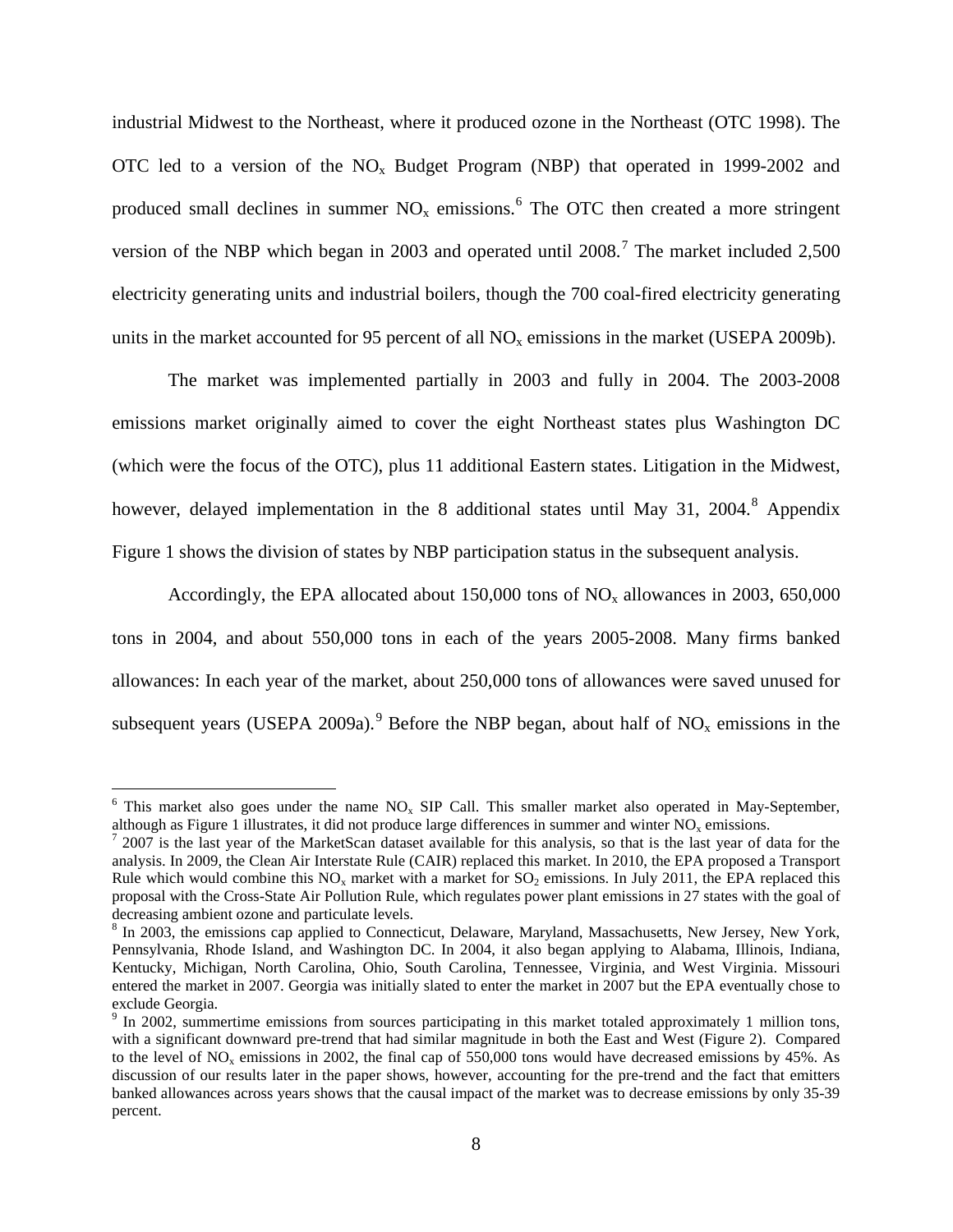Eastern US came from electricity generation and industry—the rest were from mobile and other sources. About a fourth of  $NO<sub>x</sub>$  emissions in the East came from these stationary sources following the establishment of the NBP (USEPA 2005).

Each state received a set of permits and chose how to distribute those permits to affected sources. Once permits were distributed, affected sources could buy and sell them through open markets. A single emissions cap affected the entire market region, though firms could bank allowances for any future year.<sup>[10](#page-10-0)</sup> At the end of each market season, each source had to give the EPA one allowance for each ton of  $NO_x$  emitted.<sup>[11](#page-10-1)</sup> Seventy percent of units complied by using emissions controls (e.g., low  $NO_x$  burners or selective catalytic reduction), and the remainder complied exclusively by holding emissions permits (USEPA 2009b).

The mean resulting permit price in the emissions market was \$2,080 per ton of  $NO<sub>x</sub>$ . This reflects the marginal abatement cost of the last unit of  $NO<sub>x</sub>$  abated. In the results below, we use it to develop an upper bound on the aggregate abatement cost associated with the NBP market.

#### **III. Model of Willingness-to-Pay**

We build upon the canonical Becker-Grossman health production function to highlight the role of defensive investments in the measurement of willingness-to-pay for clean air (Becker 1965; Grossman 1972). This model shows that accurate measurement of willingness-to-pay requires knowledge of both how pollution affects health outcomes such as mortality and how it affects defensive investments that maintain health but otherwise generate no utility, such as medications.

<span id="page-10-1"></span><span id="page-10-0"></span><sup>&</sup>lt;sup>10</sup> Unused allowances from the NBP could be transferred to the CAIR ozone season program.<br><sup>11</sup> In most years, fewer than 5 units of the 2,500 in the market (i.e., less than two-tenths of a percent) had insufficient allowances to cover their emissions.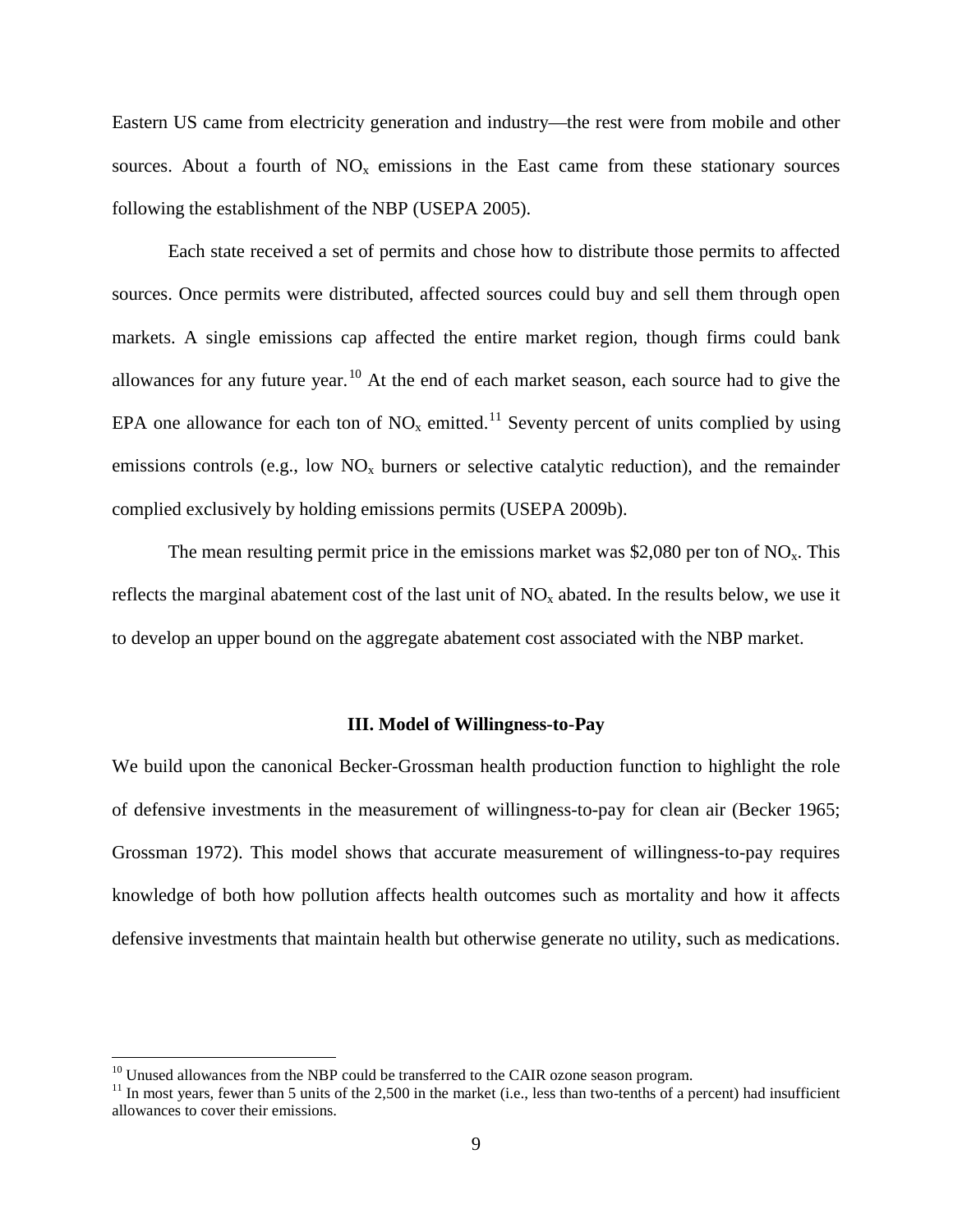Assume the sick days *s(d)* which a person suffers depends on the dose *d* of pollution she is exposed to. The ingested dose  $d(c, a)$  depends on the ambient concentration  $c$  of the pollutant and on the defensive behavior *a*. Substituting provides the following health production function:

$$
(1) \qquad s = s(c,a)
$$

People gain utility from consumption of a general good *X* (whose price is normalized to 1), leisure *f*, and health. Budgets are constrained by non-labor income *I*, the wage rate  $p_w$ , available time *T*, and the price  $p_a$  of defensive investments:  $max_{X,f,a}u(X,f,s)$  *s.t.*  $I + p_w(T - f - s) \ge$  $X + p_a a$ .

Assuming an interior solution to the maximization problem, we can rearrange the total derivative of the health production function (1) to give the following expression for the partial effect of ambient pollution on sick days:<sup>[12](#page-11-0)</sup>

$$
(2) \qquad \frac{\partial s}{\partial c} = \frac{ds}{dc} - \left(\frac{\partial s}{\partial a} \frac{\partial a}{\partial c}\right)
$$

This expression is useful because it underscores that the partial derivative of sick days with respect to pollution is equal to the sum of the total derivative and the product of the partial derivative of sick days with respect to defensive behavior (assumed to have a negative sign) and the partial derivative of defensive behavior with respect to pollution (assumed to have a positive sign). In general, complete data on defensive behavior is unavailable, so most empirical investigations of pollution on health (see, e.g., Chay and Greenstone 2003a and 2003b) reveal *dc ds*

, rather than  $\frac{0.6}{2}$ . As equation (5) demonstrates, the total derivative is an underestimate of the *a s* ∂ ∂

<span id="page-11-0"></span> $12$  If all patients were at corner solutions – if some patients purchased no medications and others would purchase the maximum available dosage even with moderate changes in air quality – then this emissions market might not induce changes in medication purchases. But for asthma medications at least, stronger dosages generally have higher costs, and more powerful medications also typically have higher costs.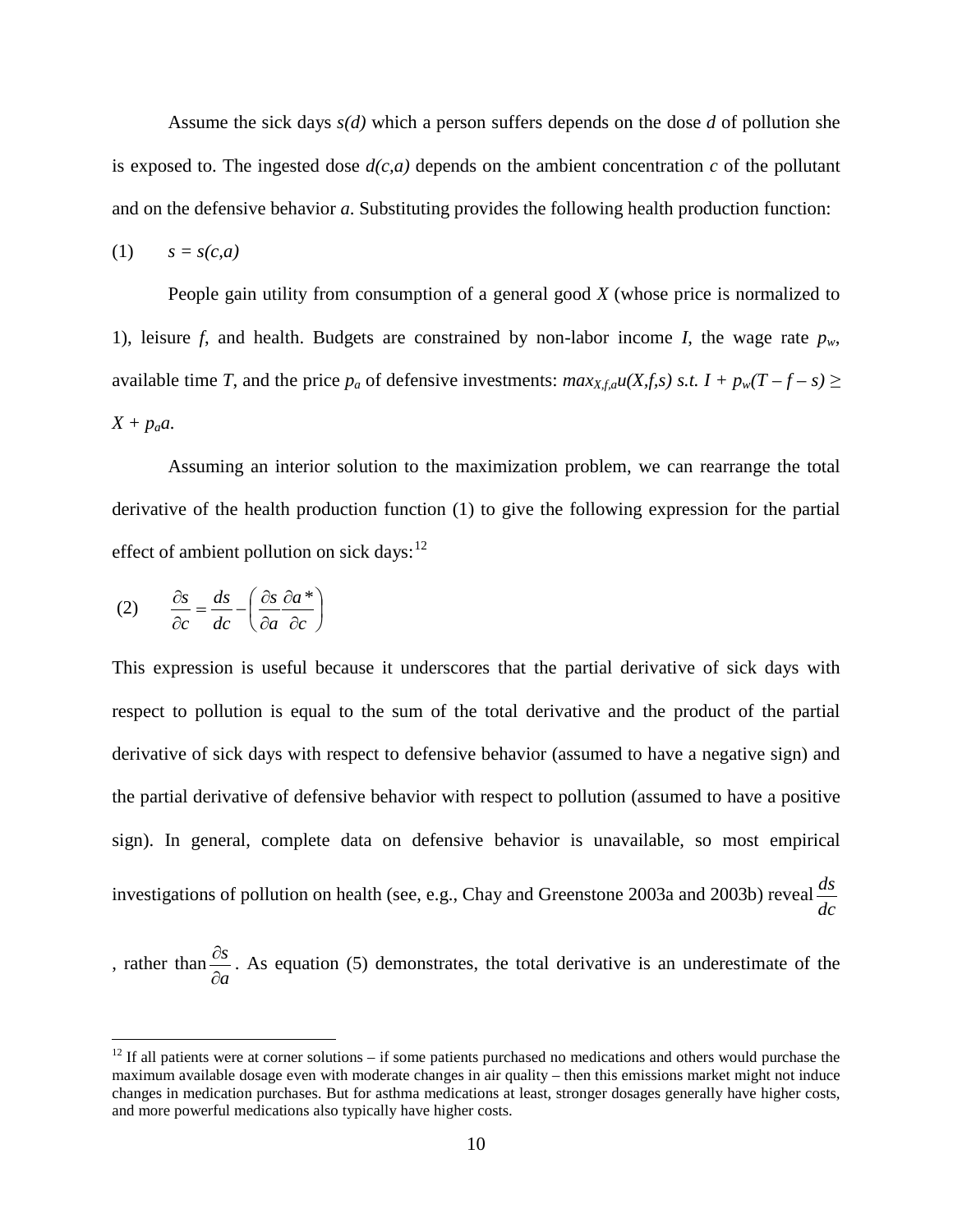desired partial derivative. Indeed, it is possible that virtually all of the response to a change in pollution comes through changes in defensive behavior and that there is little impact on health outcomes; in this case, an exclusive focus on the total derivative would lead to a substantial understatement of the health effect of pollution. The full impact therefore requires either

estimation of 
$$
\frac{\partial s}{\partial a}
$$
, which is almost always infeasible, or of  $\frac{ds}{dc}$  and  $\frac{\partial a}{\partial c}$ .

To express the marginal willingness to pay for clean air  $w_c$  in dollars, we manipulate the previous expressions to obtain the following decomposition:

(3) 
$$
w_c = \left(p_w \frac{ds}{dc}\right) + \left(p_a \frac{\partial a^*}{\partial c}\right) - \left(\frac{\partial u/\partial s}{\partial c} \frac{ds}{dc}\right)
$$

Expression (3) shows that the marginal willingness to pay for clean air includes three terms.<sup>[13](#page-12-0)</sup> The first is the effect of pollution on productive work time, valued at the wage rate. The third is the disutility of sickness, valued in dollars. This third component includes mortality. The second is the cost of defensive investments, valued at their market price. This second component is the aspect of willingness-to-pay that existing research has not measured. It is important to note that medications are not a complete measure of defensive investments against air pollution. However, given that medications cost more than mortality, emergency visits, or any other components of asthma's social costs (Weiss and Sullivan 2001), they represent an important component of defensive investments. The paper's primary empirical goal is to develop a measure of marginal

willingness to pay that is based on  $\frac{ds}{dt}$  and  $\frac{da}{dt}$ . *dc ds c a* ∂  $\partial a^*$ 

<span id="page-12-0"></span> $13$  A similar framework can derive explicit expressions for medical expenses (Harrington and Portney 1987). As we show below, the NBP led to marginal reductions in mean ozone concentrations but non-marginal reductions in the number of high concentration ozone days. An alternative approach would be to consider the model of Bartik (1988) to value non-marginal changes. Both the model outlined here and Bartik's model, highlight the tradeoff between costly defensive actions and health.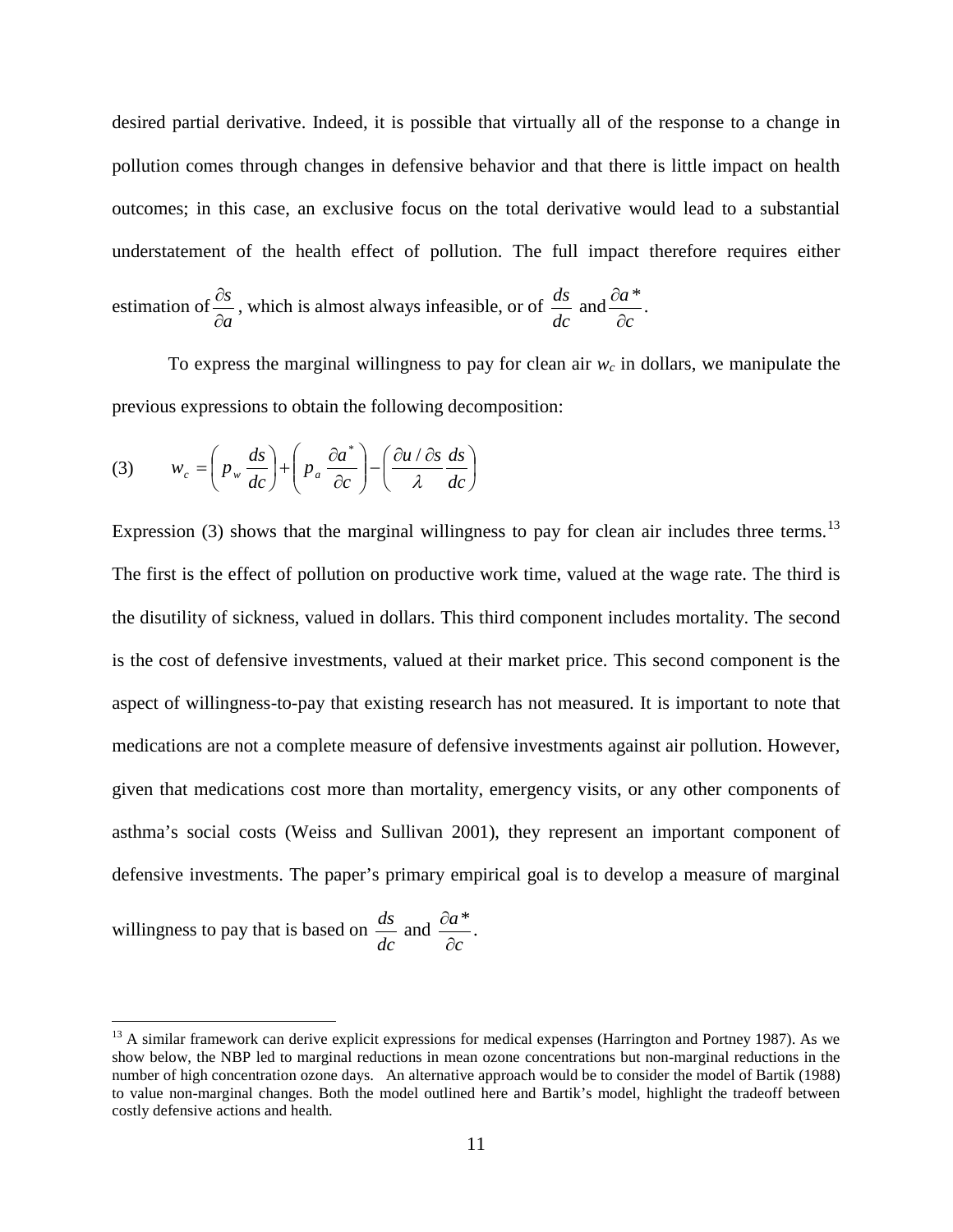This neoclassical model assumes that markets are competitive, but the setting analyzed here has two important deviations from this benchmark: markups and moral hazard. Branded medications generally have low marginal cost and high markups that reflect intellectual property rights. Hence, it is natural to question whether changes in medication purchases amount to a transfer from consumers to drug firms, and not a social cost. In the short-run, this is indeed the case. However, pharmaceutical firms must invest socially valuable resources to develop medications that treat conditions exacerbated by air pollution. With lower levels of air pollution, fewer resources would be spent to develop these medications. Thus over the long run, there is a social benefit (see Finkelstein (2004) for a similar induced innovation process.

The second important deviation is that price exceeds the marginal cost to the consumer, by 80-90 percent in our data, because consumers with insurance generally pay a copayment or deductible for medications. Although we use data on the transacted price for medications (which is more accurate than the published or wholesale price), it remains likely that private willingnessto-pay for medications is smaller than the medication prices we analyze. However even with health insurance and moral hazard, the defensive component of social willingness-to-pay for clean air is measured by the market price of medications taken in response to air pollution.<sup>[14](#page-13-0)</sup>

#### **IV. Data**

This analysis has compiled an unprecedented set of data files to assess the impacts of the  $NO<sub>x</sub>$ Budget Program. Although market-based instruments are viewed as among the most important contributions of economics to environmental policy, to the best of our knowledge this study

<span id="page-13-0"></span><sup>&</sup>lt;sup>14</sup> Suppose in the extreme that consumers have infinitesimally small private value for medications and purchase them in response to air pollution primarily because copayments are zero. If markups are zero and so the marginal cost of medications equals the purchase price, then each medication purchase caused by air pollution represents a case where pollution has used up socially valuable resources, with value equal to the medication's price.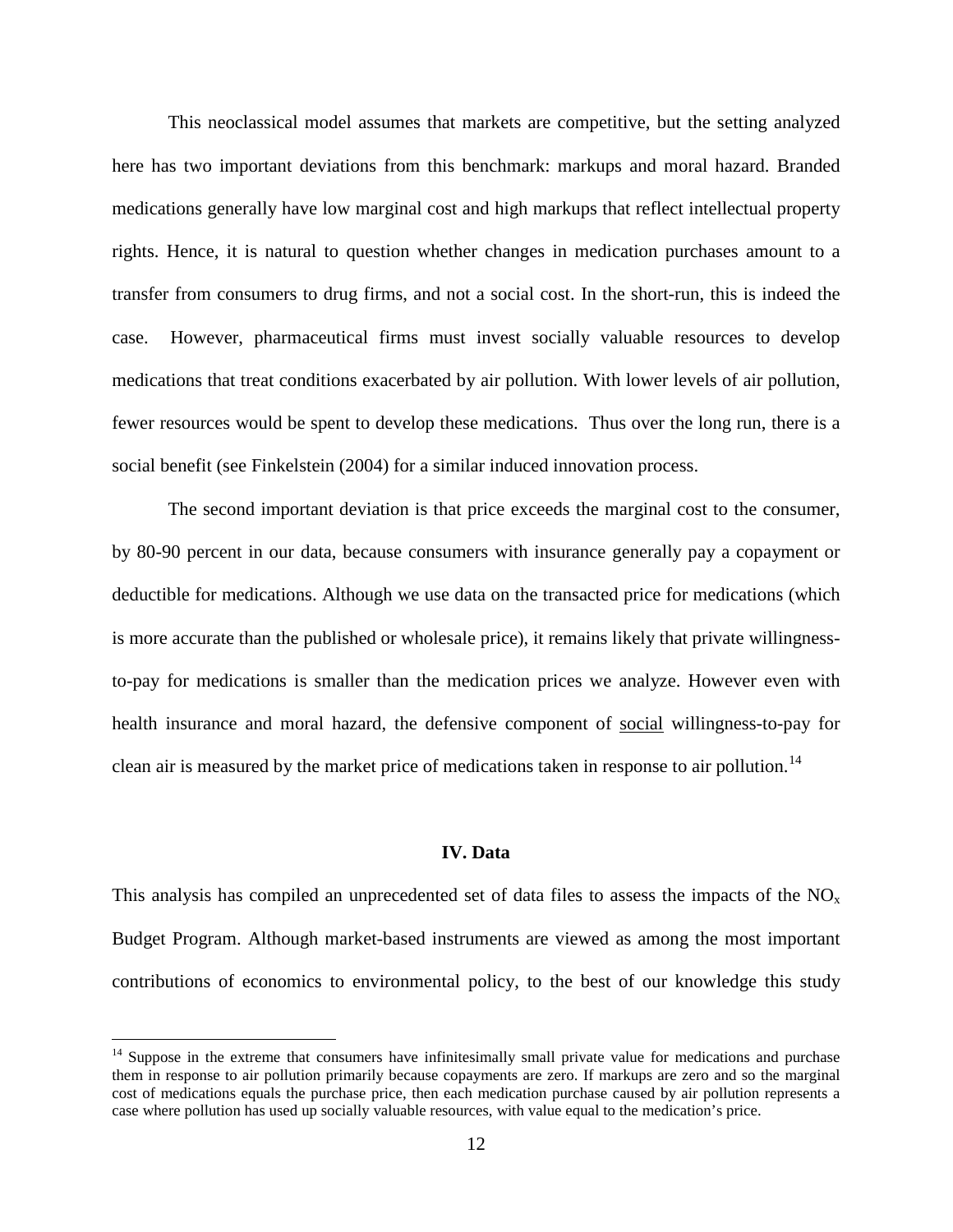represents the first time any analysis has linked ex post health measurements directly to emissions and air quality measures in order to evaluate an emissions market. The analysis excludes Alaska, Hawaii, and states adjacent to the NBP participating states, which have ambiguous treatment status given the potential of pollution to cross state borders.<sup>[15](#page-14-0)</sup>

*Medications.* We use confidential data on medication and hospital admissions from MarketScan. MarketScan contracts with large employers to obtain all insurance-related records for their employees and their dependents including children, who may be especially susceptible to air pollution's effects. The data report the purchase county, date, the medication's National Drug Code (NDC), and the money paid from consumer and insurer to the medication provider.

We use data from all persons in the 16 covered firms which appear in all years, 2001- 2007, of MarketScan, which is the largest panel the data allow us to obtain with these firms. This extract includes over 22 million person-season year observations, and over 100 million separate medication purchases.<sup>[16](#page-14-1)</sup> Because the distribution of persons across counties is skewed, we report all values as rates per 1,000 people, and use generalized least squares (GLS) weights equal to the square root of the relevant MarketScan population. Because the other datasets become available in 1997 but medication data become available in 2001, for non-medication results we report parameter estimates both with data for the period 1997-2007 and for the period 2001-2007.

Medications, unlike hospital visits or death counts, are not linked to a single International Classification of Disease (ICD) code. In the subsequent analysis, we follow the convention in the pollution-health literature and treat respiratory and cardiovascular related episodes as most likely to be affected by air pollution. We define an NDC as respiratory if it satisfies any of three

<span id="page-14-0"></span><sup>&</sup>lt;sup>15</sup> The excluded states from the main analysis sample are: Alaska, Georgia, Hawaii, Iowa, Maine, Mississippi, Missouri, New Hampshire, Vermont, and Wisconsin. In the Appendix, we show that the estimates are similar with other sample selection rules.

<span id="page-14-1"></span><sup>&</sup>lt;sup>16</sup> The appendix reports estimates from a balanced panel of about 600,000 persons in these firms. For confidentiality reasons MarketScan does not identify the 16 firms, but the firms do cover most sectors of the U.S. economy.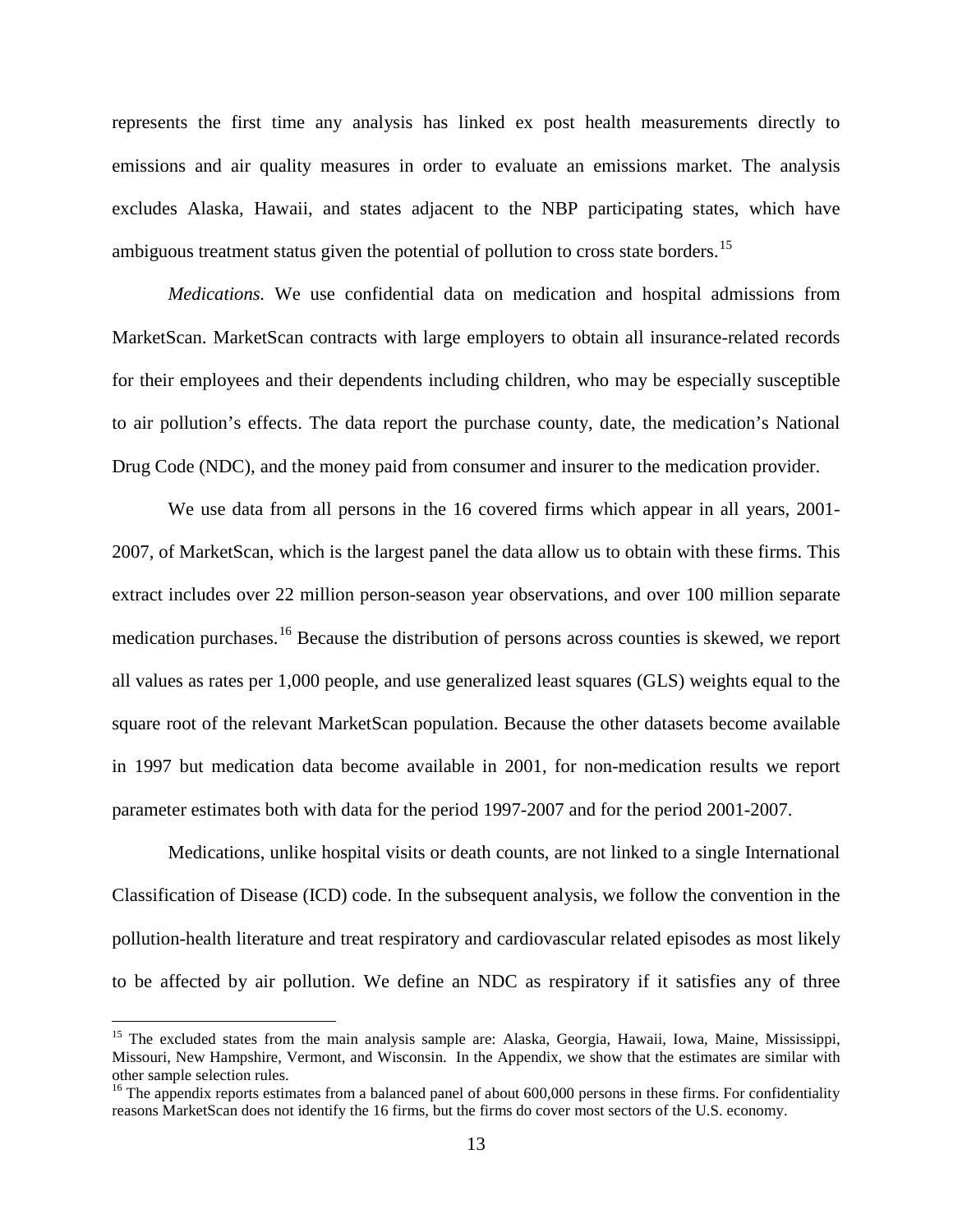criteria: (1) if it is listed in the Third Treatment Guidelines for Asthma (NHLBI 2007); (2) in a recent New England Journal of Medicine guide to asthma treatment (Fanta 2009); or (3) in the standard industry publication for medication characteristics (PDR 2006) as indicated for asthma, emphysema, bronchitis, or chronic obstructive pulmonary disorder. We identify cardiovascular and gastrointestinal medications by their corresponding therapeutic groups in Red Book (PDR 2006).<sup>[17](#page-15-0)</sup> The latter category is unlikely to be affected by air pollution and is used as a placebo test for the validity of the respiratory-cardiovascular results.

This broad approach to identifying respiratory and cardiovascular drugs is the most appropriate we can discern. Nonetheless, because doctors prescribe medications to treat conditions for which the medications are not indicated, some of these medications were probably prescribed for non-respiratory and non-cardiovascular conditions. Moreover, it is also likely that medications prescribed for respiratory and cardiovascular conditions are not in this list.

*Hospitalizations.* We count hospital admission costs as including all inpatient episodes plus all emergency outpatient episodes. We follow procedures in the MarketScan guide (Thompson Healthcare 2007, p. 59) to extract emergency department admissions from outpatient claims files. We define a hospital visit as respiratory or cardiovascular or external if the ICD9 diagnosis code applies to these categories. When a hospital visit has several associated procedures each with its own ICD9 code, we take the mode procedure. Our measure of hospital costs includes all charges from the hospital to the insurer and patient.

*Mortality.* To measure mortality, we use restricted-access data on the universe of deaths in the 1997-2007 period. These Multiple Cause of Death files (MCOD) come from the National

<span id="page-15-0"></span><sup>&</sup>lt;sup>17</sup> Red Book has no category for respiratory medications. The therapeutic groups we extract are Antineoplastic Agents; Cardiovascular Agents; and Gastrointestinal Drugs. Medication purchase rates are skewed and few countyseason values equal zero, so the main tables report medication regressions in logs, with values of zero excluded from the regressions. Appendix Tables 1-3 show alternative specifications for medications and other response variables.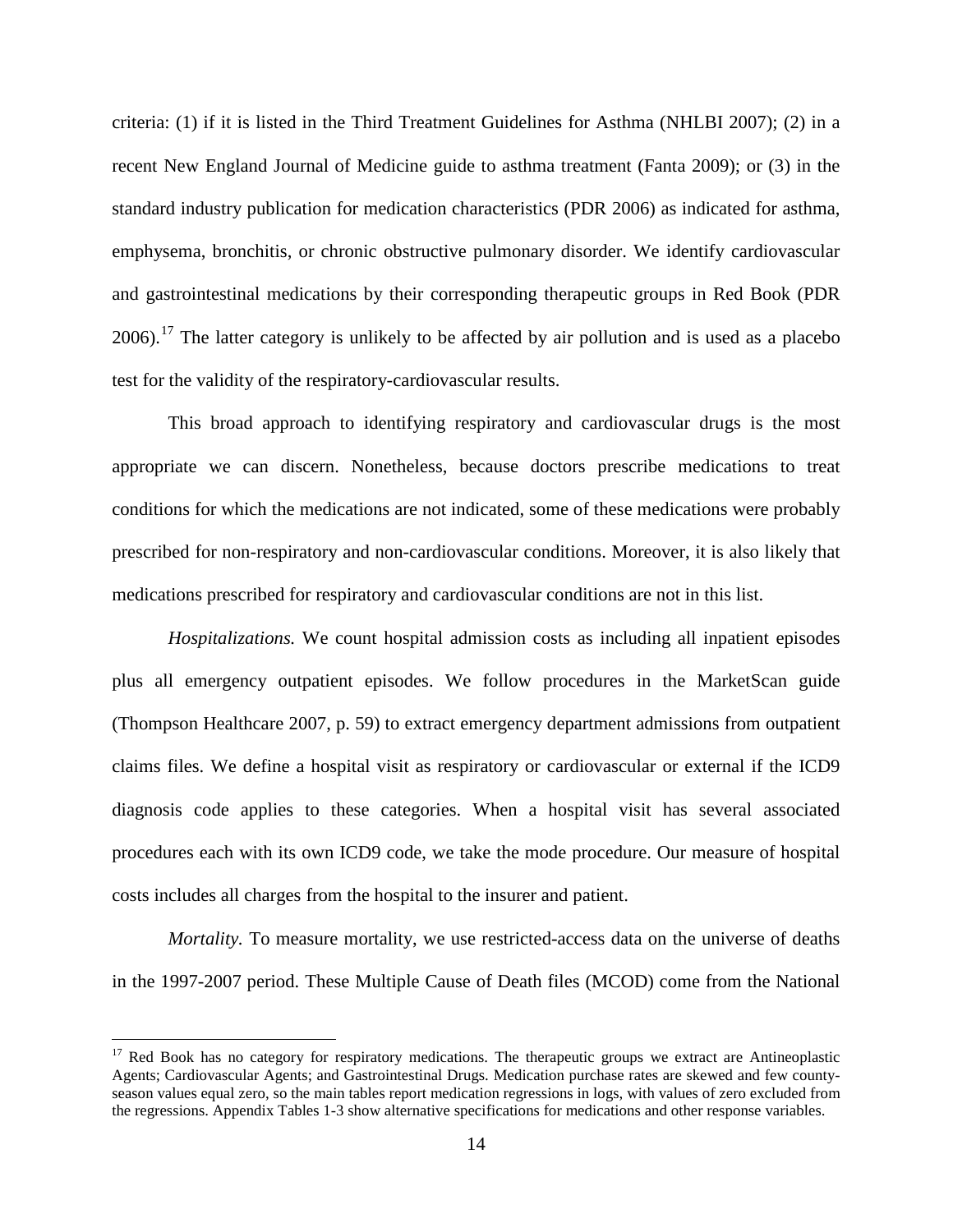Center for Health Statistics (NCHS) and were accessed through an agreement between NCHS and the Census Research Data Centers. These files contain information on the county, cause of death, demographics, and date of each fatality.

*Pollution Emissions.* To measure pollution emissions, we extract daily totals of unit-level  $NO<sub>x</sub>$ ,  $SO<sub>2</sub>$ , and  $CO<sub>2</sub>$  emissions for all states from the EPA's Clean Air Markets Division.<sup>[18](#page-16-0)</sup> The  $NO<sub>x</sub>$  emissions are the quantities for which firms must hold emissions permits in this cap-andtrade market, so they are the most accurate measure available. In 2008, ninety-seven percent of emissions came from units with continuous emissions monitoring systems, which have little measurement error. Units which are part of the Acid Rain Program must report  $NO<sub>x</sub>$  emissions throughout the year, while units in the NBP must report  $NO<sub>x</sub>$  emissions only in the May 1 – September 30 period. Because we compare summer versus winter, estimates in the paper use only data from Acid Rain Units. However, in the examined period, units in the NBP and not in the Acid Rain Program represent a tiny share of  $NO<sub>x</sub>$  emissions.

*Ambient Pollution.* We use a few criteria to select ambient pollution monitoring data from the EPA's detailed Air Quality System. Many EPA monitors operate for limited timespans and may change reporting frequency in response to pollution (Henderson 1996). The main analysis uses a fairly strenuous selection rule of limiting to monitors which have valid readings for at least 47 weeks in all years 1997-2007. Appendix Table 1 shows that we obtain similar results with a weaker monitor selection rule. For ozone, we focus on a concentration measure the EPA regulates: for each day, we calculate an "8-hour value" as the maximum rolling 8-hour mean

<span id="page-16-0"></span> $18$  Electricity generating units did not report high-frequency measurement of mercury, particulate matter, toxics, or other emissions in this time period. Other data sources for emissions of these other pollutants have inadequate data to use in this research design.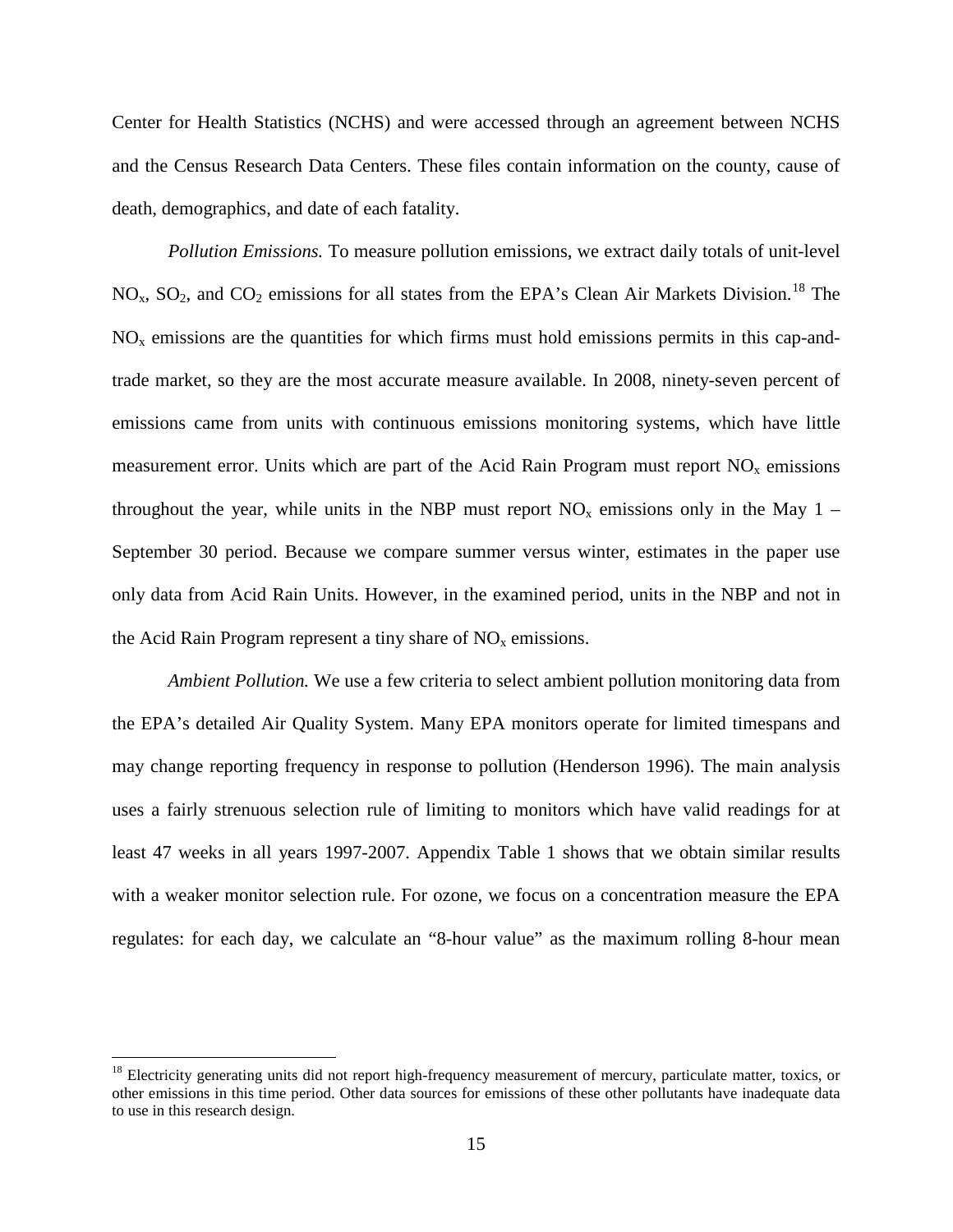within the day.<sup>[19](#page-17-0)</sup> Finally, we calculate the number of days on which this 8-hour value was equal to or greater than 65 ppb, which is an indicator of high-ozone days.

*Weather.* We also compiled weather data from records of the National Climate Data Center Summary of the Day files (File TD-3200). The key control variables for our analysis are the daily maximum and minimum temperature, total daily precipitation, and dew point temperature. To ensure the accuracy of the weather readings, we construct our weather variables for a given year from the readings of all weather stations that report valid readings for every day in that year. The acceptable station-level data is then aggregated at the county level by taking an inverse-distance weighted average of all the valid measurements from stations that are located within a 200 km radius of each county's centroid, where the weights are the inverse of their squared distance to the centroid so that more distant stations are given less weight. This results in complete weather by county-day files that we can link with the other files in our analysis.

*Data Summary.* Table 1 shows that emissions, weather, and mortality data are available for all 2,539 counties in our sample. Medication and hospitalization data are available for 95 percent of these counties, which had a population of 261 million in 2004. Ambient ozone data are only available for 168 counties, but these counties are heavily populated and their 2004 population was 97 million. Data on particulates less than 2.5 micrometers ( $PM_{2,5}$ ) are available in 298 counties (population 144 million) and data on particulates less than 10 micrometers ( $PM_{10}$ ) are available for 39 counties (population of 26 million).

The summary statistics in Table 1 also provide a benchmark to measure the economic importance of medications and the emissions market. In summer, ozone averages 48 ppb. The

<span id="page-17-0"></span> $19$  Mean ozone is calculated between midnight and 8 am, 1 am and 9 am, etc. The maximum of these values in a given day is defined as the "8-hour value" for that day. For each pollutant, we calculate ambient levels in each monitor-day, then the unweighted average across monitors in each county-day, and finally aggregate up to countyseason. All regressions are GLS based on the square root of the total number of underlying pollution readings.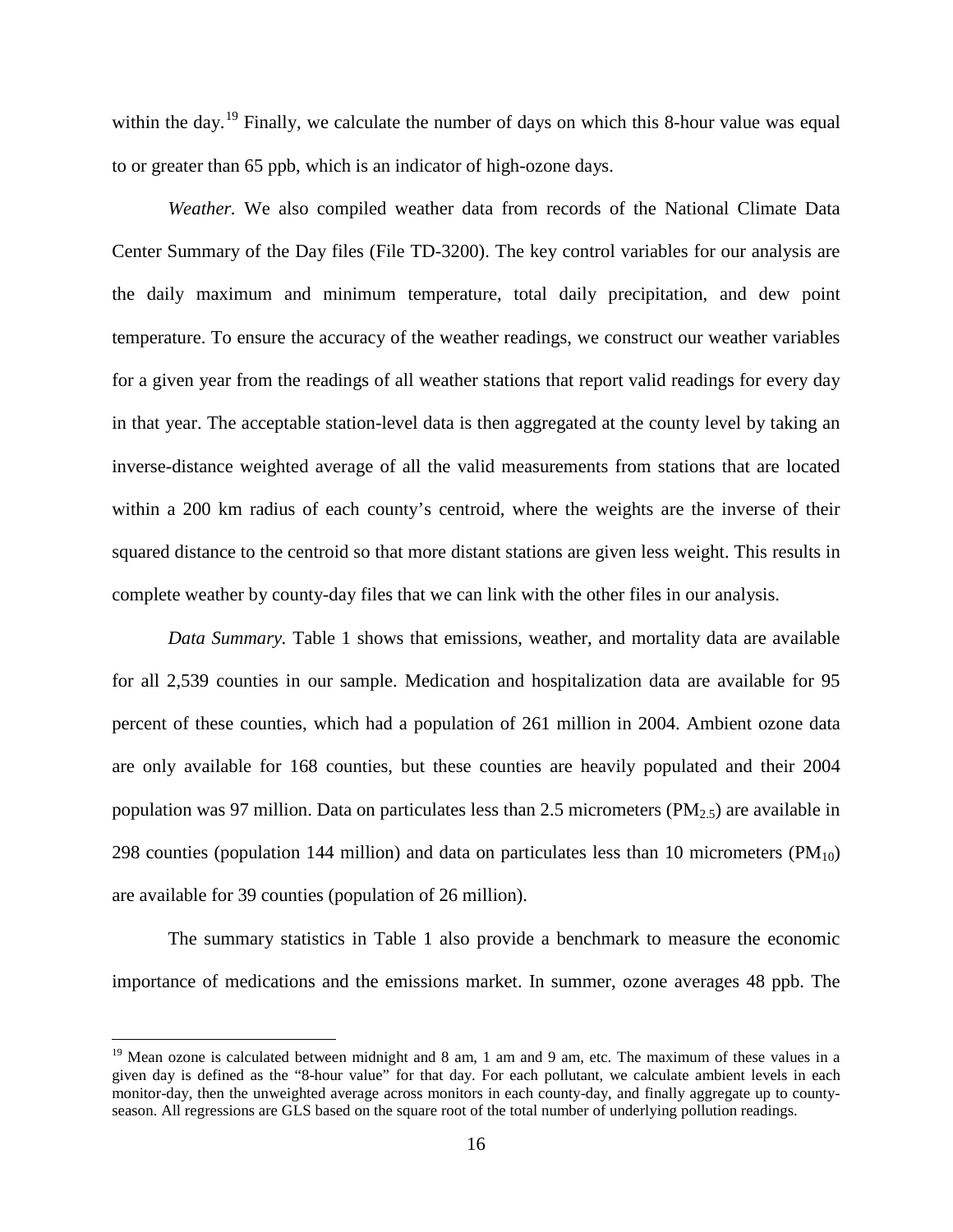2010 proposed EPA air quality standard stipulated that a county could have no more than 3 days over a total of three years which exceed 60-70 ppb. Table 1 shows that during the sample period, 24 days every summer exceed 65 ppb in the typical county. On average during this time, the average person spent \$339 per summer on medications, and about \$500 on hospital admissions.

The summary statistics also show why the observational associations between ozone and health may reflect unobserved variables. Columns (4) through (10) of Table 1 divide all counties with ozone data into two sets—one set with mean summer ozone above the national median ("high ozone"), and another with mean summer ozone below the national median ("low ozone"). Row 1 shows that counties with high  $NO<sub>x</sub>$  emissions are slightly *underrepresented* in the highozone counties, which reflects the reality that  $NO<sub>x</sub>$  primarily creates ozone in counties other than where it is emitted. All ambient pollutant measures except carbon monoxide have significantly higher levels in the high-ozone counties. Temperature, precipitation, and dew point temperature have lower levels in high-ozone counties.<sup>[20](#page-18-0)</sup> The finding that so many of these observed county characteristics covary with ozone suggests that an observational association of ozone with health is likely to reflect the contributions of other unobserved variables and may explain the instability of the estimated health-ozone relationship that has plagued the previous literature. It is apparent that the estimation of the causal effect of ozone on health and defensive expenditures requires a research design that isolates variation in ozone that is independent of potential confounders.

#### **V. Econometric Model**

We use a differences-in-differences-in-differences (DDD) estimator to isolate the causal effects of the emissions market on pollution and health, and use an instrumental variables approach to

<span id="page-18-0"></span> $20$  The cross-sectional comparison of temperatures between high- and low-ozone counties partly reflects the high ozone levels in the relatively cold Northeast.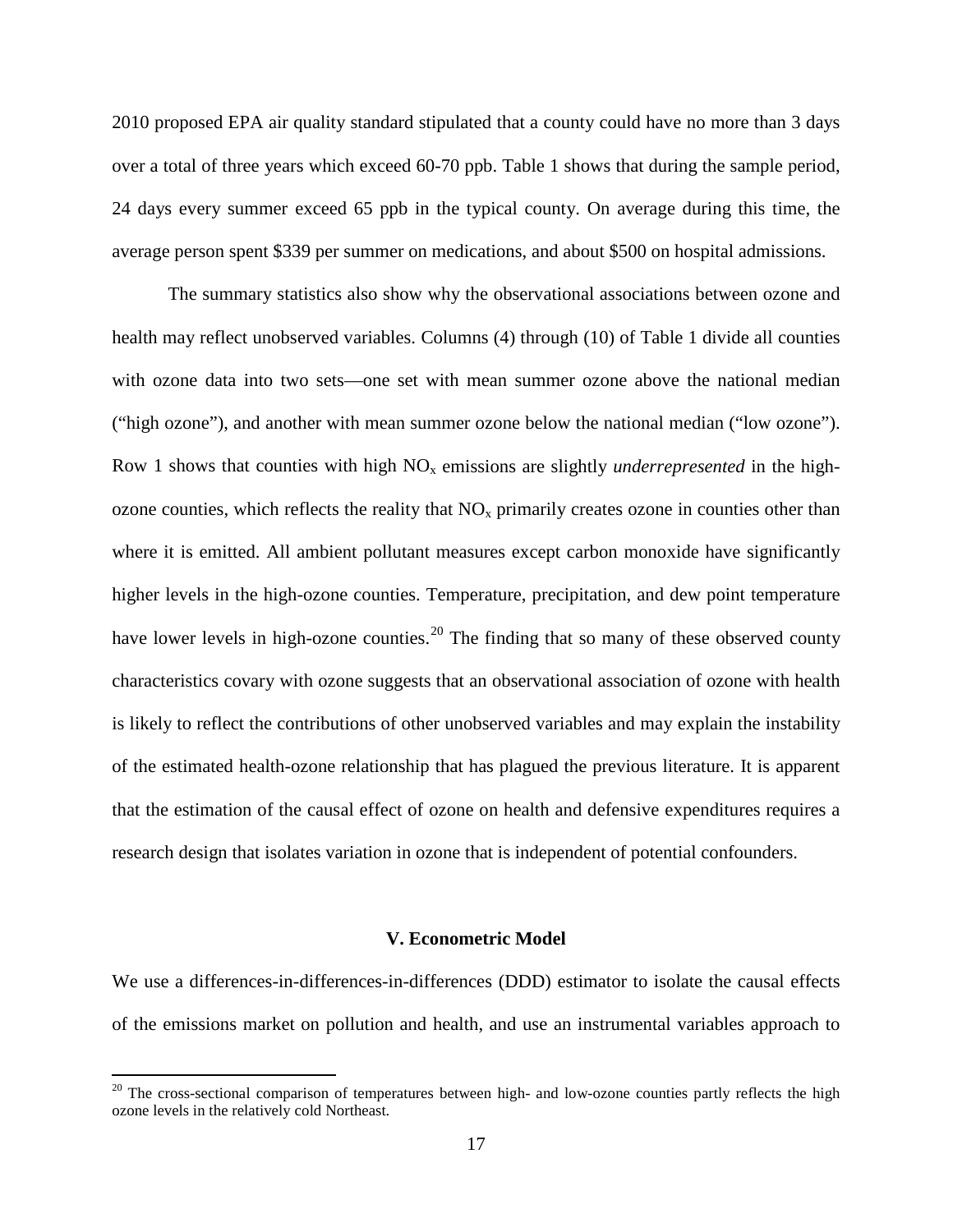measure the "structural" effect of ozone on health. The DDD estimator exploits three sources of temporal and geographical variation in the emission and health data. First, we compare the years before and after the NBP's operation. Eight states plus Washington DC initiated this market in 2003, while 11 other states joined in 2004. This market did not operate before 2003. Second, twenty states participated in the NBP while twenty-two other states did not participate and were not adjacent to a NBP state (see Appendix Figure 1). Third, the NBP market only operated during the summer, so we compare summer versus winter. $21$ 

Specifically, we estimate the following model:

(7) 
$$
Y_{\text{cst}} = \gamma_1 1(NBP \text{ Operating})_{\text{cst}} + W_{\text{cst}}^{\dagger} \beta + \mu_{\text{ct}} + \eta_{\text{st}} + \nu_{\text{cs}} + \varepsilon_{\text{cst}}
$$

Here, *c* references county, *s* indicates season, and year is denoted by *t*. The year is divided into two seasons, summer and winter: Summer matches the NBP's operation period of May 1- September 30. The outcome variables,  $Y_{\text{cst}}$ , are pollution emissions, ambient pollution concentrations, medication costs, hospitalization costs, and mortality rates. Because the NBP market started partway in 2003, we define Post=0.5 in 2003 and Post=1.0 in 2004 through 2007. All regressions limit the sample to a balanced panel of county-season-years.<sup>[22](#page-19-1)</sup>

Ozone formation is a complex function of ambient  $NO<sub>x</sub>$ , ambient volatile organic compounds and temperature. Since there is a nonlinear relationship between health and temperature, it is important to adjust for weather flexibly. The matrix of weather controls,  $W_{cst}$ ,

<span id="page-19-0"></span><sup>&</sup>lt;sup>21</sup> The abrupt beginning and end of the market on May 1 and October 1 makes a daily regression discontinuity estimator seem appealing. However, because ozone in the Eastern US mainly reaches high levels in July and August, the market is likely to have small effects on ambient pollution on April 30 or October 1. Although emitted pollution changed sharply around these dates (Figure 1), we detect no change in mean daily ambient pollution in small windows around these dates.

<span id="page-19-1"></span><sup>&</sup>lt;sup>22</sup> We explored statistical models that separately estimate effects of the market on pollution and health outcomes in each month of summer. These specifications did not have statistical power to distinguish effects in different months of summer, and hence we focus on results that treat summer as homogenous. Modeling the market's impact on summer overall, rather than month-by-month, also produces medium-term estimates of the market's impact. This makes the results less susceptible to the concern that changes in air quality cause short-term displacement of mortality or medication purchases without changing their medium- or long-run values.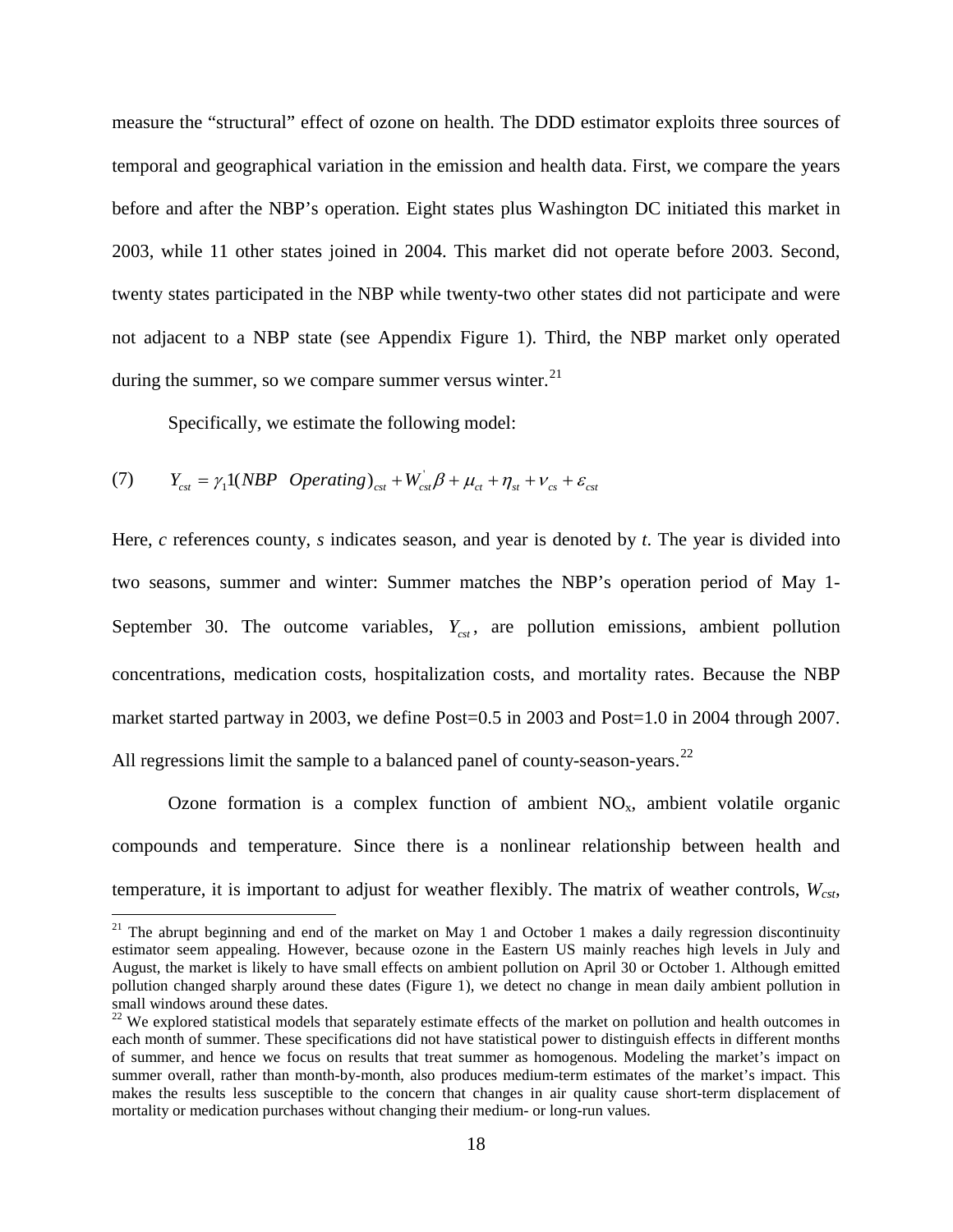includes measures of precipitation, temperature, and dew point temperature (a measure of humidity). For temperature and humidity, we calculate 20 quantiles of the overall daily distribution.<sup>[23](#page-20-0)</sup> For each county-season-year observation in the data, we then calculate the share of days that fall into each of the 20 quantiles.

To operationalize the DDD estimator, the specification includes all three sets of two-way fixed effects. The vector  $\mu_{ct}$  is a complete set of county by year fixed effects, which account for all factors common to a county within a year (e.g., local economic activity and the quality of local health care providers). The season-by-year fixed effects, *ηst*, control for all factors common to a season and year: for example, they would adjust for the development of a new drug to treat asthma that was sold in NBP and non-NBP states. Finally, the county-by-season fixed effects, *νcs*, allow for permanent differences in outcomes across county-by seasons.

The parameter of interest is  $\gamma_I$  associated with the variable  $I(NBP$  Operating)<sub>cst</sub>. This variable takes the value of 0.5 for all NBP states in 2003, when the market was operating in 9 of the 20 states, and a value of 1 in 2004 and all subsequent years in these states. The 2003 value is assigned to all NBP states, rather than just states which entered the market in 2003, because  $NO<sub>x</sub>$ and ozone travel far and emissions reductions in one NBP state affected ambient ozone in other NBP states. After adjustment for the fixed effects, *γ<sup>1</sup>* captures the variation in outcomes specific to NBP states, relative to non-NBP states, in years when the NBP operated, relative to before its initiation, and in the summer, relative to the winter. Importantly, this only leaves variation in the outcomes at the level at which the market operated. We also report variants on equation (7) that change the level of county, year, and season controls, and the detail of weather controls.

<span id="page-20-0"></span> $23$  The lower quantiles of the precipitation distribution all equal zero, so for simplicity we specify the precipitation control as the mean level of precipitation in each county-year-summer.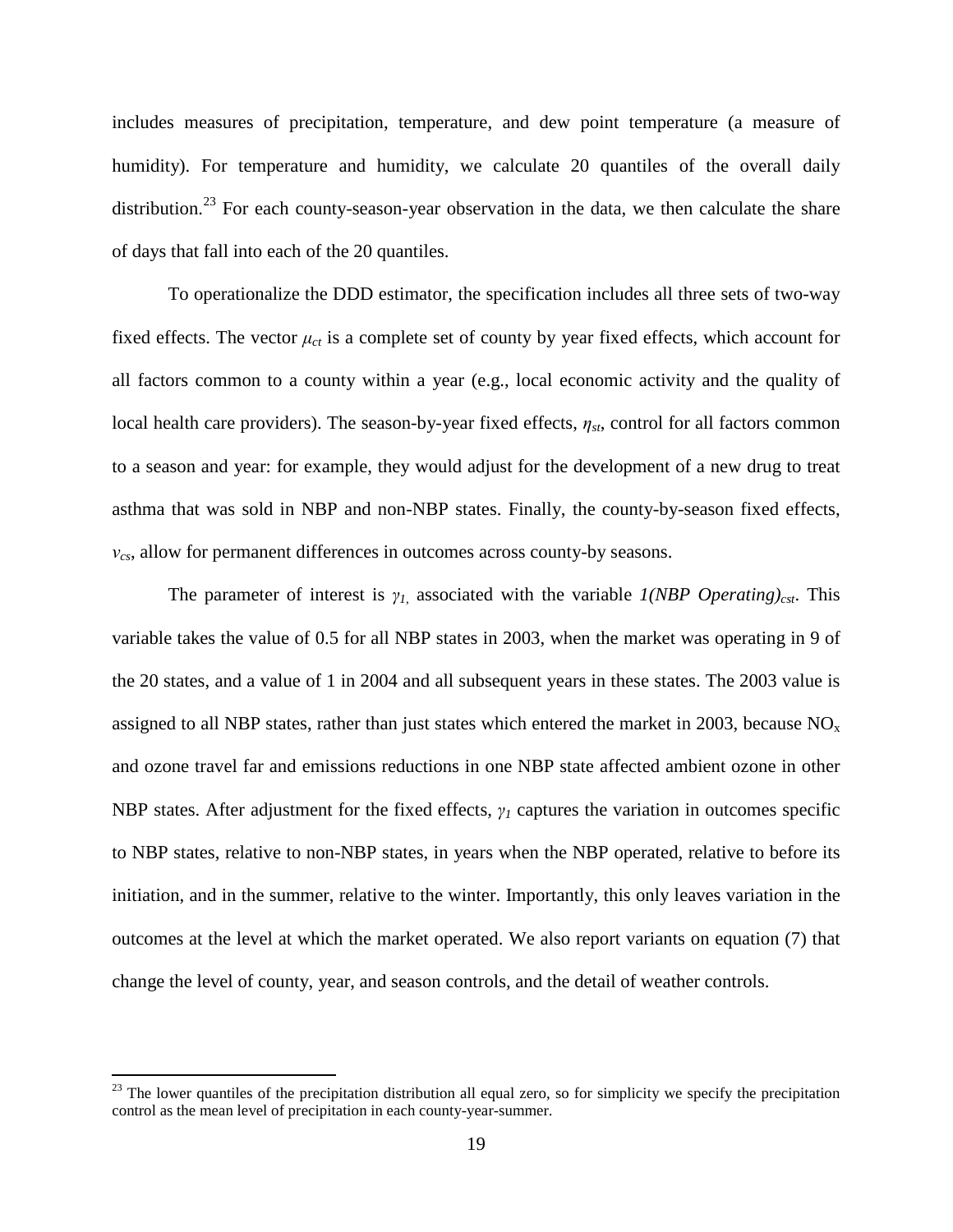Given the potential for temporal and spatial autocorrelation, we use a few approaches for inference. Pollution and health data are available for each county. States decided whether to enter the market, but the market only affected pollution in summer. As a result, we report standard errors that allow clustering at the state\*season level in the main tables. The appendix reports standard errors that allow for arbitrary autocorrelation within counties, states, state-years, and county-seasons; but in general the conclusions are unaffected by these alternative assumptions about the variance-covariance matrix.

Although the tables focus on the triple-difference parameter  $\gamma_1$  from equation (7), separate measures of the market's effect in each year provide additional useful information. Hence, for most outcomes, we also report the parameters  $\alpha_{1997} \dots \alpha_{2007}$  from the following model:

(8) 
$$
Y_{cst} = \sum_{t=1997}^{2007} \alpha_t 1(NBP State and Summer)_{cs} + W_{cst} \beta + \mu_{ct} + \eta_{st} + \nu_{cs} + \varepsilon_{cst},
$$

where *1(NBP State and Summer)<sub>cs</sub>*=1 for all summer observations from NBP states, regardless of the year. We plot the  $\alpha_i$ 's in event-study style figures to provide visual evidence on the validity of the conclusions from the estimation of equation  $(7)$ .<sup>[24](#page-21-0)</sup> Importantly, the event study style graphs provide an opportunity to assess whether there were pre-NPB trends in outcomes that were specific to NBP States after nonparametric adjustment for all county by year, season by year, and county by season factors.

We also exploit the DDD design to obtain instrumental variables estimates of the impacts of ozone on medication purchases and mortality rates. Specifically, *1(NBP Operating)<sub>cst</sub>* serves as an instrumental variable for ambient ozone. The version of equation (7) where ozone is the dependent variable is then the first-stage, and the versions with medication purchases or

<span id="page-21-0"></span> $24$  The data on medication purchases and hospitalization begins in 2001, so for these outcomes, the event-study graphs are for the period 2001-2007.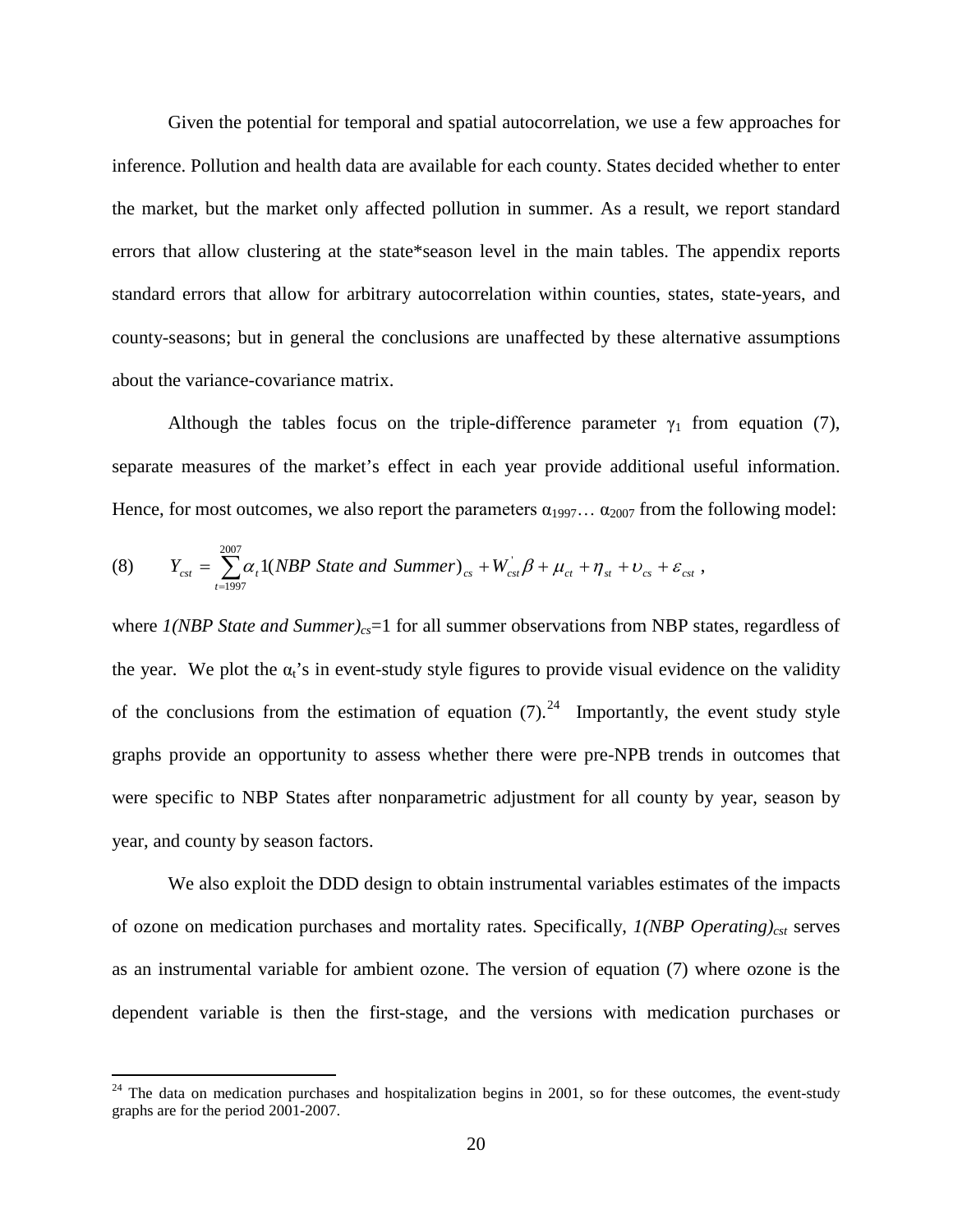mortality rates as the outcomes are the reduced-form relationships between the instrument and the outcomes of interest. Below we explore the validity of the required exclusion restriction.

#### **VI. Results**

This section reports estimates of the effects of the NBP on pollution emissions, ambient pollution concentrations, medication purchases, hospital costs, and mortality rates. Additionally, it uses the instrumental variables strategy outlined above to estimate the effect of ozone concentrations on medication purchases and mortality rates. The results are organized into separate subsections.

#### *A. Emissions*

The  $NO<sub>x</sub>$  Budget Trading Program required affected units to reduce  $NO<sub>x</sub>$  emissions. Appendix Figure 2 shows the unadjusted summer-equivalent  $NO<sub>x</sub>$  emissions, by year (before and after NBP operation) by season (winter and summer) and by NBP status (NBP participating states and non-participating states).<sup>[25](#page-22-0)</sup> Appendix Figure 2 (A) shows that the NBP led to a sharp and discontinuous reduction in summer emissions, starting in 2003 when the emissions market began in 8 Northeastern states and Washington DC. As a result, summer  $NO<sub>x</sub>$  emissions declined by nearly 20 percent in the summer of 2003, and another 15-20% starting in May 2004, when the market added 11 more Eastern states.<sup>[26](#page-22-1)</sup> Additionally, winter emissions continued their gradual downward pre-2003 trend, with perhaps a modest slowing of that trend post-2003. In contrast, Appendix Figure 2 (B) reveals that summer and winter  $NO<sub>x</sub>$  emissions in the non-NBP states evolve smoothly over time, with similar downward trends and with no evidence of any

<span id="page-22-0"></span> $25$  We express the data as summer-equivalent since the summer period has 5 months while the winter period has 7 months. Specifically, the summer equivalent of winter emissions is actual winter emissions multiplied by 5/7.

<span id="page-22-1"></span> $^{26}$  In 2004, the new states entered the market on May 31, 2004 while the original states began the market on May 1. In subsequent years, the market began in all states on May 1, 2004.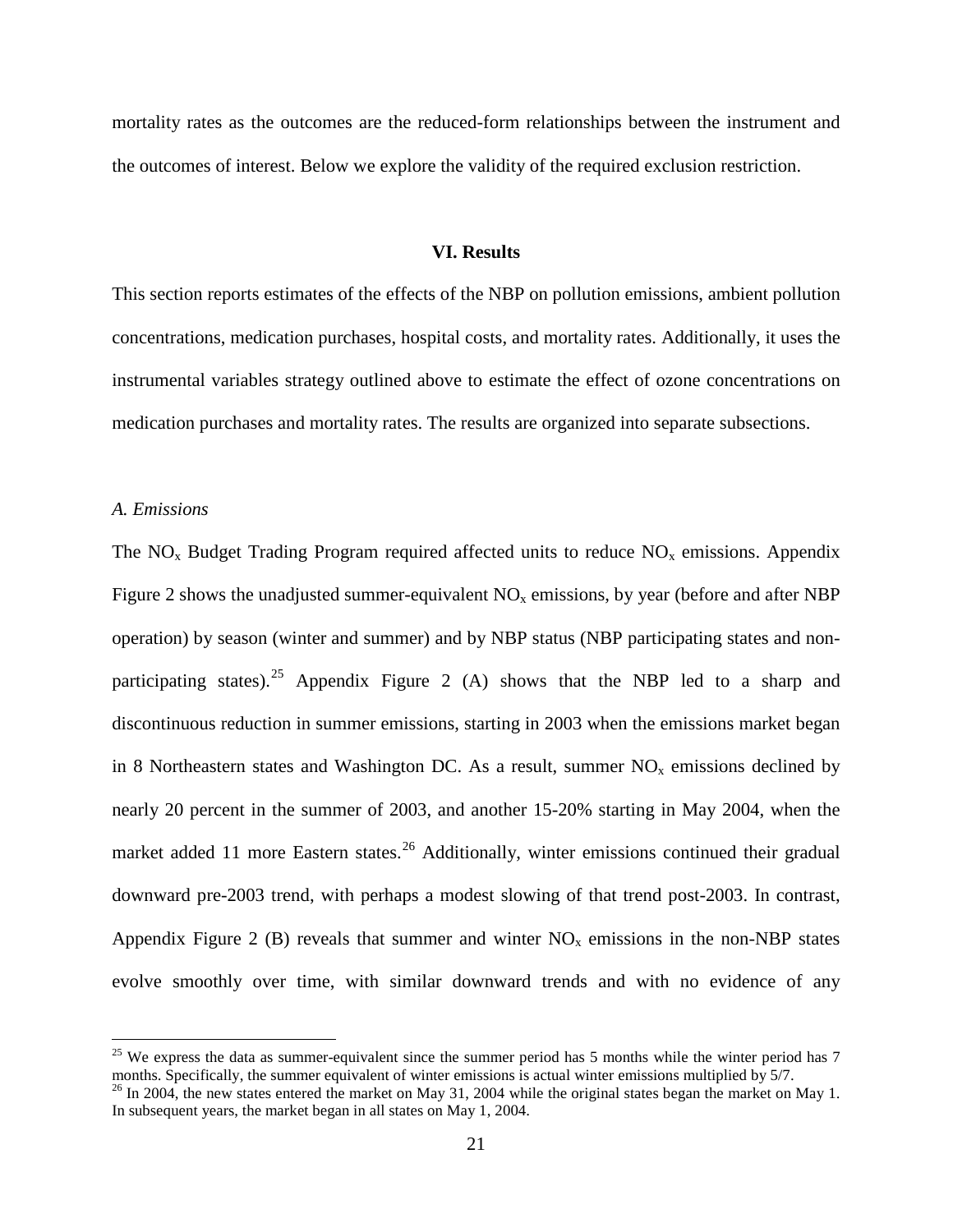discernible change in 2003 and 2004 when NBP was implemented. In short,  $NO<sub>x</sub>$  emissions declined in exactly the areas, months, and years that the market design would predict.<sup>[27](#page-23-0)</sup>

Panel A of Table 2 reports estimates of several versions of equation (7) for pollution emissions measured at the county by season by year level. Column (1) includes county-byseason, season-by-year, and state-by-year fixed effects. Column (2) adds binned weather controls. Column (3) replaces the state-by-year fixed effects with county-by-year fixed effects, which causes the parameters of interest to be identified from comparisons of summer and winter emissions within a county by year. Column (4) restricts the sample to 2001-2007, which are the when medication and hospitalization data are available. None of these equations are weighted. The variance-covariance matrix allows for arbitrary autocorrelation within each state by season.

The entries in row 1 report the parameter estimate and standard error associated with the variable *1(NBP Operating)<sub>cst</sub>*. The results suggest that the NBP market decreased NO<sub>x</sub> emissions in the average county by 330-380 tons. This is about by 34-38% of 2001-2 mean emissions in NBP counties.<sup>[28](#page-23-1)</sup> (Henceforth, we refer to the 2001-2 mean of variables in NBP counties as the baseline mean.) Appendix Table 1 reports that the qualitative results are unchanged by a series of changes to the specifications, including alternative assumptions about the variance-covariance matrix, restricting the sample to counties with ozone monitors, and adding Maine, New Hampshire, and Vermont to the sample, since they are among the group of states excluded due to ambiguous treatment status in virtue of being outside the NBP region but adjacent to NBP states.

<span id="page-23-0"></span><sup>&</sup>lt;sup>27</sup> There was a smaller summer NO<sub>x</sub> emissions market in New England from 1997-2000. We were unable to detect an appreciable impact of this market on ozone concentrations during its operation.

<span id="page-23-1"></span> $^{28}$  An ongoing discussion is investigating whether the NBP affected manufacturing employment (Curtis 2012). In regressions not reported here, we detected no effect of the NBP market on electricity prices, which supports the internal validity of the instrumental variables estimator. This result also suggests that the market did not create general equilibrium effects by changing electricity prices (Shapiro 2012).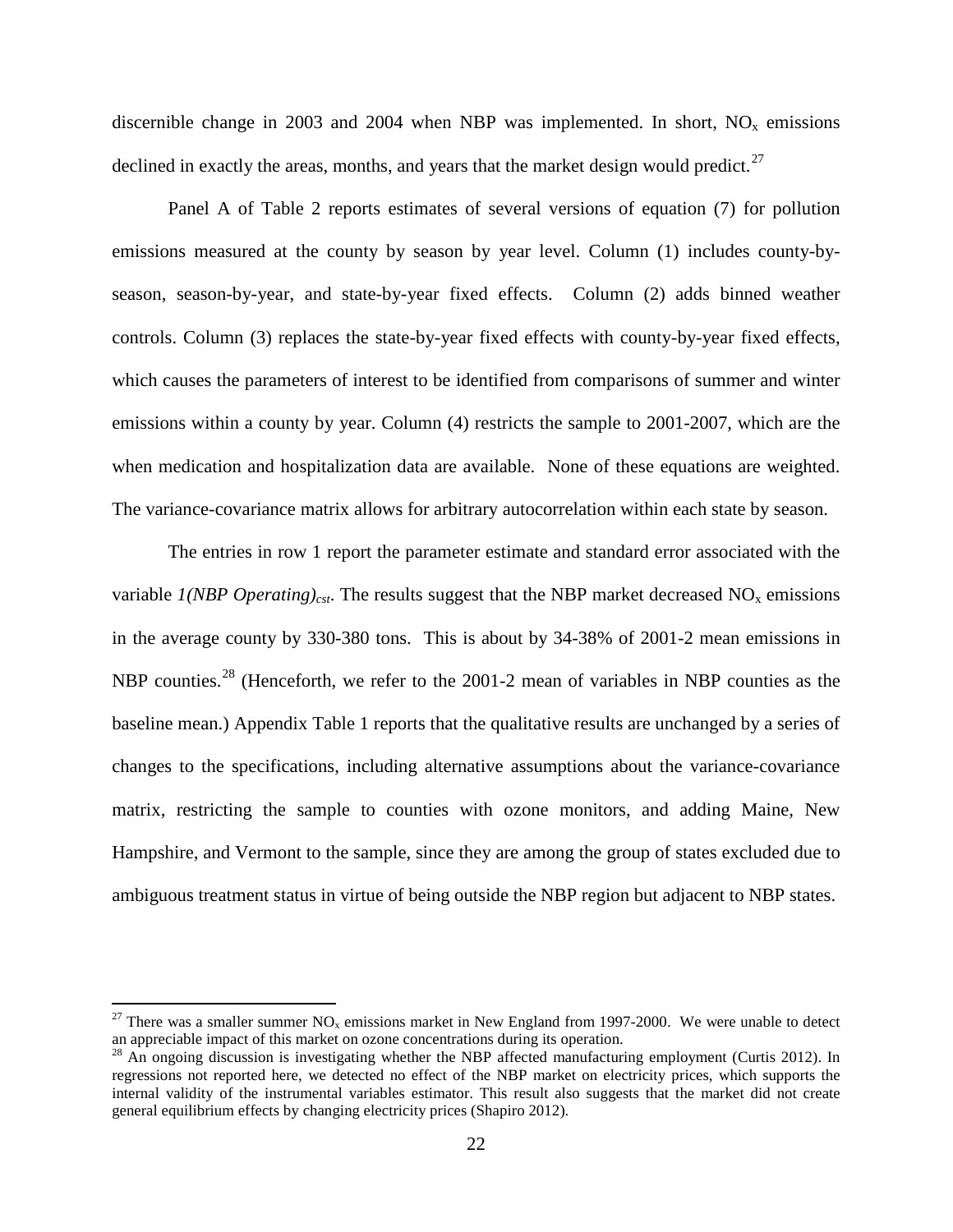We also measure whether the NBP market affected emissions of pollutants other than  $NO<sub>x</sub>$ . Two economic reasons explain why the market might have affected emissions of such copollutants. If permits for  $NO<sub>x</sub>$  emissions cost enough that the market caused natural gas units to displace electricity generation from relatively dirty coal-fired units, then the market could have decreased emissions of pollutants other than NO<sub>x</sub>. Second, complementarity or substitutability of  $NO<sub>x</sub>$  with other pollutants in electricity generation could lead units to change emissions of other pollutants. Any effect of the market on ambient levels of co-pollutants, however, would imply that the market could have affected health through channels other than ozone.

Rows 2 and 3 in Panel A of Table 2 indicate that NBP did not meaningfully affect  $SO_2$  or  $CO<sub>2</sub>$  emissions.<sup>[29](#page-24-0)</sup> A couple of the estimates are statistically significant by conventional criteria. However, all of the estimates are economically small; for example, the point estimates in the preferred specifications in columns (3) and (4) are about 1% to 3% of the baseline mean.

#### *B. Ambient Pollution*

Panel B in Table 2 reports on how the NBP affected ambient concentrations of ozone and the other pollutants that are most heavily regulated under the Clean Air Act. Columns  $(1) - (4)$  have identical specifications to those in Panel A, except that they are weighted by the number of pollution readings from the EPA's ambient air quality monitors in a given year by county. The column (5) estimates are from the same specification as in column (4), except that they are weighted by county population. The remainder of the paper focuses on explaining per capita defensive expenditures, hospitalization costs and the mortality rate; these equations will naturally be weighted by the relevant population to obtain estimated impacts on the average person.

<span id="page-24-0"></span><sup>&</sup>lt;sup>29</sup> CO<sub>2</sub> emissions have no local effect on health. An impact of the market on  $CO_2$  emissions could indicate that units changed emissions of mercury, toxic chemicals, or other pollutants.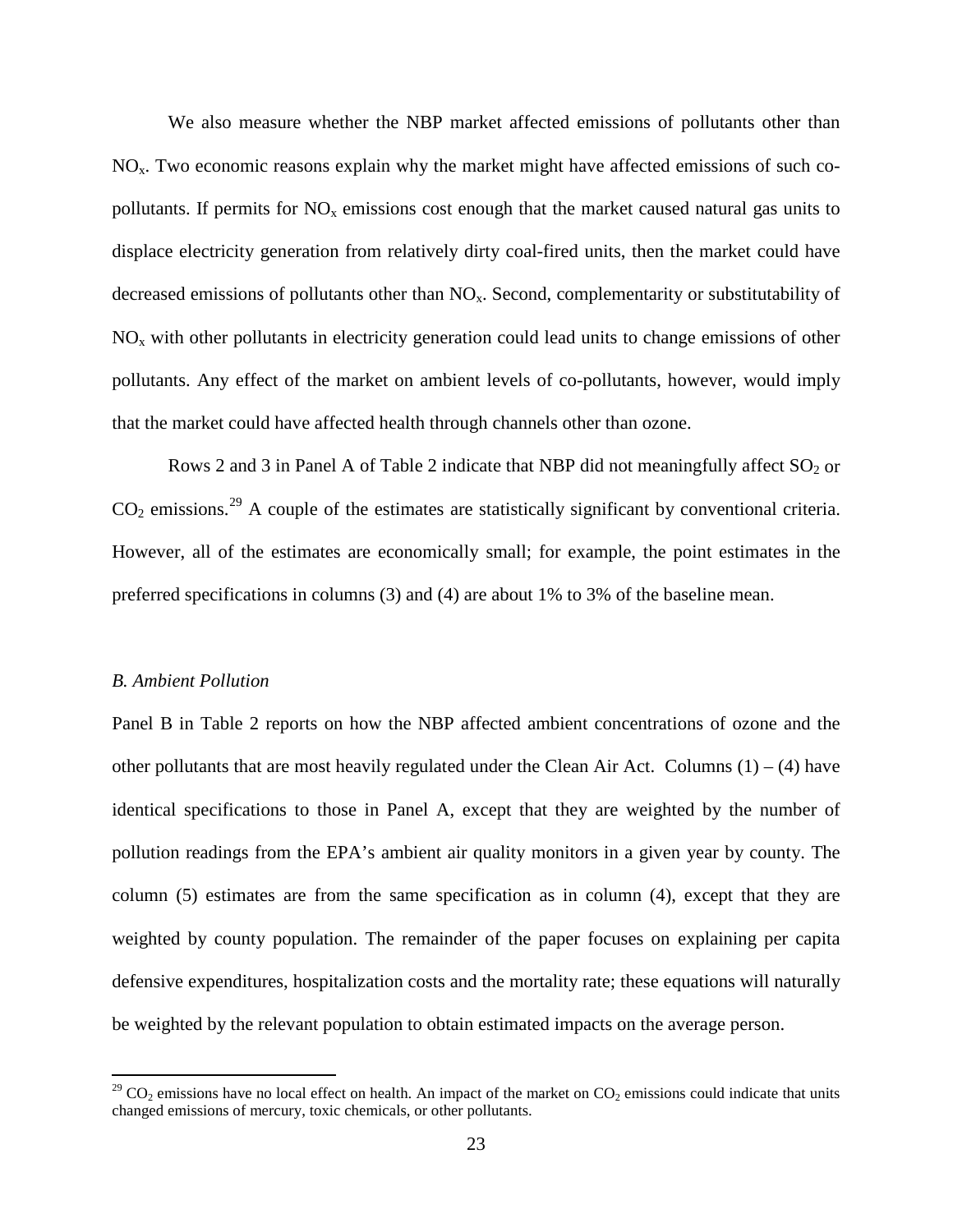Rows 1 and 2 of in Panel B reveal large and precisely estimated effects of the emissions market on ground-level ozone concentrations (as measured by the maximum 8-hour value). The richest specifications in columns (3) - (5) indicate that the NBP decreased mean summer ozone by about 3 ppb (or 6-7% relative to the baseline average). Importantly, the NBP also decreased the number of high-ozone days (days where the 8-hour value equals or exceeds 65 ppb) by 7.5 to 8.6 days per summer (or  $23\% - 28\%$  of the baseline average).<sup>[30](#page-25-0)</sup> The corresponding event-study figure for the 8-hour ozone reading (Appendix Figure 3 A) exhibits some evidence of differential pre-existing trends in summer ozone concentrations in NBP states. Accounting for these differences increases the magnitude of the NBP's estimated reduction on ozone concentrations, although these models are more demanding of the data and so the estimates are less precise, but remain significant at the conventional level.

The large effect on the number of days with ozone equaling or exceeding 65 ppb that the NBP impacted the distribution of daily ozone concentration in a non-uniform manner, with larger reduction in the upper part of the distribution. Consequently, we also analyze the market's impact on the density function for daily ozone concentrations to explore where in the daily ozone distribution the NBP affected concentrations in Appendix Figure 3 (C). The main result is that the market reduced the number of summer days with high-ozone concentrations (i.e. greater than 50 ppb) and increased the number of days with ozone concentrations less than 50 ppb. It is noteworthy that the EPA has experimented with daily ozone standards of 65, 75, and 85 ppb in

<span id="page-25-0"></span> $30$  We explored whether the NO<sub>x</sub> reductions produced any counterproductive outcomes. When an area has low concentrations of volatile organic compounds relative to  $NO_x$ , then decreasing  $NO_x$  can increase ozone levels. Such NOx "disbenefits" may exist in Southern California, where weekend ozone levels exceed weekday ozone levels. There is less consensus on whether they could occur in the Eastern U.S., where most of the NBP-participating states are located. We use two approaches to identify counties where the emissions market might have increased ozone levels. First, we identify a list of such "VOC-constrained" cities from Blanchard (2001). Second, we define a county as VOC-constrained if its mean ratio of weekend/weekday ozone exceeds 1.05. The former approach finds that the change in ozone concentrations is similar in VOC-constrained and -unconstrained regions. The latter indicates a different conclusion: Specifically, it suggests that in VOC-constrained regions of the NBP, the decline in ozone was smaller than in the unconstrained areas. See rows 5 and 6 of Appendix Table 1.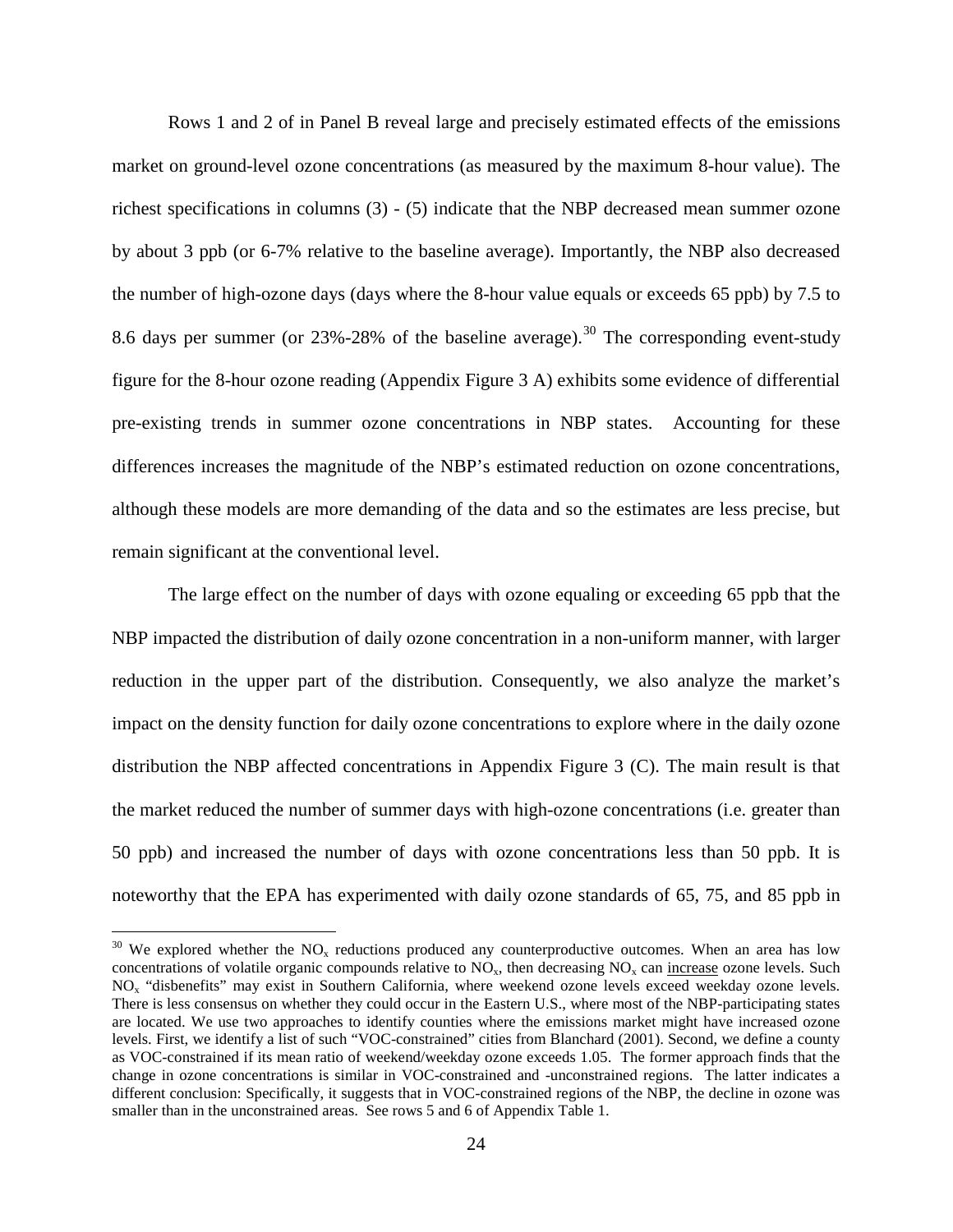recent years and that the identifying variation in ozone concentrations comes from the part of the distribution where there is great scientific and policy uncertainty.

Rows 3-5 in Panel B of Table 2 test for impacts of NBP on carbon monoxide (CO), sulfur dioxide  $(SO_2)$ , and nitrogen dioxide  $(NO_2)$ . CO emissions come primarily from transportation, so it is not surprising that the regressions fail to find evidence that the NBP affected CO concentrations. Further, there is little evidence of an impact on  $SO_2$ .<sup>[31](#page-26-0)</sup> Thus, it appears that any impacts of ozone will not be confounded with changes in  $CO$  or  $SO<sub>2</sub>$  and this supports the use of the NBP as an instrumental variable to identify the effects of ozone on health.

 $NO<sub>x</sub>$  is a standard term used to describe a mix of two compounds—nitric oxide (NO) and  $NO<sub>2</sub>$ , but  $NO<sub>2</sub>$  is a pollutant subject to its own regulations. Row 5 shows that the market decreased ambient  $NO<sub>2</sub>$  levels by 6-7 percent, relative to the baseline. Because  $NO<sub>2</sub>$  has limited or possibly no effect on health, this finding seems unlikely to pose a threat to the exclusion restriction necessary to identify the impact of ozone (Lippman 2009).

Air quality models show that atmospheric  $NO<sub>x</sub>$  can undergo reactions that transform it into a component of particulates. The impact of the NBP on particulates concentrations is of special interest because particulates are widely believed to be the most dangerous air pollutant for human health (Pope, Ezzati, and Dockery 2009; Chay and Greenstone 2003a and 2003b; Chen et al 2013). Further, before its implementation, the EPA projected that 48-53 percent of the projected health benefits from the NBP would come through the channel of reduced particulates concentrations (USEPA 1998). On the other hand, the appendix describes air quality model

<span id="page-26-0"></span> $31$  Because the Acid Rain Program operated a separate cap-and-trade market for  $SO_2$  during this period, any decrease in summer  $SO_2$  emissions due to the  $NO_x$  market would have been offset by a corresponding increase in wintertime SO<sub>2</sub> levels, and such an offset would produce bias in our triple-difference estimator. It supports the research design to detect no significant change in ambient  $SO<sub>2</sub>$  concentrations.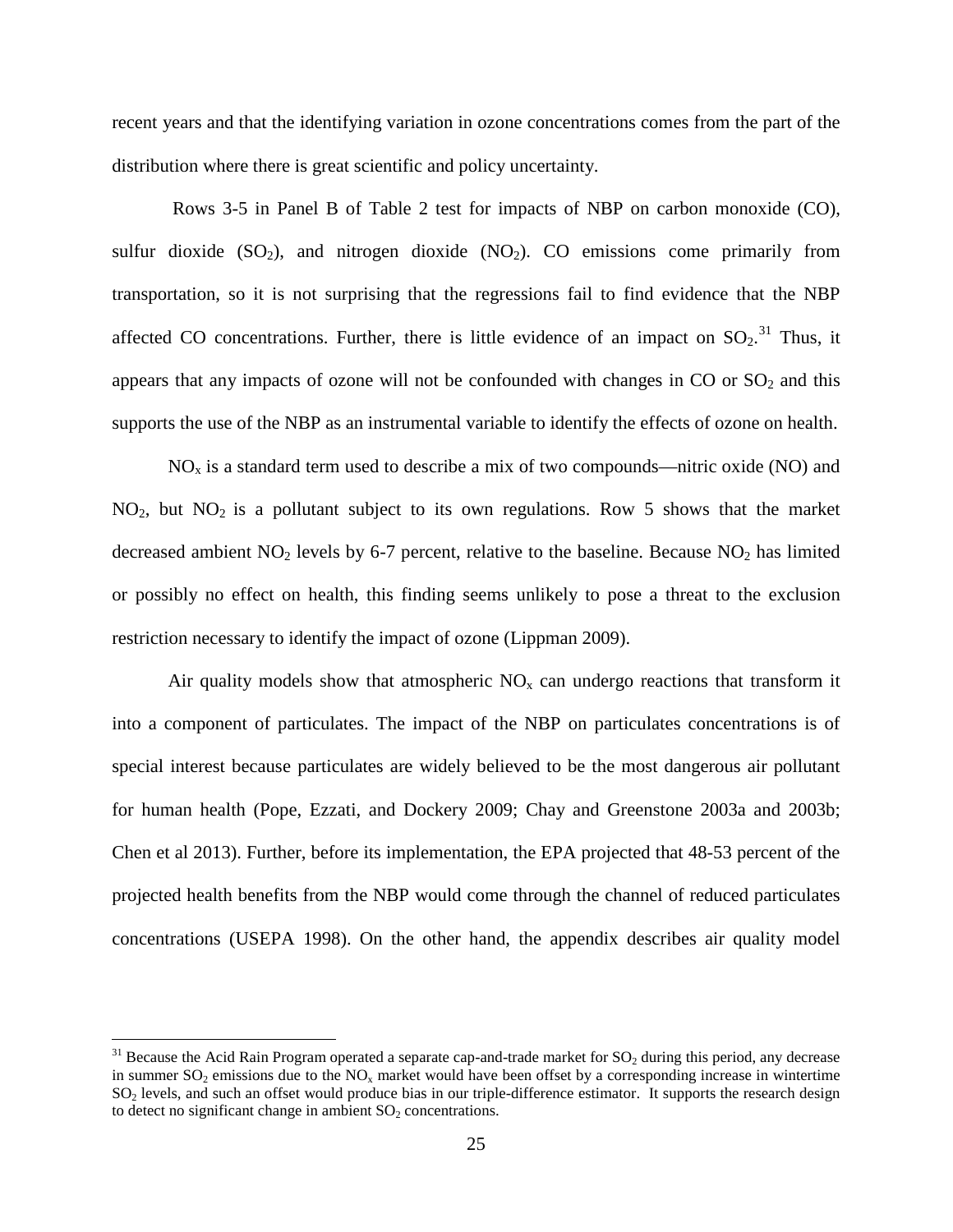simulations in more detail and provides an explanation for why the NBP might not affect particulates concentrations.

Rows 6 and 7 of Panel B in Table 2 empirically examine the impact of the NBP on the concentrations of particles smaller than 10 micrometers ( $PM_{10}$ ) and 2.5 micrometers ( $PM_{2,5}$ ), both of which are small enough to be respirable. The  $PM_{10}$  and  $PM_{2.5}$  monitoring networks were just being erected in the late 1990s so to have meaningful samples it is necessary to focus on the 2001-2007 period as in columns (4) and (5). In column (4), where the equation is weighted by the number of monitor observations, there is little evidence that the NBP affected airborne particulate matter concentrations. Alternatively, when the equation is weighted by population, as is the case in the preferred defensive expenditures and health outcomes equations, the entries indicate that the NBP is associated with a 6% reduction in  $PM_{2.5}$ . However in the smaller sample of counties with  $PM_{10}$  monitors, there continues to be no evidence of a meaningful change in  $PM_{10}$ .

Overall, the row 6 and 7 results are inconclusive about whether the NBP affected particulates concentrations. These mixed results mean that the subsequent two-stage least squares results of the effects of ozone on defensive expenditures and health outcomes should be interpreted cautiously, because they may reflect the impact of ozone or particulates, or a combination of the two pollutants. Nevertheless, the evidence in Table 2 indicates that the first-order impact of NBP on ambient pollution is through its effect on high ozone.<sup>[32](#page-27-0)</sup>

<span id="page-27-0"></span> $32$  All of the ambient pollution results are further evaluated and probed in Appendix Table 1, which considers a wide range of specifications, including changes in the method used to compute the standard errors and alternative sample selection rules. In addition, we estimated models that also allowed for differential pre-existing trends in the NBP states during the summer. In general, the models fail to reject the null of no difference in pre-existing trends and cause the standard error on the parameter of interest, *γ1*, to increase by a factor of 2 to 3. The only substantive change is that the impact on ozone concentrations is larger in magnitude although the 95% confidence intervals of the estimates from specifications with and without the differential trends overlap.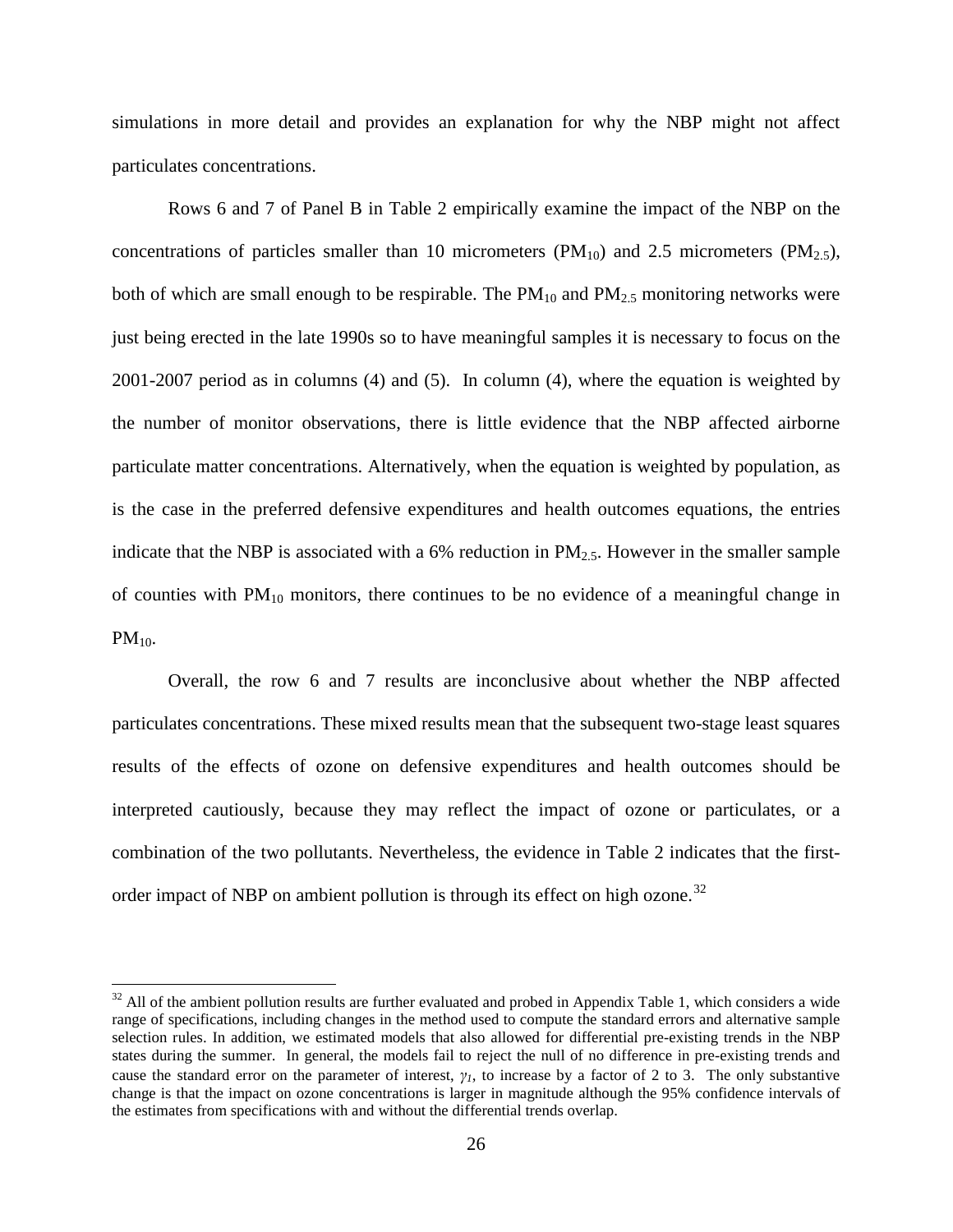#### *C. Defensive Investments*

This section explores the relationship between the NBP market and the resources people devote to defending themselves against air pollution through medication purchases.<sup>[33](#page-28-0)</sup> Figure 2 (A) shows the event study graph for log medication expenditures from the estimation of equation (8). The event study suggests that the market decreased medication expenditures by about 2 percentage points. This impact was roughly constant and is statistically significant at the 7% level or better in each year of the 2004-2007 period, which is when the market was operating in the full set of states. Importantly, there is no evidence of meaningful differences in the trend in summertime medication purchases between NBP and non-NBP states in advance of the market's initiation.

Table 3 reports the estimated reduced-form effect of the market on log medication costs. The richest specification in columns (3) and (4) indicates that the NBP reduced total medication costs by 1.9 percent. The estimate is precise with the full set of controls and has similar magnitude but less precision with less detailed controls. The theoretical model discussed earlier implies that this reduction in defensive expenditures is a key component of total willingness-topay for air quality, but it is one that previous research had not measured empirically. Finally, it is worth noting that the column (4) estimate is derived from the subsample of counties with ozone pollution monitors, which is used for the instrumental variables estimation below; this reduces the sample size from 30,926 to 2,338.

We also measure medication purchases separately by cause. As discussed above, the allocation of medications to causes is inexact—doctors can prescribe a medication for many purposes, and the MarketScan data do not identify the cause for which a specific medication was

<span id="page-28-0"></span><sup>&</sup>lt;sup>33</sup> As emphasized earlier, while medications are the largest category of asthma's typically measured costs, people could engage in other defensive investments such as avoiding outdoor activities and purchasing air filters. Consequently, medication expenditures are a lower bound on the total defensive costs associated with air pollution.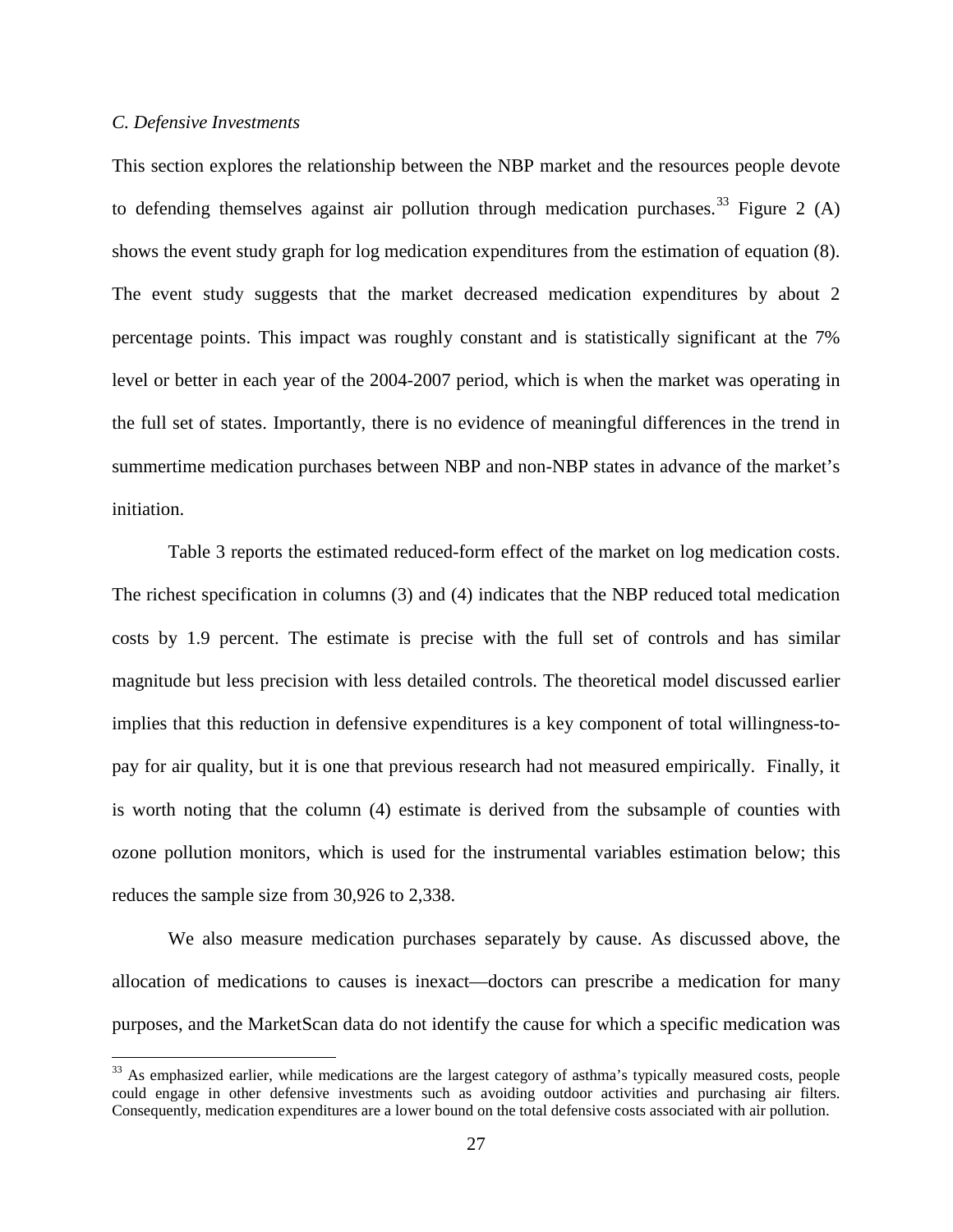prescribed. The goal of this exercise is to test whether the decline in medication purchases was especially evident among respiratory and cardiovascular medications (although the imprecision of the assignment of causes to medications means that there are good reasons to expect an impact in other categories). The column (3) estimate in row 2 indicates that the NBP decreased expenditures on respiratory and cardiovascular medications by a statistically significant 2.3 percent. In the smaller sample of counties with ozone monitors in column (4), the point estimate is statistically indistinguishable from the column (3) estimate but would not be judged statistically significant at conventional levels. We also use medication costs for gastrointestinal conditions as a placebo test, because we are unaware of evidence linking air pollution exposure to these conditions. Although the column (3) estimate is marginally significant, the results across the columns fail to find a consistent effect of the NBP on medication purchases for gastrointestinal problems.[34](#page-29-0)

Finally, we explored the extent of heterogeneity in the log medication results in several ways. First, we separately estimated these regressions for children and obtained results with similar magnitude though less precision. Second using National Drug Codes, we also attempted to distinguish "maintenance" respiratory medications that are taken every day or week to treat chronic respiratory conditions, from "rescue" respiratory medications that are taken once acute respiratory symptoms appear. We again obtained similar negative parameter estimates for both categories though with less precision.

<span id="page-29-0"></span> $34$  Appendix Table 2 reports the results from a series of robustness checks, none of which alter the qualitative conclusions from Table 3. Specifically, we investigate changing the level of clustering, adding Maine, New Hampshire, and Vermont to the sample, estimating models where the dependent variable is the log number of medications (rather than log medication costs), changing the sample composition to a balanced panel of individuals, using the level instead of the ln of the dependent variable, and using the purchase-specific prices, rather than the average calculated across drug codes. Further, we estimated models that added differential pre-existing trends in the NBP states during the summer; these trends were not statistically significant for any of the three outcome variables and did not cause meaningful changes in the estimated *γ1* coefficients although their standard errors increased by 2 to 3 times making precise inference difficult.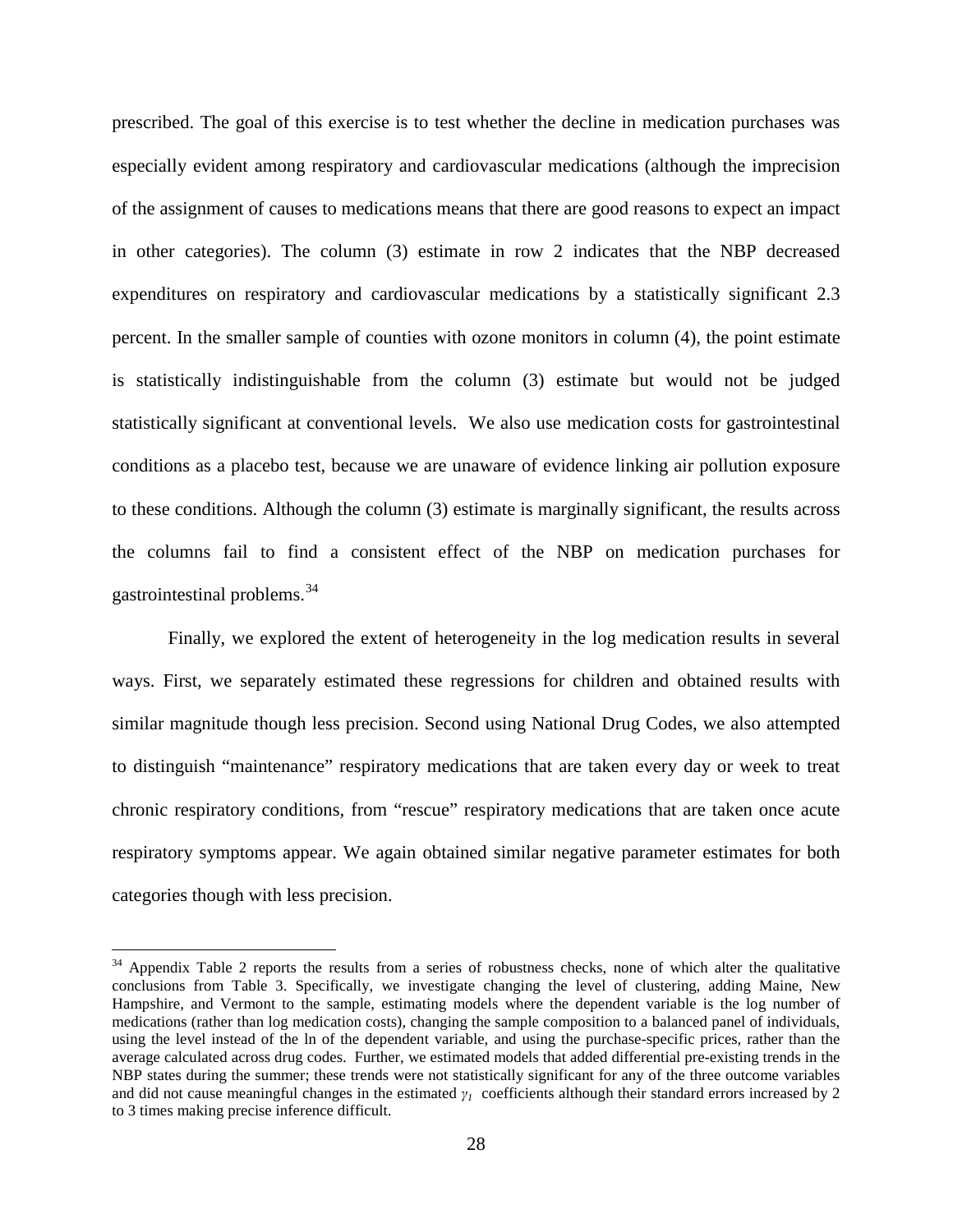#### *D. Hospital Visits and Mortality*

*Hospital Visits*. Because we seek to compare defensive costs against direct health costs, we also measure how the market affected hospital visits and mortality. Due to the large number of county-year-season observations with 'zeros' for hospitalization costs, we focus on the level rather than the log of per capita hospitalization costs.

Overall, our conclusion from these results is that the NBP did not have a meaningful impact on hospitalization costs and we do not pursue this outcome further (Appendix Tables 3-4, Appendix Figure 4). We emphasize however that the MarketScan data exclude uninsured, Medicare, and Medicaid patients whereas these groups are included in some studies which find effects of ozone on hospitalization (Currie and Neidell 2005, Lleras-Muney 2010).

*Mortality*. In most analyses of air pollution, mortality accounts for the largest share of the regulatory benefits. The results in row 1 of Table 4 suggest that the NBP decreased the all-cause, all-age summertime mortality rate by about 1.6 to 3.0 deaths per 100,000 population, depending on the sample, and would generally be judged to be statistically significant. The effect in the subsample of counties with ozone monitors is larger (see column 4), indicating a reduction of 5.4 deaths per 100,000 population.

The remaining rows divide the overall mortality rate into four independent categories that together account for all causes of death. Reading across row 2, it is apparent that 35% to 56% of the decline in overall mortality is concentrated among cardiovascular/respiratory deaths. Row 4 finds that the market had no effect on external (primarily accidental) deaths, which is a reassuring placebo test. Further, the impacts on neoplasms are small and statistically insignificant (row 3). This result was unknown *ex ante*, since the relationship between ozone and cancer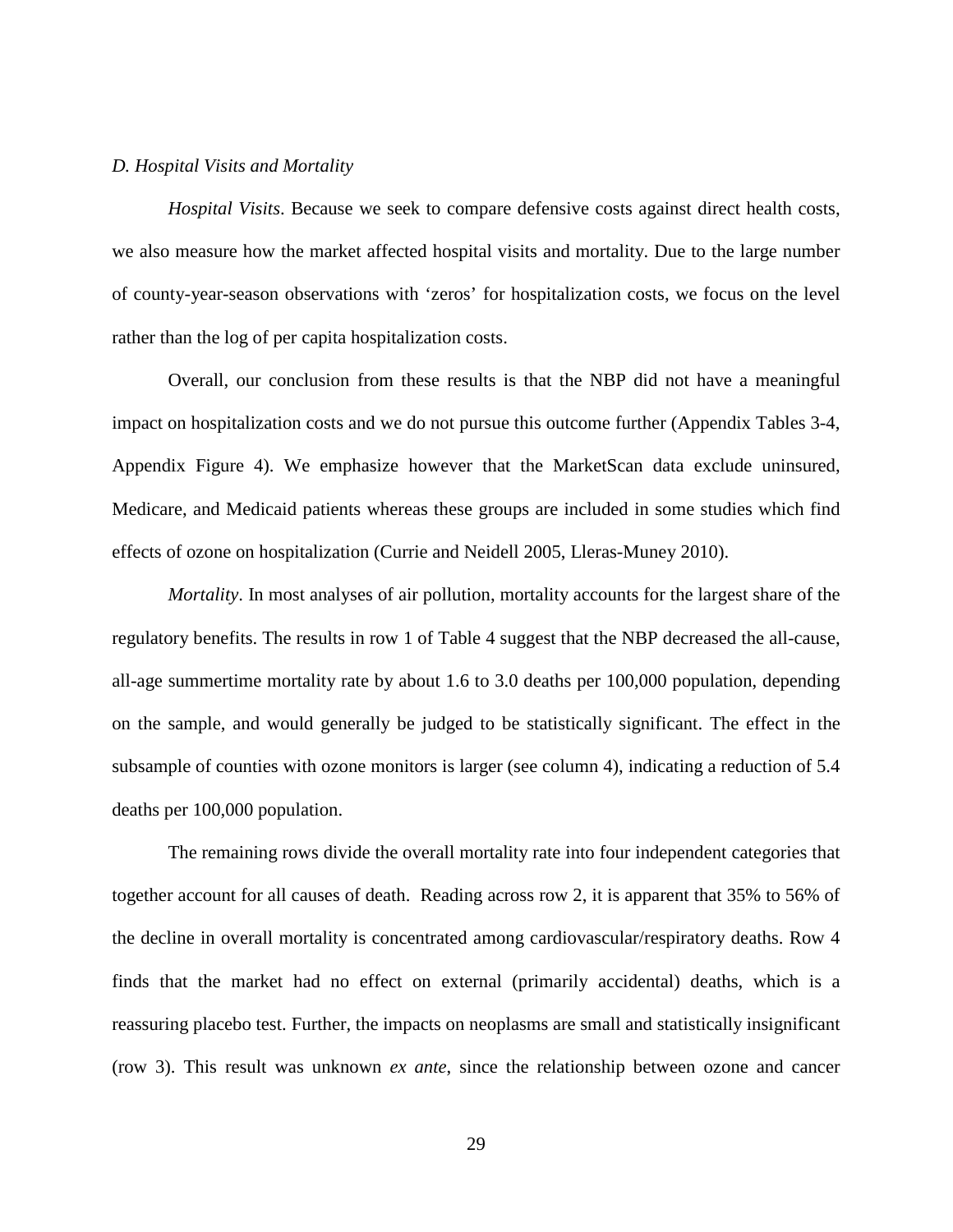remains uncertain (NRC 2008). Row 5 finds that the NBP is associated with reductions in mortality due to the remaining causes of death. The science of how ozone affects the body is still evolving and this finding may point to new pathways.<sup>[35](#page-31-0)</sup>

Table 5 breaks the entire population into four age groups and separately estimates the effect of the NBP on each group's mortality rate using the full sample and the preferred specification (i.e., column (3) from Table 4). We detect no meaningful effect on the mortality of persons aged 74 and below, although taken literally, the point estimates imply that the market prevented about 375 deaths within this group. The largest impact on mortality occurs among people aged 75 and older; this finding is confirmed visually in Figure 2 (B) although the estimates from individual years are noisy. These results suggest that the NBP prevented about 1,800 deaths each summer among people 75 and older. As with the entire population, respiratory and cardiovascular deaths explain much of the effects on elderly mortality.

The age-group decomposition implies that the NBP prevented 2,175 summer deaths annually. About 80 percent of these were among people aged over 75. By contrast, the overall share of all summer deaths which occur among people aged over 75 is 55%, suggesting that the elderly disproportionately benefited from the NBP

An important question that Table 5 leaves unanswered is the gain in life expectancy associated with these delayed fatalities. Indeed, the question of the magnitude of gains in life expectancy is unanswered in almost all of the air pollution and health literature because it is largely based on changes in mortality rates over relatively short periods of time. The difficulty is

<span id="page-31-0"></span><sup>&</sup>lt;sup>35</sup> Appendix Table 5 reports on a series of specification checks that leave the qualitative findings unchanged. Specifically, we investigate changing the level of clustering, adding Maine, New Hampshire, and Vermont to the sample, estimating models where the dependent variable is the log mortality rate (rather than the simple mortality rate), and adjusting the mortality rate for the age distribution of the population. Further, at conventional significance levels we cannot reject that a separate time trend for summer observations from NBP states has no predictive power for all-cause or respiratory-cardiovascular mortality rates. Moreover, the addition of this variable causes the standard errors for the estimates of *γ<sup>1</sup>* to roughly triple. We conclude that this model is over-determined and that the data do not support the inclusion of these NBP by summer trends.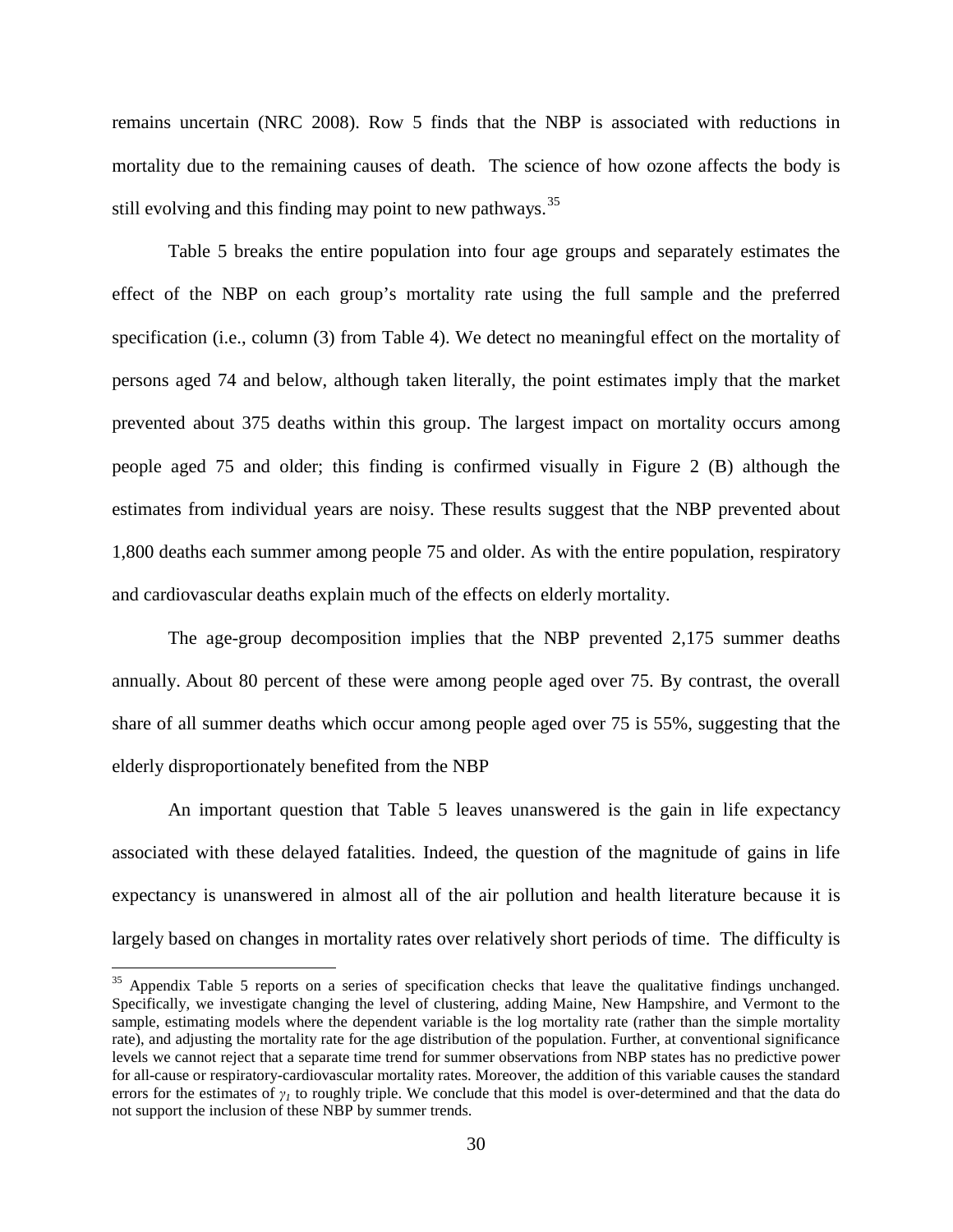that it is possible and perhaps likely that the relatively sick benefited and that their lifespans were extended only modestly, given their age. In the extreme, the NBP might merely have moved the date of these deaths to the winter months immediately following the market.<sup>[36](#page-32-0)</sup>

We explored two approaches to investigate the empirical relevance of this short-term 'seasonal' displacement hypothesis. First, we experimented with redefining each "year" to begin on May 1 of one calendar year and conclude on April 30 of the following calendar year. This redefined "year" compares each summertime season against the seven following months. Second, we estimated differences-in-differences regressions where each observation represents a calendar year (as opposed to a calendar-season-year), and where we measure the change in mortality rates by NBP status pre vs. post. We also combined these two approaches to estimate differences-in-differences models with the restructured year.

These approaches do not provide strong support for the short-term displacement hypothesis. In most cases, the estimated effect of the market on mortality was negative and had similar magnitude to the models reported in the paper, but these estimates were imprecise and we could not reject the null hypothesis that the NBP had no long-run impact on mortality. Overall, we conclude that this research design lacks power to measure the effect of ozone on life expectancy beyond the five month length of the NBP's summer season. Nevertheless, this paper's focus on the summertime mortality rate is an advance from the previous literature that has primarily estimated how ozone affects same-day or same-week mortality rates.<sup>[37](#page-32-1)</sup>

<span id="page-32-0"></span><sup>&</sup>lt;sup>36</sup> The paper's triple-difference estimator compares summer and winter deaths within a year. If some of the deaths are displaced from summer to October-December of the same year, then the estimator will overstate the decline in mortality.

<span id="page-32-1"></span> $37$  Currie and Neidell (2005) are an important exception in that they estimate monthly and quarterly mortality regressions.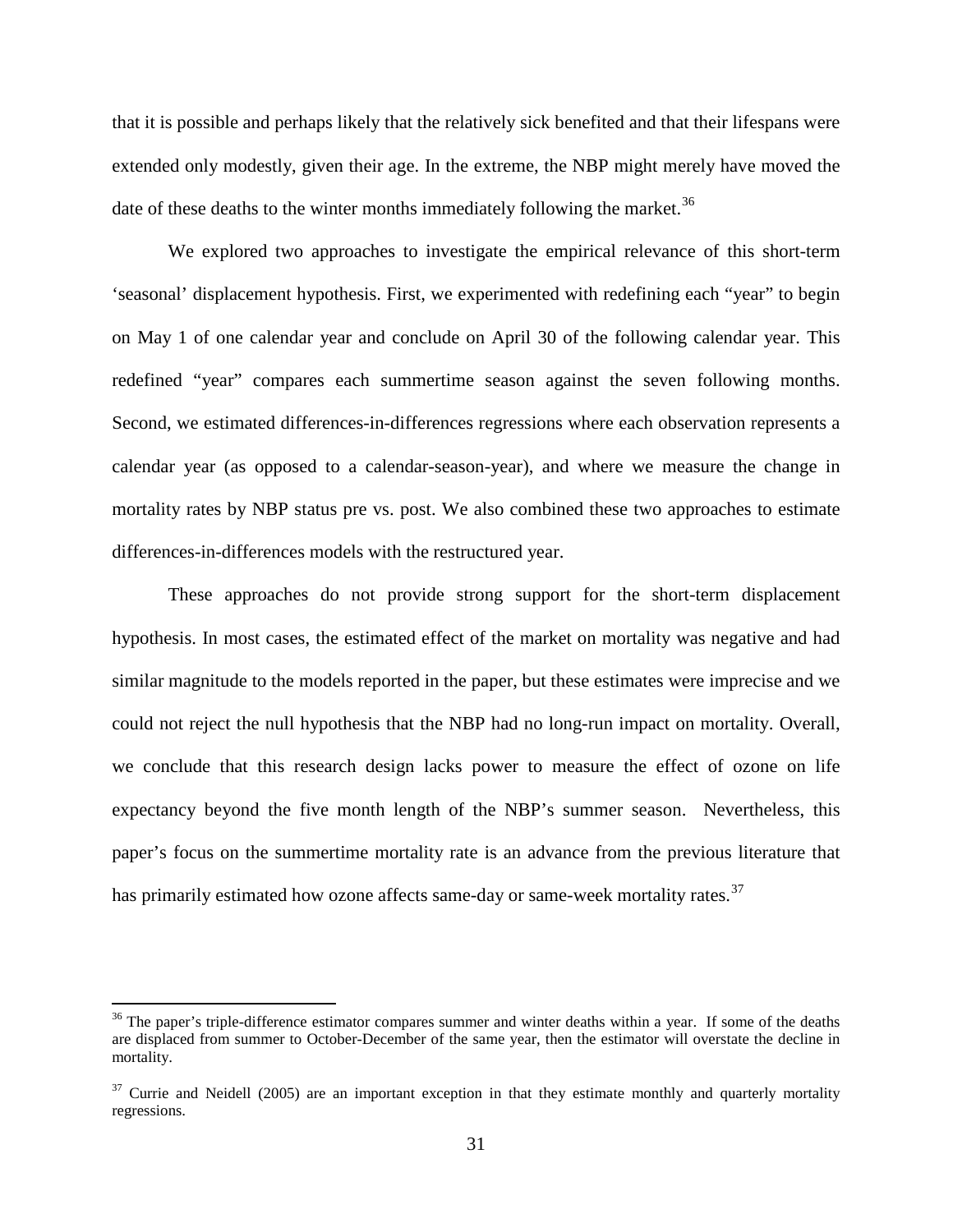#### *E. Instrumental Variables (IV)*

The preceding sections measure the reduced-form effects of the NBP market on pollution, defenses, and health. We now turn to an IV approach to measuring the effect of ozone on defensive expenditures and mortality rates. These relationships are central to determining the social cost of marginal reductions in ozone, which is widely used in economic and policy analysis (e.g., Fowlie, Knittel and Wolfram 2009).<sup>[38](#page-33-0)</sup> However, we want to underscore that these results should be interpreted cautiously due to the mixed evidence of an impact of the NBP on particulates concentrations.

Panel A of Table 6 reports an analysis of the association between ozone and medication purchases (columns  $1 - 3$ ) and between ozone and the all-age mortality rate (columns  $4 - 8$ ). The analysis is based on the fitting of ordinary least squares (OLS) models that are standard in the pollution-health effects literature. Each observation represents a county-year-season as in the above analysis. Further, the estimates are from separate regressions of the outcome on alternative measures of ozone concentrations and are adjusted for county-by-season fixed effects, countyby-year fixed effects, season-by-year fixed effects, and detailed weather controls.

The OLS results have varying signs. The 8-hour ozone measure has a positive and statistically insignificant association with all three measures of medication purchases. By contrast, the number of days with ozone at or above 65 ppb is a positive and statistically significant predictor of all measures of medication purchases, including the gastrointestinal drugs, which are not expected to respond to air pollution. For mortality, the only statistically significant association suggests that ozone concentrations increase external deaths, which are

<span id="page-33-0"></span><sup>&</sup>lt;sup>38</sup> On the regulatory side, these IV estimates are most directly applicable to EPA ozone control programs in the Eastern US because they affect essentially the same populations as NBP. This includes CAIR, the EPA Transport Rule, the Cross-State Air Pollution Rule, and the successors that the EPA is designing after courts have struck down several of these rules.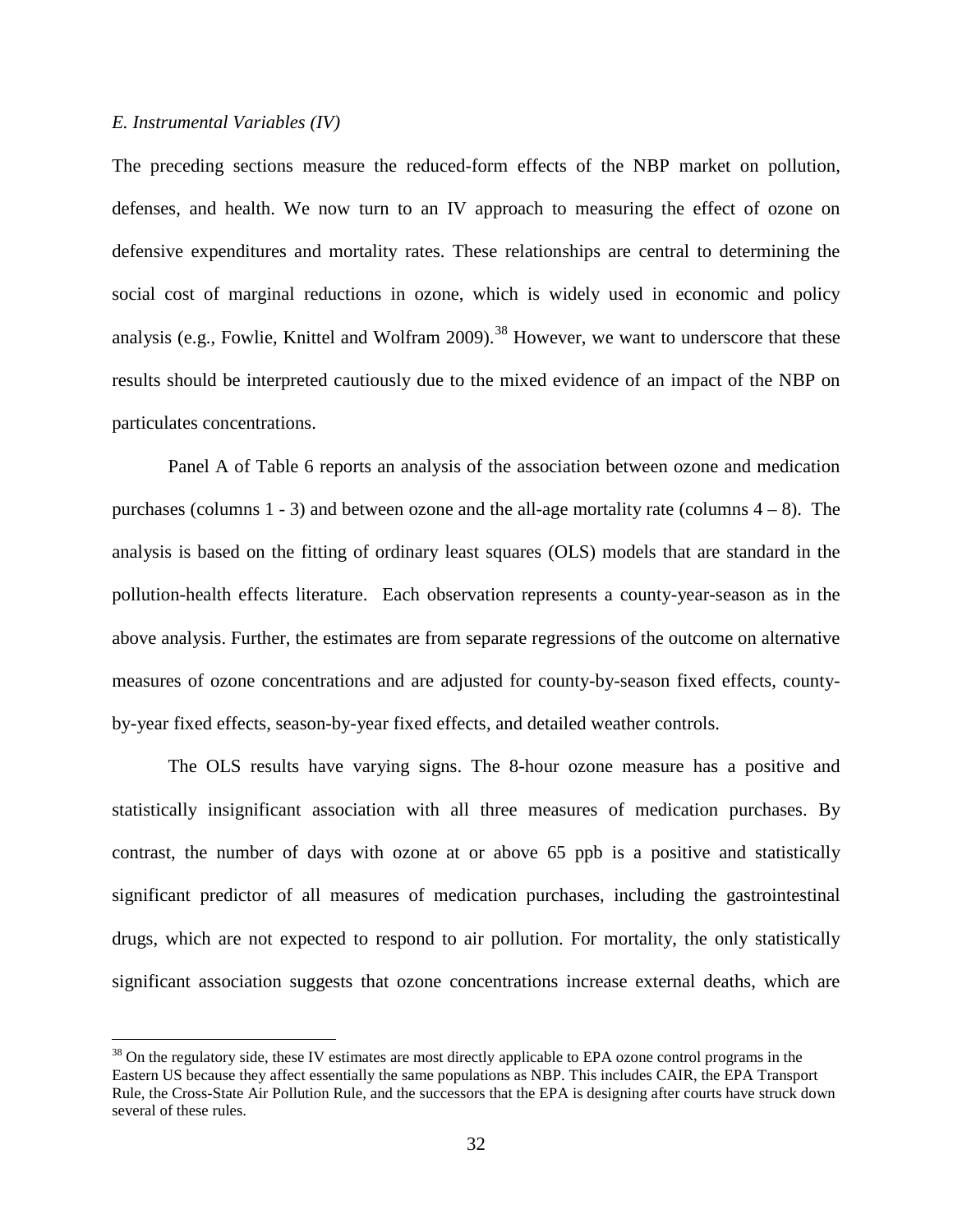expected to have no relationship to pollution. Although such OLS associations are commonplace in the previous literature, we interpret this as evidence against the reliability of OLS to infer the ozone-health relationship. These unstable estimates may reflect the feature highlighted in Table 1 that counties with high ozone differ substantially from counties with low ozone.

The two-stage least squares (2SLS) or IV estimates are adjusted for the same controls as in the OLS specifications but the endogenous ozone variable (either average 8-hour ozone concentration or the number of days equaling or exceeding 65 ppb) is instrumented with *1(NBP Operating*)<sub>cst</sub>. The entries indicate a strong relationship between ozone concentrations and medication purposes. For example, the estimates imply that a 10% decline in the average 8-hour ozone measure relative to the Table 1 mean of 48.06 ppb leads to a 3.3% reduction in spending on drugs. Analogously, they suggest that a 10% decline in days with ozone concentrations exceeding 65 ppb reduces drug spending by 4.7%. Finally, all of these estimates would be judged to be statistically significant by conventional criteria.

The IV mortality estimates in column (4) also imply large direct effects of ozone. They suggest that a 1 ppb increase in ozone pollution leads to 2.6 additional summertime deaths per 100,000 people, or an elasticity of mortality with respect to ozone of 0.31. The analogous elasticity for the days greater than 65 ppb measure of ozone is  $0.06^{39}$  $0.06^{39}$  $0.06^{39}$  In interpreting these elasticities, recall that the reduced form relationship between the NBP and mortality rates is substantially larger in the counties with ozone monitors than in the full sample of counties with mortality data (recall Table 4), which could be due to smaller reductions in ozone in the nonmonitored counties. Further, it is worth underscoring that the counties with ozone monitors account for an important share of the country as they have a population of 97 million, which is

<span id="page-34-0"></span> $39$  Multiplying the IV 8-hour coefficient by the mean mortality and ozone values from Table 1 gives 2.60  $*$  (48.06 / 402.42) =0.31. Similarly for the 65-ppb ozone measure, we have 1.03\*(23.6/402.42)=0.06.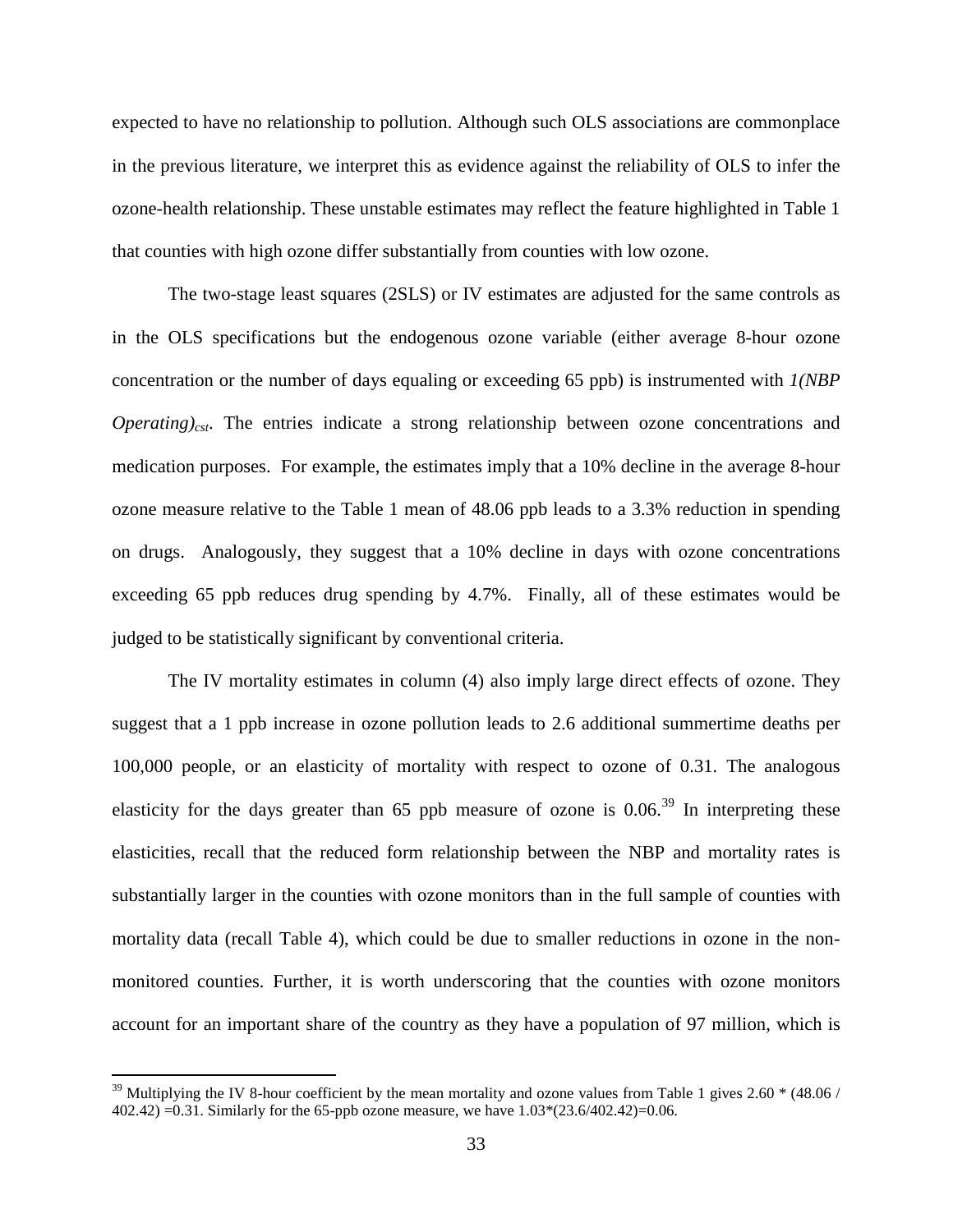37% of the 262 million people in the counties covered by the mortality data. The IV estimates indicate a positive relationship between ozone and mortality due to respiratory and cardiovascular causes, although this relationship is not statistically significant at conventional criteria.[40](#page-35-0)

If it is appropriate to interpret these estimates causally, they would substantially change alter our understanding about the welfare consequence of exposure to ozone. For example, the most prominent ozone-mortality study (Bell et al. 2004) finds an elasticity of weekly ozone with respect to daily mortality rates that is smaller than the elasticity implied by Table 6.<sup>[41](#page-35-1)</sup> Further, we are unaware of any large-scale evidence on the relationship between ozone and defensive expenditures measured by medication purchases or any other goods.

#### **VII. A Cost-Benefit Analysis of the NBP and**

#### **Cautious Estimates of Willingness to Pay for Ozone Reductions**

This paper's results allow us to conduct a simple cost-benefit analysis for the entire NBP, with the caveat that data restrictions prevent us from measuring all health outcomes and defensive expenditures. The estimates in Table 2 imply that the NBP market decreased  $NO<sub>x</sub>$  emissions by 365,750 tons per summer and the average cost of a  $NO_x$  permit was \$2,080/ton.<sup>[42](#page-35-2)</sup> The permit price should reflect an upper bound on abatement costs per ton, because firms should only use abatement technologies that cost less than the permit price. Thus, an upper bound estimate is

<span id="page-35-0"></span><sup>&</sup>lt;sup>40</sup> This paper treats the emissions market as spatially homogenous and ignores geographic differentiation. We explored regressions which predict a larger impact of the market on states bordering the Atlantic, or in New England, or in counties which an air quality model (CRDM) predicted to have larger decreases in ozone. Across these specifications, we did not find statistically larger effects of the market on air quality in these areas, and correspondingly, we also did not detect statistically different effects of the market on health in these areas.

<span id="page-35-1"></span> $41$  Bell et al. (2004) is not directly comparable to our study however since it uses a distributed lag model. Attempts to recover the long-run relationship between ozone and mortality generality obtain larger estimates (Jerrett et al. 2009).<br><sup>42</sup> This figure is calculated by applying the estimated impact of NPB on NO<sub>x</sub> emissions (-0.366) fr

<span id="page-35-2"></span>Column (3), to the mean summer 2002 NO<sub>y</sub> emissions for NBP counties (841 tons) and then summing over all NBP 1,185 counties.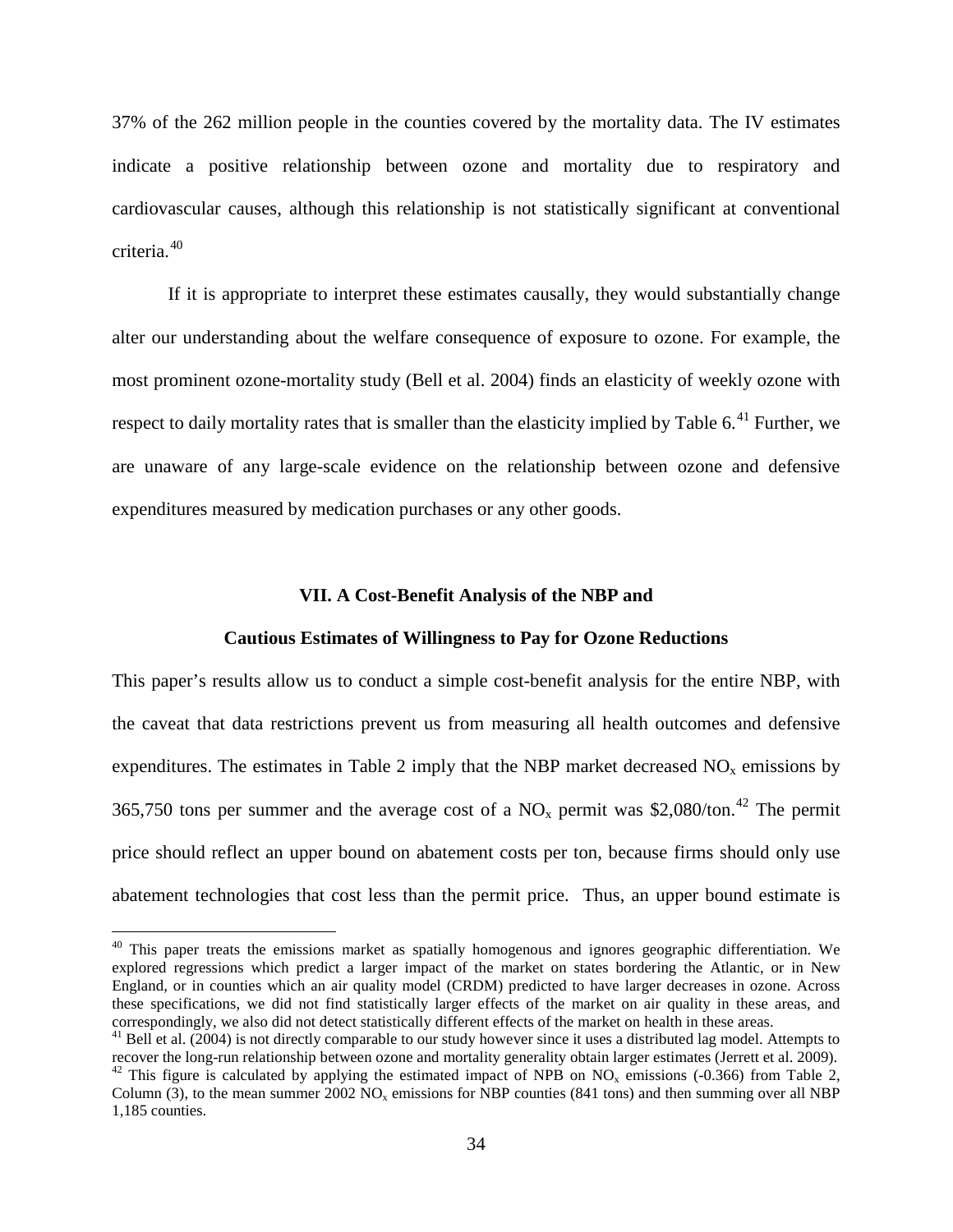that the market caused firms to spend \$759 million (=\$2080 x 365,750) annually to abate  $NO<sub>x</sub>$ and this is reported in Table 7. Defining 2003 to have half a year of typical abatement costs, we obtain an upper bound on 2003-2007 total abatement costs of \$3.4 billion (=759 x 4.5).

We now turn to estimating the NBP's social benefits. As we discussed above, it may seem natural to assume that a change in pharmaceutical purchases are simply a transfer from consumers to pharmaceutical firms and thus have zero social cost. However, reductions in air pollution concentrations decrease the demand for medications that protect individuals from air pollution. Dynamically, this decline in demand will reduce the resources used to develop these medication types and will allow these resources to be applied to more productive uses.

Column (1) of Table 7 Panel B reports average annual reduction in drug expenditures, as well as the sum over the NBP's life. Specifically, we take the estimated 1.9% reduction in medication purchases from the regression result in column (3) and row 1 of Table 3 and multiply that by the annual mean medication purchases. This calculation suggests that the NBP market led to a decrease in medication expenditures of almost \$900 million per year or \$4 billion when summed over the 4.5 years that the NBP operated. It is unclear whether this extrapolation from the MarketScan population is an under- or over-statement of the effect on the full population.<sup>[43](#page-36-0)</sup>

Taken literally, the Table 5 mortality estimates imply that the market prevented about 2,200 deaths annually. The value of a statistical life (VSL) determines the monetary value assigned to these deaths. To provide one approach to monetization, we use Ashenfelter and Greenstone's (2004) upper bound VSL of \$1.93 million (2006\$) for a prime age person and Murphy and Topel's (2006) method to develop estimates of the VSL for each age group in our analysis. This adjustment is especially consequential in this setting where the avoided fatalities

<span id="page-36-0"></span><sup>&</sup>lt;sup>43</sup> Recall, the medication estimates represent the Americans employed in large firms and their dependents, who appear in the MarketScan data; these people may have better baseline health than the average American, but may also have better health insurance and hence spend more on medications than the average American.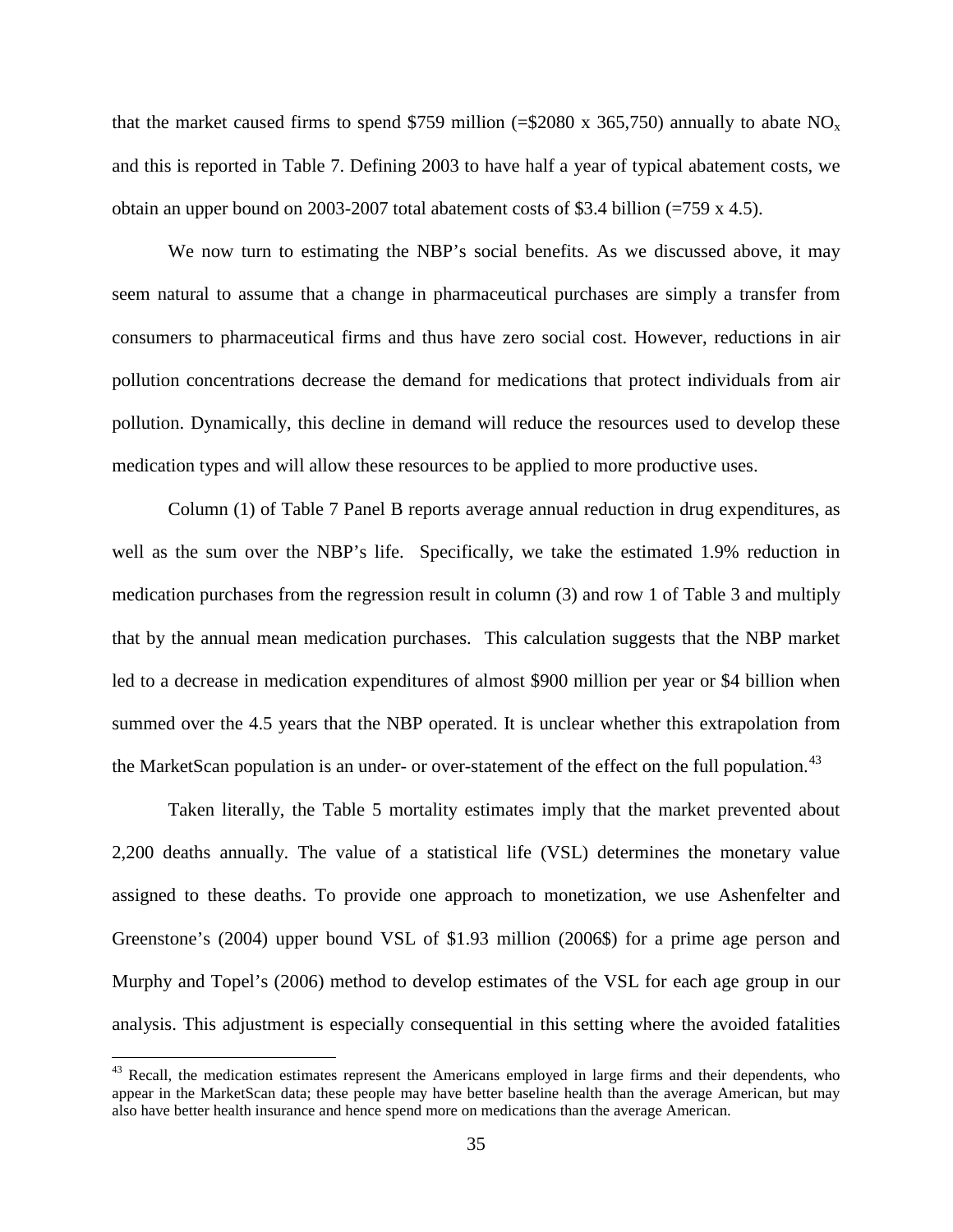are largely individuals 75 and over. The implied VSLs are as follows: \$1.9 million (infants), \$1.5 million (ages 1-64), \$0.6 million (ages 65-74), and \$0.2 million (ages  $75+$ ). The application of this approach implies that the value of the mortality avoided by the NBP is \$900 million per year, or \$4 billion in the period 2003-2007 (columns (2a) and (2b) of Table 7 Panel B).<sup>[44](#page-37-0)</sup>

The entries in Panels A and B provide the basis for a comparison of the costs and benefits. The upper bound on the NBP's aggregate abatement costs is \$3.4 billion, but by themselves the value of the reduced drug purchases of \$3.9 billion exceeds these costs. It is apparent that, at least in this context, defensive investments are economically important. Once the value of the reduced rates of mortality is added in, the benefits of the market are more than twice as large as the upper-bound of its abatement costs (i.e., \$7.9 billion in benefits and \$3.4 billion in costs). It appears that the NBP's social benefits easily exceeded its abatement costs.

Finally, estimates of willingness to pay for a reduction in ozone would be of tremendous practical importance as the EPA is currently considering revising the ozone standard. Noting that they must be interpreted cautiously due to uncertainty about the validity of the exclusion restriction, the IV ozone results suggest that each 1 ppb decrease in the mean 8-hour summer ozone concentration in the Eastern U.S. is worth approximately \$1.7 billion in social benefits annually. Similarly, one fewer day per summer in the Eastern US with an ozone concentration exceeding 65 ppb would yield roughly \$700 million of benefits annually (Table 7, Panel C).

<span id="page-37-0"></span><sup>&</sup>lt;sup>44</sup> We thank Kevin Murphy and Bob Topel for sharing the data underlying Figure 3 of their paper. The VSL used here is lower than the \$7.4 million VSL (\$2006) used by the EPA, which is not age-adjusted. Our primary goal is not to endorse a specific VSL value, but to demonstrate the results that come from one choice of VSL and ageadjustment. Using the \$7.4 million VSL rather than the \$1.93 million VSL implies that the mortality benefits of NBP were larger: \$3.3 billion per year or \$14.8 billion for the 2003-2007 total.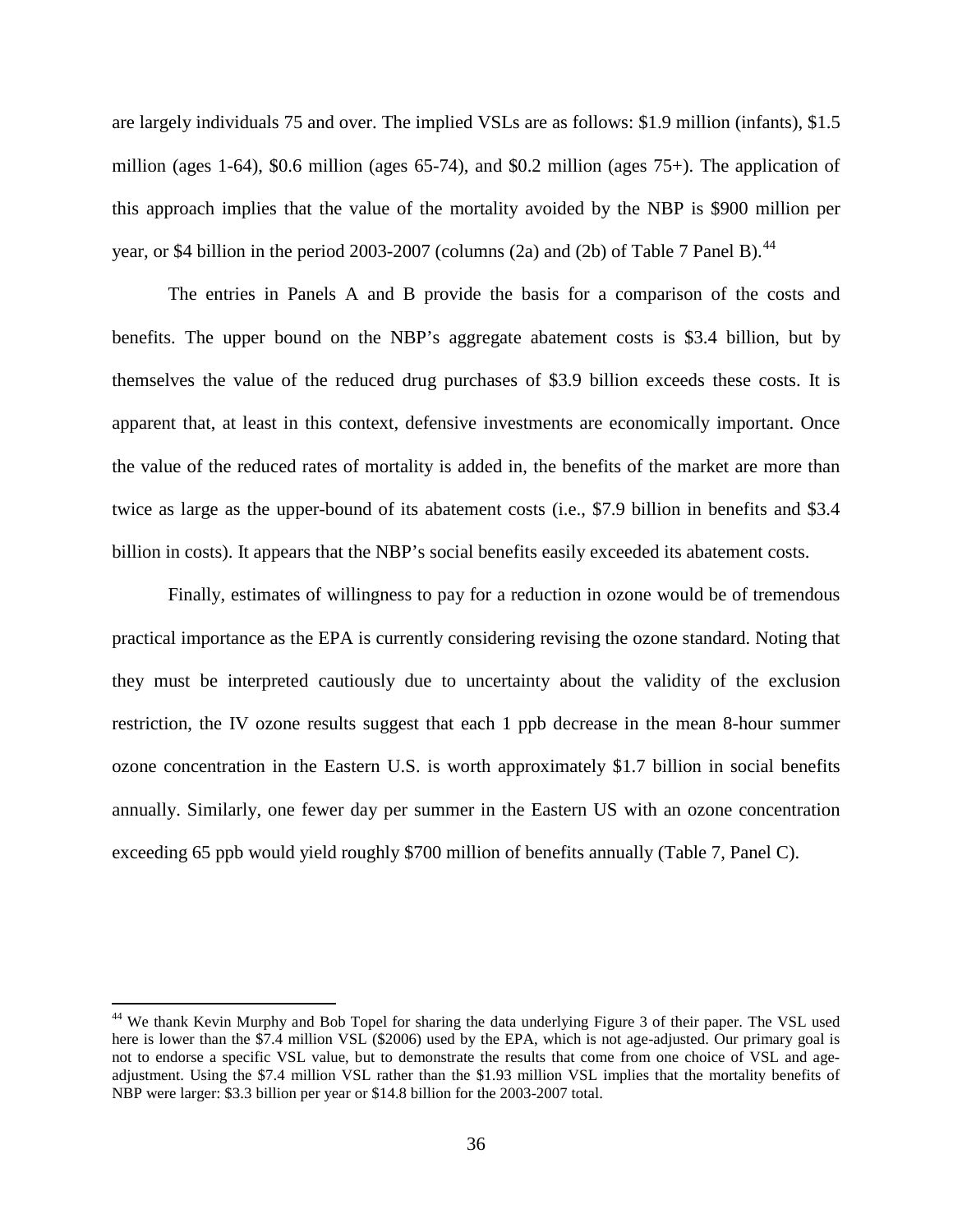#### **VIII. Conclusions**

Theoretical models make clear that willingness to pay (WTP) for well-being in a variety of contexts is a function of factors that enter the utility function directly (e.g., the probability of mortality, school quality, local crime rates, etc.) and the costly investments that help to determine these factors. One approach to developing measures of WTP is to find a single market that captures individuals' full valuation, as can be the case with property markets under some assumptions (see, e.g., Chay and Greenstone 2005; Greenstone and Gallagher 2008). All too frequently though, the data and/or a compelling research design for the key market are unavailable, making it necessary to develop measures of WTP by summing its components.

However, across a wide variety of applied literatures, the empirical evidence on WTP has almost exclusively focused on the factors that enter the utility function directly. The resulting measures of willingness to pay are thus generally underestimated and the extent of this underestimation is unknown. This paper has demonstrated that defensive expenditures are an important part of willingness to pay for air quality. Indeed in the context of the  $NO<sub>x</sub>$  Budget Program, the improvement in air quality generates reductions in medication purchases that are as large as the value of the observed reduction in mortality rates. A fruitful area for research is to explore whether individuals' compensatory behavior and resulting defensive investments account for such a large fraction of willingness to pay in other settings.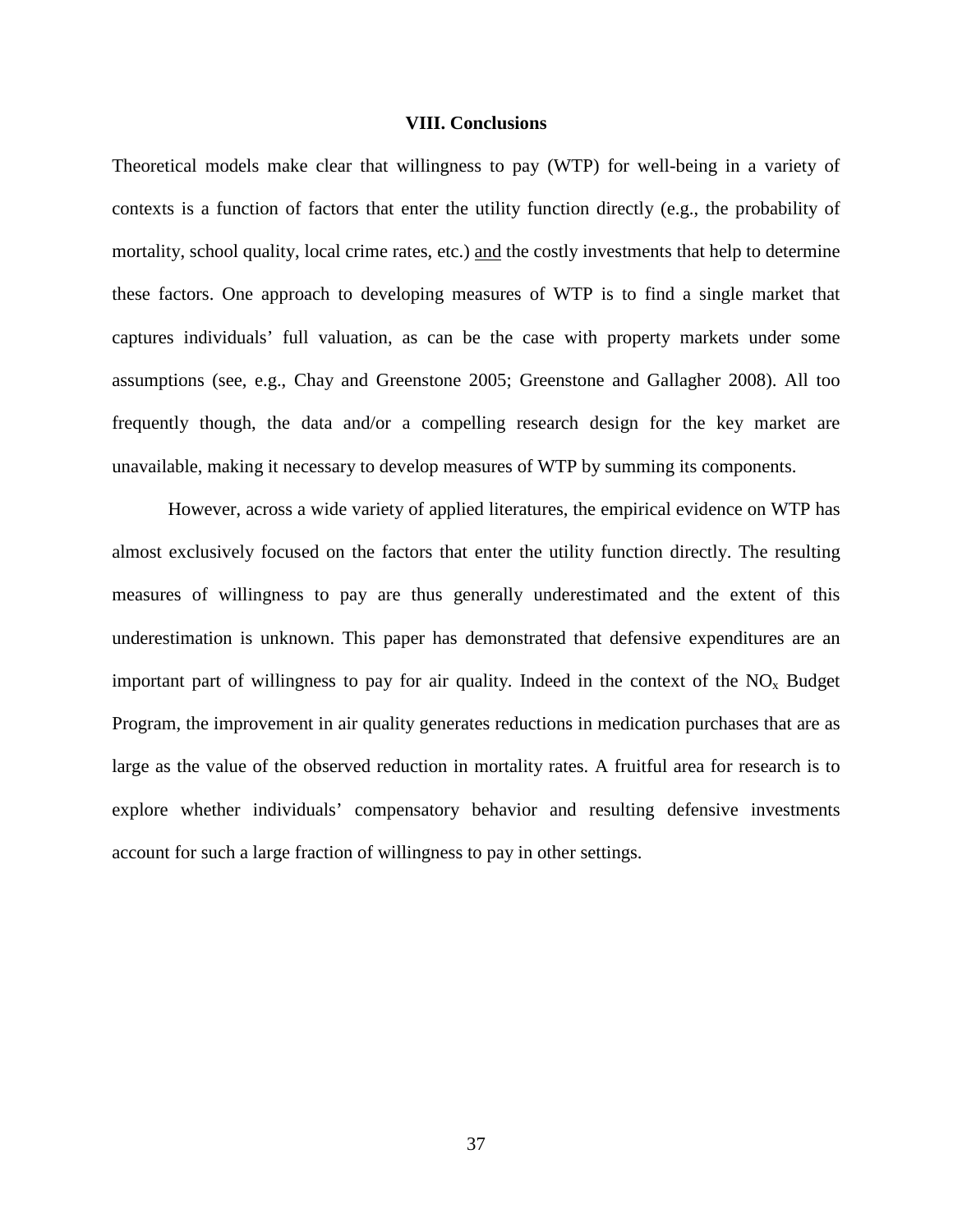#### **References**

Ashenfelter, Orley, and Michael Greenstone. 2004. "Using Mandated Speed Limits to Measure the Value of a Statistial Life." Journal of Political Economy 112(S1): S226-S267.

Barreca, Alan, Karen Clay, Olivier Deschenes, Michael Greenstone and Joseph Shapiro. 2012. "Adapting to Climate Change: The Remarkable Decline in the U.S. Temperature-Mortality Relationship Over the 20<sup>th</sup> Century." NBER WP #18692, 2013

Bartik, Timothy J. 1988. "Evaluating the Benefits of Non-marginal Reductions in Pollution Using Information on Defensive Expenditures." Journal of Environmental Economics and Management (15): 111-127.

Bell, Michelle L., Aidan McDermott, Scott L. Zeger, Jonathan M. Samet, and Francesca Dominici. 2004. "Ozone and Short-Term Mortality in 95 US Urban Communities, 1987-2000." Journal of the American Medical Association 292(19): 2372-2378.

Blanchard, Charles L. 2001. "Spatial Mapping of VOC and NOx Limitation of Ozone Formation in Six Areas." 94<sup>th</sup> Annual Conference of the Air and Waste Management Assoc., Orlando, FL.

Chay, Kenneth Y., and Michael Greenstone. 2003a. "The Impact of Air Pollution on Infant Mortality: Evidence From Geographic Variation in Pollution Shocks Induced by a Recession." Quarterly Journal of Economics 118(3).

Chay, Kenneth Y., and Michael Greenstone. 2003b. "Air Quality, Infant Mortality, and the Clean Air Act of 1970." NBER Working Paper No. 10053.

Chay, Kenneth Y., and Michael Greenstone. 2005. "Does Air Quality Matter." Journal of Political Economy 113(2).

Chen Yuyu, Avi Ebenstein, Michael Greenstone, and Hongbin Li. 2013. "Evidence on the Impact of Sustained Exposure to Air Pollution on Life Expectancy from China's Huai River Policy." Proceedings of National Academy of Sciences Forthcoming.

Courant, Paul N., and Richard C. Porter. 1981. "Averting expenditure and the cost of pollution." Journal of Environmental Economics and Management 8(4): 321-329.

Currie, Janet, and Matthew Neidell. 2005. "Air Pollution and Infant Health: What Can We Learn From California's Recent Experience?" Quarterly Journal of Economics 120(3): 1003-1030.

Curtis, Mark. 2012. "Who Loses under Power Plant Cap-and-Trade Programs? Estimating the Impact of the  $NO<sub>x</sub>$  Budget Trading Program on Manufacturing Employment." Georgia State Mimeograph.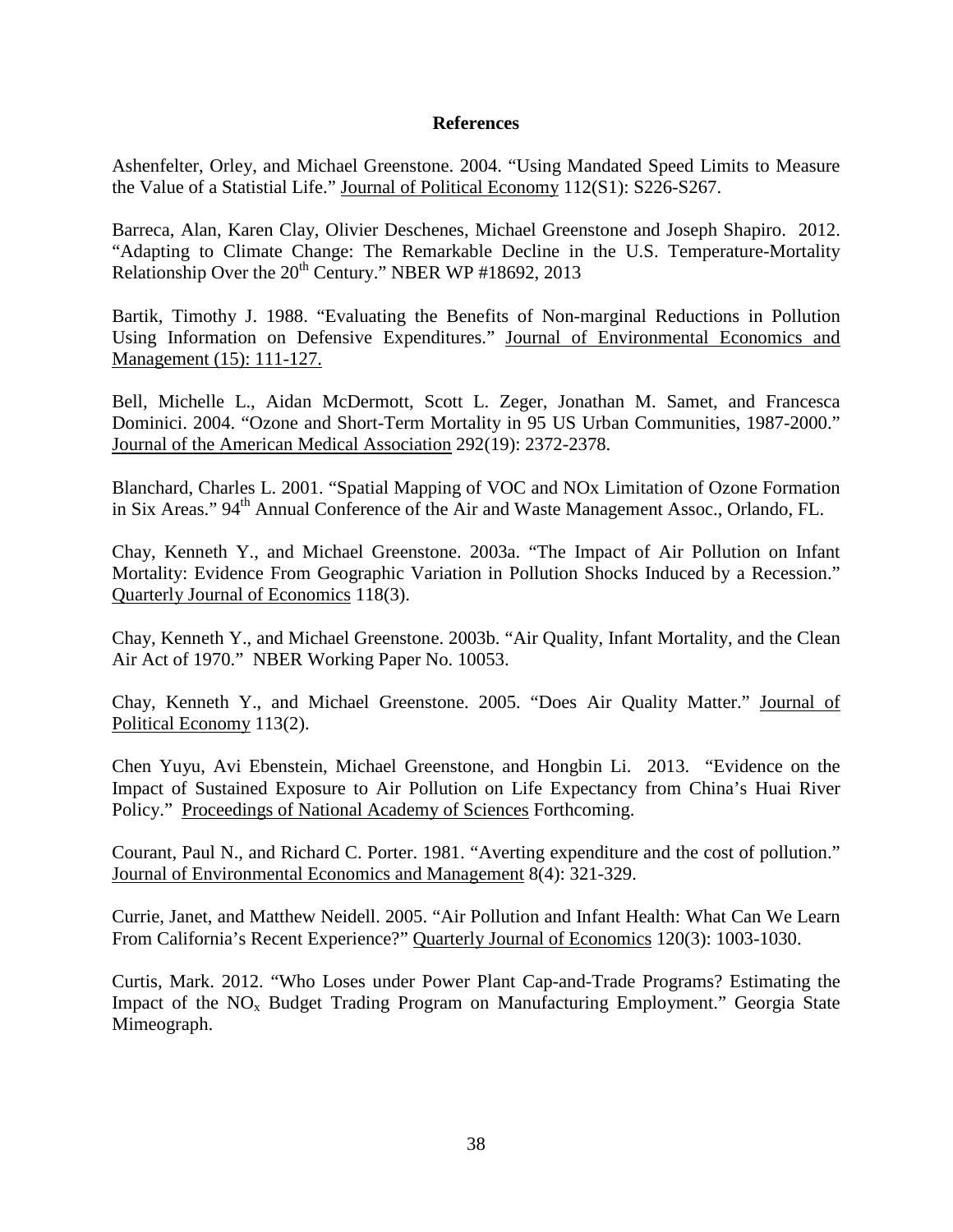Deschênes, Olivier, and Michael Greenstone. 2011. "Climate Change, Mortality, and Adaptation: Evidence from Annual Fluctuations in Weather in the U.S." American Economic Journal: Applied Economics 3(4): 152-85.

Dickie, Mark, and Shelby Gerking. 1991. "Willingness to Pay for Ozone Control: Inferences from the Demand for Medical Care." Journal of Environmental Economics and Management 2191): 1-16.

Fanta, Christopher H. 2009. "Asthma." New England Journal of Medicine 360(10): 1002-1014.

Finkelstein, Amy. 2004. "Static and Dynamic Effects of Health Policy: Evidence from the Vaccine Industry." Quarterly Journal of Economics 119(2): 527-564.

Fowlie, Meredith. 2010. "Emissions Trading, Electricity Industry Restructuring, and Investment in Pollution Control." American Economic Review 100(3).

Fowlie, Meredith, Stephen Holland, and Erin Mansur. 2012. "What do Emissions Markets Deliver and to Whom? Evidence from Southern California's NOx Trading Program."American Economic Review, 102(2): 965-993.

Fowlie, Meredith, Christopher Knittel, and Catherine Wolfram. 2009. "Sacred Cars? Optimal Regulation of Stationary and Non-stationary Pollution Sources." UC Berkeley Mimeograph.

Gerking, Shelby, and Linda R. Stanley. 1986. "An Economic Analysis of Air Pollution and Health: The Case of St. Louis." Review of Economics and Statistics 86(1): 115-121.

Graff-Zivin, Joshua, and Matthew Neidell. 2009. "Days of Haze: Information Disclosure and Intertemporal Avoidance Behavior." Journal of Environmental Economics and Management 58(2).

Graff-Zivin, Joshua, Matthew Neidell, and Wolfram Schlenker. 2011. "Water Quality Violations and Avoidance Behavior: Evidence from Bottled Water Consumption." NBER Working Paper No. 16695.

Greenstone, Michael and Justin Gallagher. 2008. "Does Hazardous Waste Matter." Quarterly Journal of Economics.

Grossman, Michael. 1972. "On the Concept of Health Capital and the Demand for Health." Journal of Political Economy 80(2): 223-255.

Harrington, Winston, and Paul R. Portney. 1987. "Valuing the benefits of health and safety regulation." Journal of Urban Economics 22(1): 101-112.

Henderson, J Vernon. 1996. "Effects of Air Quality Regulation." American Economic Revuew 86(4): 789-813.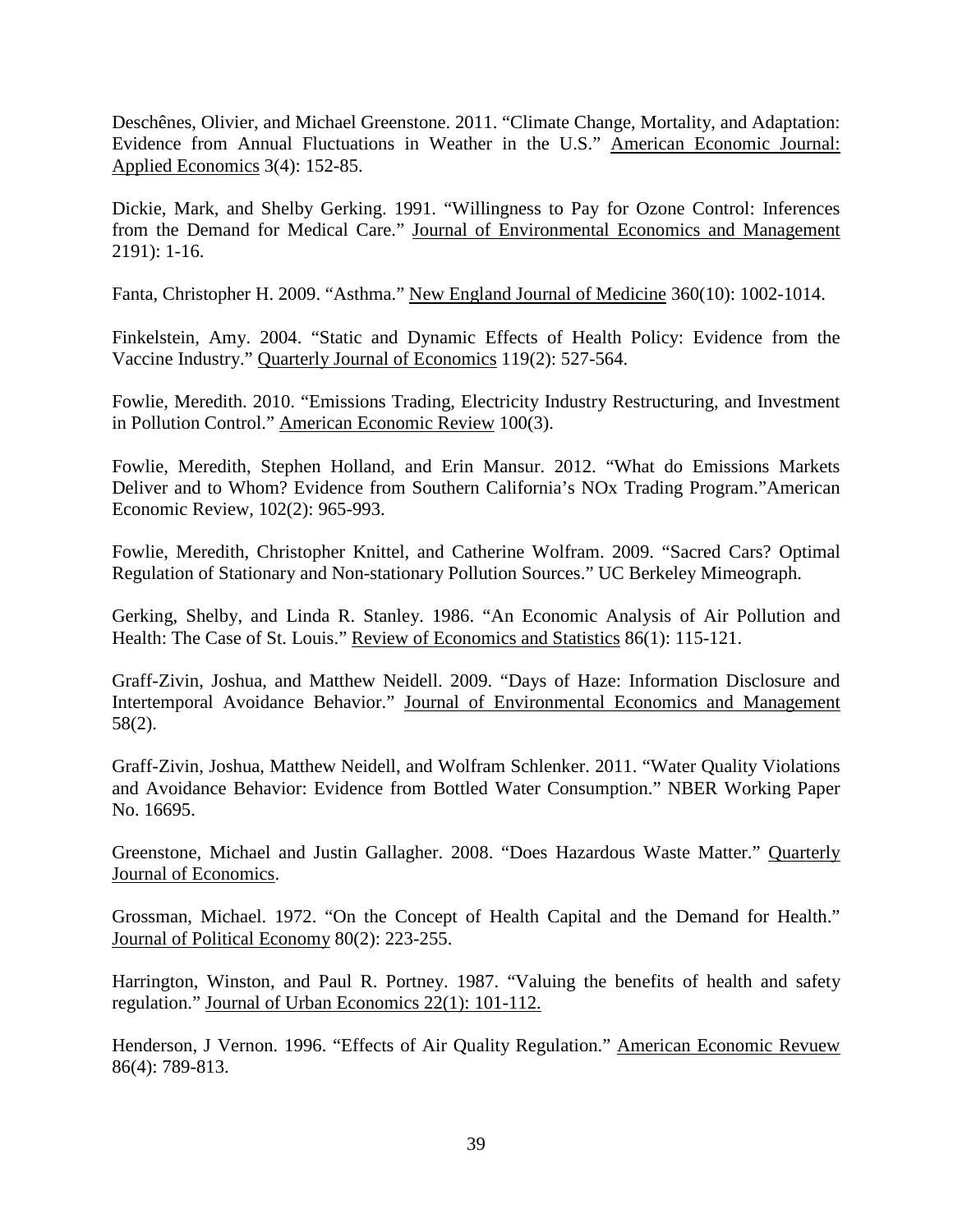Jerrett, Michael, Richard T. Burnett, C. Arden Pope III, Kazuhike Ito, George Thurston, Daniel Krewski, Yuanli Shi, Eugenia Calle, and Michael Thun. 2009. "Long-Term Ozone Exposure and Mortality." New England Journal of Medicine 360: 1085-95.

Lippman, Morton. 2009. Environmental Toxicants: Human Exposures and Their Health Effects. Third Edition. Hoboken, NJ: John Wiley & Sons.

Lleras-Muney, Adriana. 2010. "The Needs of the Army: Using Compulsory Relocation in the Military to Estimate the Effect of Air Pollutants on Children's Health." Journal of Human Resources 45(3): 549-590.

Menichini, Federica, and Pierpaolo Mudu. 2010. "Drug consumption and air pollution: an overview." Pharmacoepidemiology and Drug Safety 19(12): 1300-1315.

Moretti, Enricco, and Matthew Neidell. 2011. "Pollution, Health, and Avoidance Behavior: Evidence from the Ports of Los Angeles." Journal of Human Resources, 46 (1): 154-75.

Muller, Nicholas Z, and Robert Mendelsohn. 2009. "Efficient Pollution Regulation: Getting the Prices Right." American Economic Review 99(5): 1714-1739.

Murphy, Kevin M., and Robert H. Topel. 2006. "The Value of Health and Longevity." Journal of Political Economy 114(5): 871-904.

Neidell, Matthew. 2009. "Information, Avoidance Behavior, and Health: The Effect of Ozone on Asthma Hospitalizations." Journal of Human Resources 44(2).

NHLBI. 2007. Expert Panel Report 3: Guidelines for the Diagnosis and Management of Asthma. Washington, DC: NHLBI.

NRC. 2008. Estimating Risk Reduction and Economic Benefits from Controlling Ozone Air Pollution. National Research Council.

OTC. 1998. Pollution Control Strategies in the Northeast and Mid-Atlantic States To Clean Up Ground Level Ozone: Progress to Date and Look Towards the Future. Mimeo, OTC.

PDR. 2006. Red Book: Pharmacy's Fundamental Reference. Thomson PDR.

Pope, C. Arden, Majid Ezzati, and Douglas W. Dockery. 2009. "Fine-Particulate Air Pollution and Life Expectancy in the United States." New England Journal of Medicine 360: 376-86.

Shapiro, Joseph S. 2012. "Discussion of `Who Loses under Power Plant Cap-and-Trade Programs.'" NBER Summer Institute, July 24. Cambridge, MA.

Thompson Healthcare, Inc. 2007. MarketScan Research Databases User Guide and Database Dictionary. Commercial Claims and Encounters Medicare Supplemental and COB. Data Year 2006 Edition. Ann Arbor, Michigan: Thomson Healthcare Inc.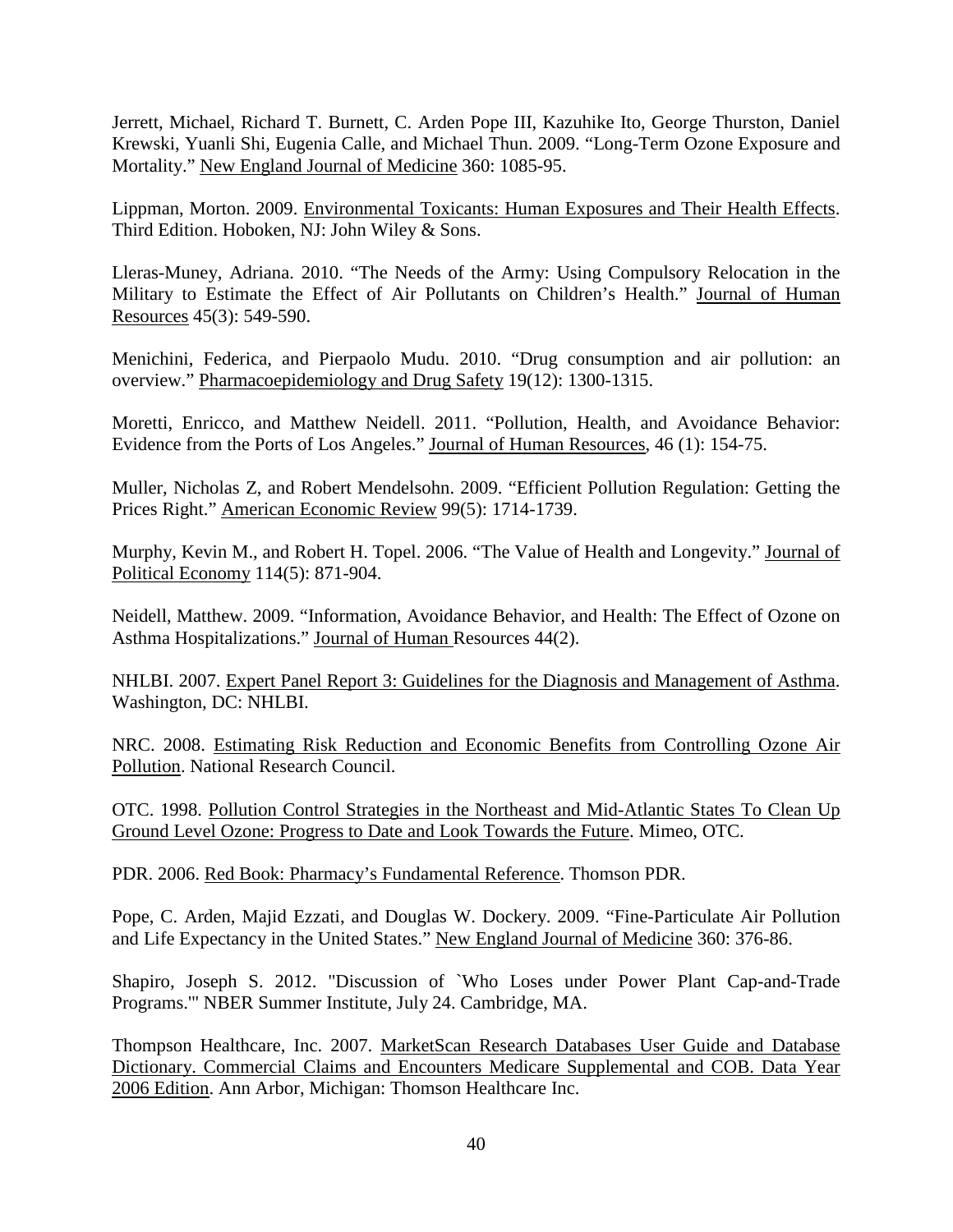USEPA. 1998. "Regulatory impact analysis for the NOx SIP Call, FIP, and Section 126 Petitions. Volume 2: Health and Welfare Benefits." EPA-452/R-98-003B. Washington, DC.

USEPA. 2005. Evaluating Ozone Control Programs in the Eastern United States: Focus on the NOx Budget Trading Program, 2004. Washington, DC: USEPA.

USEPA. 2008. National Air Quality Status and Trends Through 2007. Research Triangle Park, North Carolina: USEPA.

USEPA. 2009a. The  $NO<sub>x</sub>$  Budget Trading Program: 2008 Emission, Compliance, and Market Data. Washington, DC: USEPA.

USEPA. 2009b. The NO<sub>x</sub> Budget Trading Program: 2008 Highlights. Washington, DC: USEPA.

Weiss, Kevin B., and Sean D. Sullivan. 2001. "The Health Economics of Asthma and Rhinits. I. Assessing the Economic Impact." Current Reviews of Allergy and Clinical Immunology 107(1): 3-8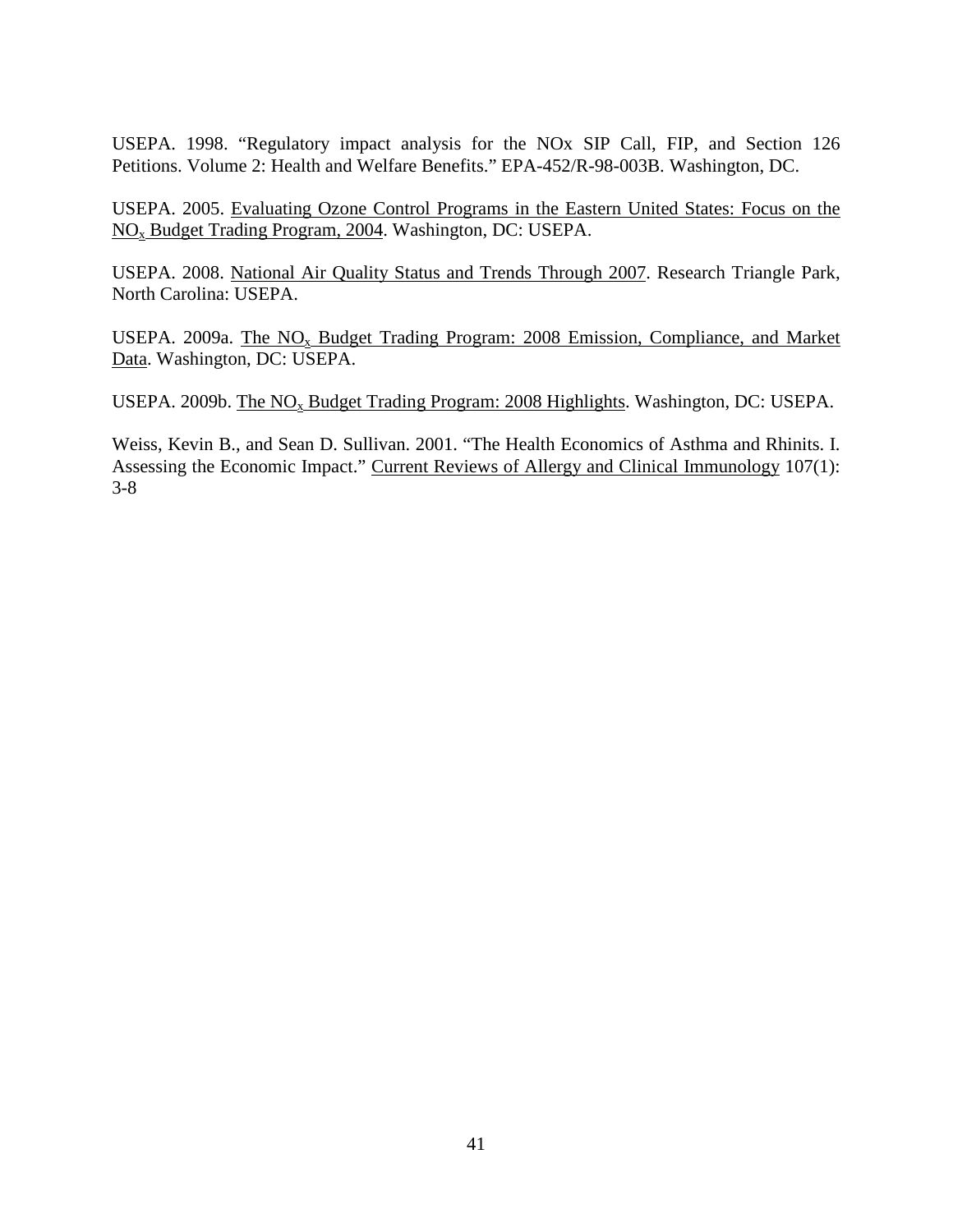**Figure 1. Total Daily NO<sub>X</sub> Emissions in NBP-Participating States** 



**Notes:** This graph depicts values from an OLS regression of  $NO<sub>x</sub>$  emissions on 6 day-of-week indicators and a constant. We control for day-of-week fixed effects since additional electricity generation on weekdays adds visible weekly cycles to the image, although the overall picture is unchanged in the raw data. The values in the graph equal the constant plus the regression residuals, so that the graph depicts fitted values for the reference category (Wednesday). Y-axis is measured in thousands of tons. Data include Acid Rain Units. NBP participating states include: Alabama, Connecticut, Delaware, District of Columbia, Illinois, Indiana, Kentucky, Maryland, Massachusetts, Michigan, Missouri, New Jersey, New York, North Carolina, Ohio, Pennsylvania, Rhode Island, South Carolina, Tennessee, Virginia, and West Virginia. See the text for more details.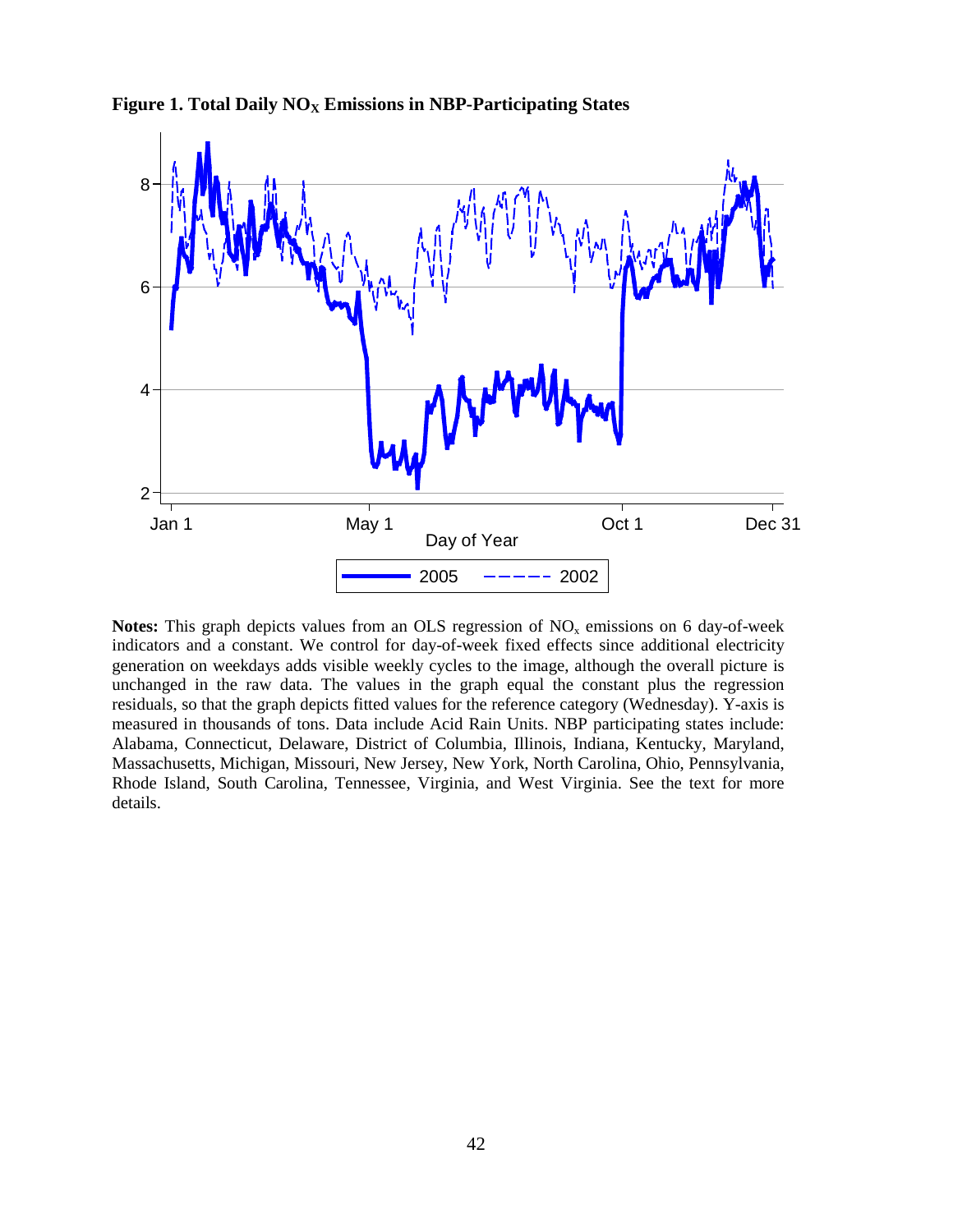**Figure 2. NBP Market Impacts**



**(A) Event Study for Log Medication Costs (\$2006)**

**Notes:** Log medication cost is the log of total medication costs per person-season in a county. Costs are in 2006 dollars, deflated using the BLS CPI for urban consumers. Estimate for year 2001 restricted to take a value of 0. Regression models include detailed weather controls, and a full set of county\*year, season\*year, and county\*season fixed effects. Regression is GLS weighted by the square root of MarketScan population in a given county-year-season. Standard errors based on covariance matrix allows arbitrary autocorrelation within each state-season. See text for NBP participation status designation.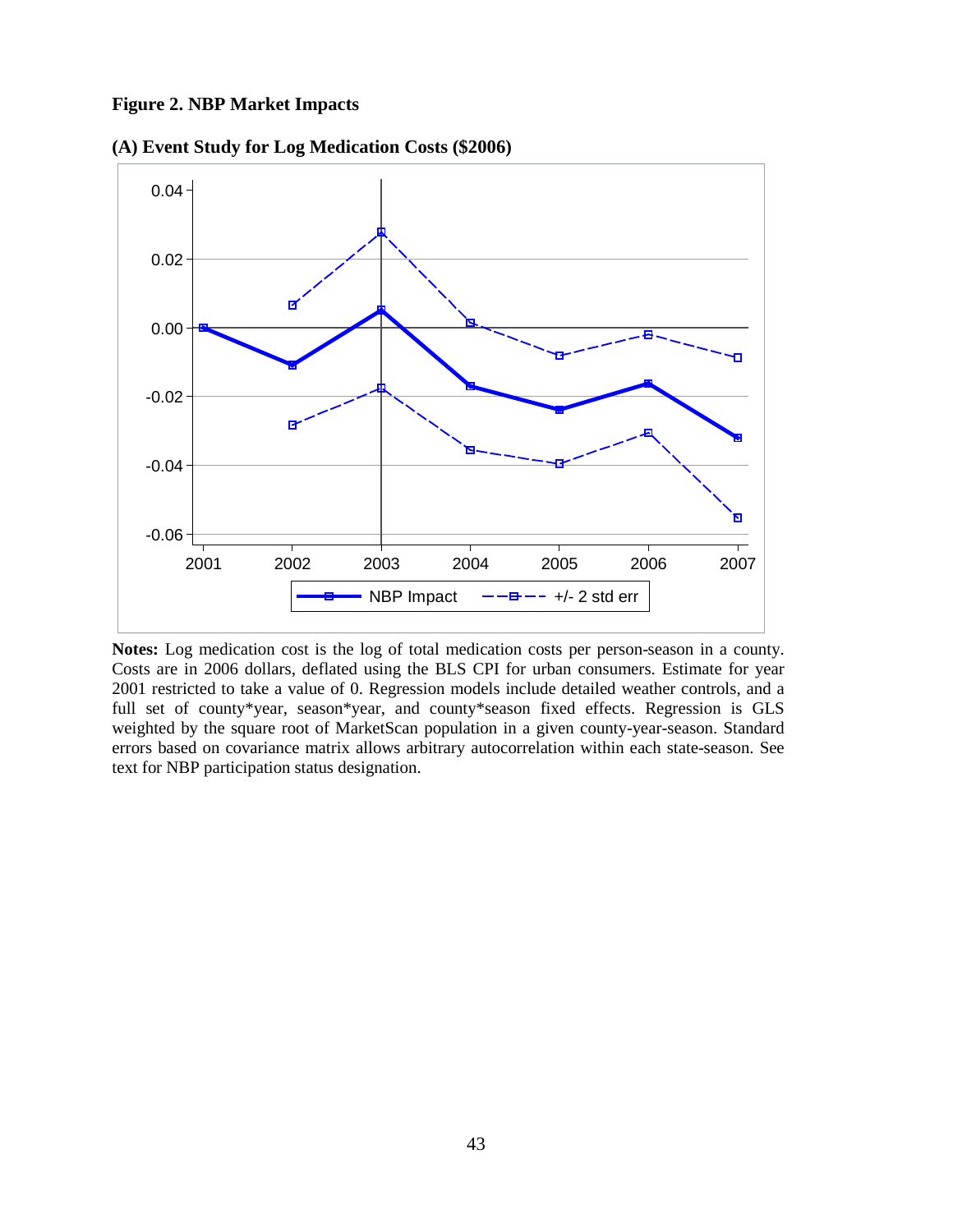**Figure 2. NBP Market Impacts (Continued)** 



**(B) Event Study for Elderly Mortality Rates**

Notes: The dependent variable is the all-cause mortality rate for persons aged  $75+$  per  $100,000$ persons aged 75+. Estimate for year 2001 restricted to take a value of 0. Regression models include detailed weather controls, and a full set of county\*year, season\*year, and county\*season fixed effects. Regression is GLS weighted by the square root of the relevant population in a given county-year. Standard errors based on covariance matrix allows arbitrary autocorrelation within each state-season. See text for NBP participation status designation.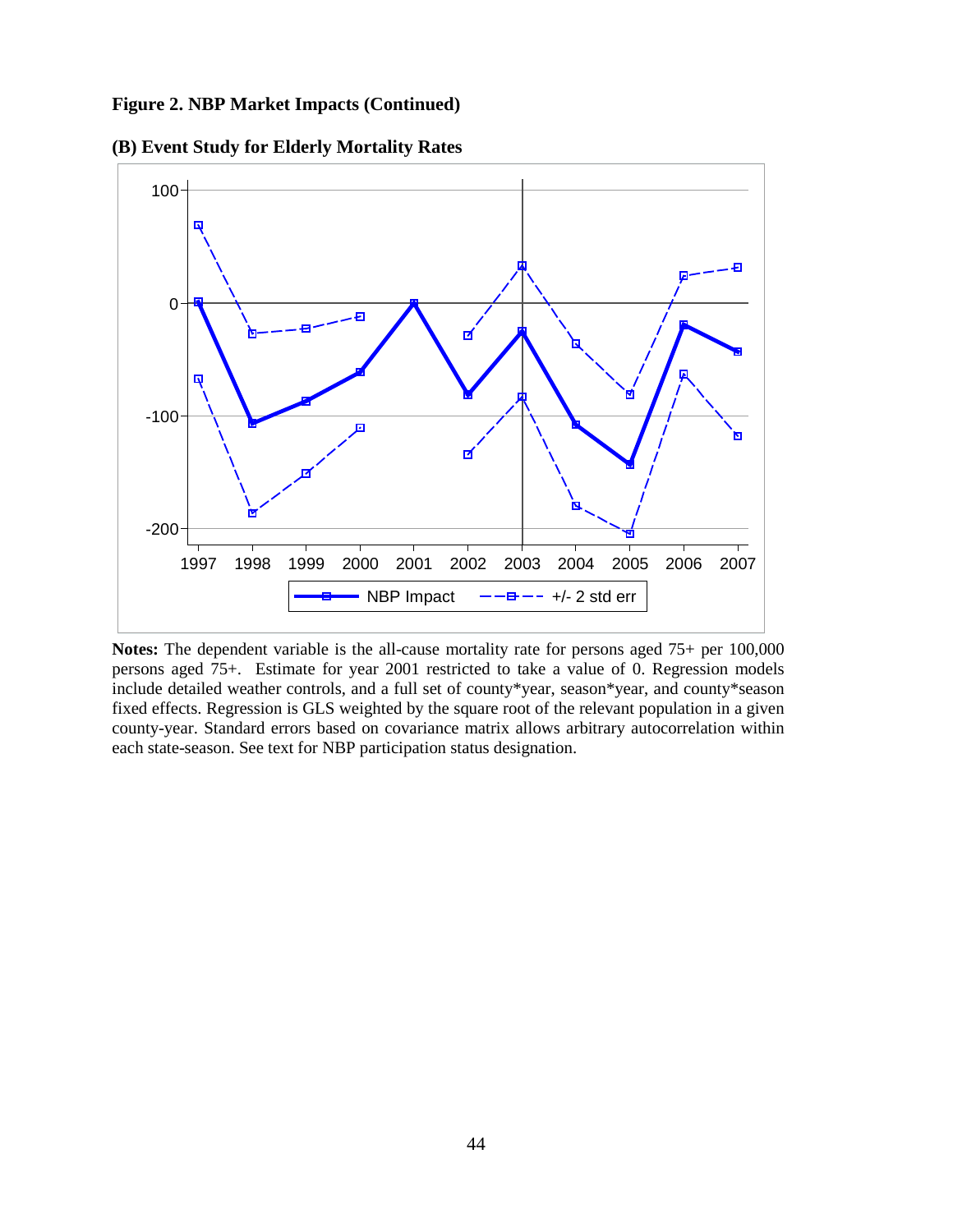|                                             | <b>All Counties</b> |        |           | Low Ozone |        |          | <b>High Ozone</b> |        |          |                   |
|---------------------------------------------|---------------------|--------|-----------|-----------|--------|----------|-------------------|--------|----------|-------------------|
|                                             | Counties With       |        |           | Counties  |        |          | Counties          |        |          | p-value of        |
|                                             | Data                | Mean   | s.d.      | With Data | Mean   | s.d.     | With Data         | Mean   | s.d.     | $H_0$ : (8)-(5)=0 |
|                                             | (1)                 | (2)    | (3)       | (4)       | (5)    | (6)      | (7)               | (8)    | (9)      | (10)              |
| Pollution Emissions (000's of tons/summer)  |                     |        |           |           |        |          |                   |        |          |                   |
| $NOx$ Emissions                             | 2,539               | 0.52   | (1.99)    | 84        | 1.67   | (3.26)   | 84                | 1.30   | (4.14)   | [0.09]            |
| $SO2$ Emissions                             | 2,539               | 1.50   | (6.52)    | 84        | 2.92   | (6.20)   | 84                | 1.41   | (4.04)   | [0.00]            |
| $CO2$ Emissions                             | 2,539               | 384    | (1,299)   | 84        | 1,263  | (1,896)  | 84                | 918    | (2,030)  | [0.00]            |
| <b>Ambient Pollution</b>                    |                     |        |           |           |        |          |                   |        |          |                   |
| Ozone 8-Hour Value                          | 168                 | 48.06  | (9.28)    | 84        | 41.28  | (6.10)   | 84                | 54.85  | (6.58)   | [0.00]            |
| Ozone Days $\geq 65$ (ppb)                  | 168                 | 23.60  | (22.64)   | 84        | 10.93  | (9.41)   | 84                | 36.28  | (24.81)  | [0.00]            |
| $NO2$ (ppb)                                 | 110                 | 11.45  | (5.39)    | 34        | 8.67   | (4.57)   | 37                | 12.15  | (4.85)   | [0.00]            |
| CO (ppm)                                    | 125                 | 0.44   | (0.24)    | 35        | 0.46   | (0.22)   | 33                | 0.42   | (0.17)   | [0.06]            |
| $PM_{2.5} (\mu g/m^3)$                      | 298                 | 13.33  | (4.19)    | 47        | 10.70  | (3.01)   | 45                | 11.63  | (4.45)   | [0.00]            |
| PM <sub>10</sub> ( $\mu$ g/m <sup>3</sup> ) | 39                  | 27.28  | (6.26)    | 4         | 25.14  | (3.85)   | 6                 | 29.70  | (6.86)   | [0.00]            |
| $SO2$ (ppb)                                 | 150                 | 3.26   | (2.27)    | 32        | 2.04   | (1.49)   | 33                | 2.60   | (1.97)   | [0.00]            |
| Weather                                     |                     |        |           |           |        |          |                   |        |          |                   |
| Temperature (°F)                            | 2,539               | 70.59  | (5.79)    | 84        | 73.82  | (7.40)   | 84                | 72.40  | (5.90)   | [0.00]            |
| Precipitation (1/100")                      | 2,539               | 11.46  | (5.37)    | 84        | 13.91  | (8.59)   | 84                | 7.35   | (6.12)   | [0.00]            |
| Dew Point Temp. (°F)                        | 2,539               | 58.31  | (7.58)    | 84        | 62.36  | (8.59)   | 84                | 55.28  | (9.57)   | [0.00]            |
| Medication Costs (\$ Per Person)            |                     |        |           |           |        |          |                   |        |          |                   |
| All                                         | 2,435               | 338.53 | (302.10)  | 84        | 269.69 | (84.92)  | 84                | 284.89 | (107.62) | [0.01]            |
| Respiratory + Cardio.                       | 2,435               | 87.84  | (97.86)   | 84        | 69.33  | (28.66)  | 84                | 70.94  | (30.18)  | [0.35]            |
| Hospitalizations (\$ Per Person)            |                     |        |           |           |        |          |                   |        |          |                   |
| All                                         | 2,435               | 502.62 | (2120.44) | 84        | 474.77 | (418.56) | 84                | 484.25 | (703.12) | [0.78]            |
| $Respiratory + Cardio.$                     | 2,435               | 99.69  | (768.61)  | 84        | 92.47  | (250.19) | 84                | 73.58  | (142.45) | [0.11]            |
| Mortality (Deaths Per 100,000 People)       |                     |        |           |           |        |          |                   |        |          |                   |
| All                                         | 2,539               | 402.42 | (121.32)  | 79        | 331.26 | (89.47)  | 79                | 316.25 | (76.94)  | [0.00]            |
| $Respiratory + Cardio.$                     | 2,539               | 180.80 | (69.93)   | 79        | 144.31 | (45.37)  | 79                | 137.08 | (39.59)  | [0.00]            |

**Table 1. Mean Summer Values of Pollution, Weather, and Health, by Ozone Level**

**Notes:** All currency in 2006 dollars deflated using the US CPI for urban consumers. Emissions, medications, and deaths are totals per summer. Ambient pollution and weather are mean summer values. Low and High ozone are based on comparisons to the county with median summer ozone. Means are across counties (i.e., not weighted). All data 2001-2007.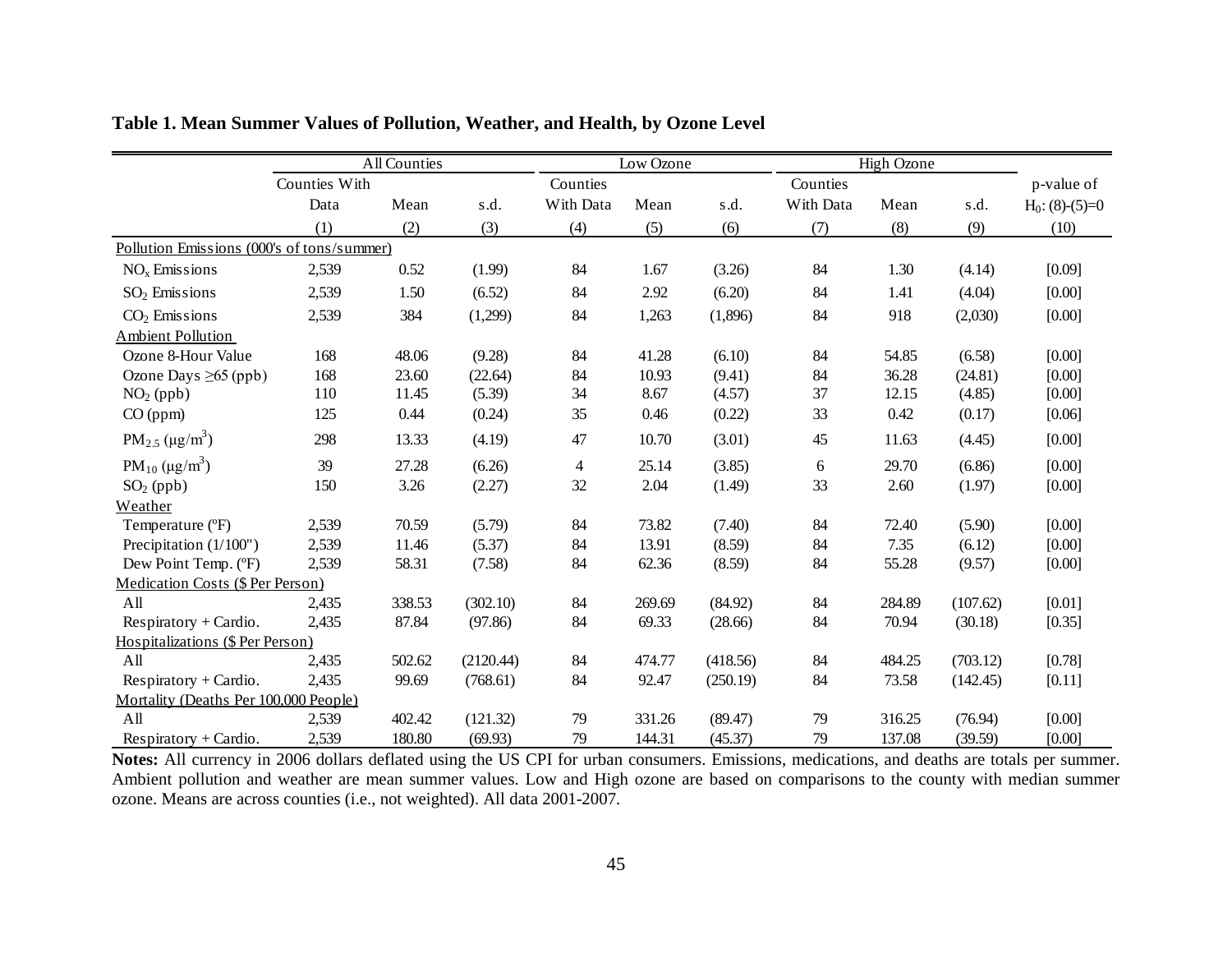|                                                         | (1)         | (2)         | (3)         | (4)         | (5)         |
|---------------------------------------------------------|-------------|-------------|-------------|-------------|-------------|
| <b>A. Pollution Emissions</b>                           |             |             |             |             |             |
| 1. NO <sub>x</sub>                                      | $-0.36***$  | $-0.38***$  | $-0.37***$  | $-0.33***$  |             |
|                                                         | (0.05)      | (0.05)      | (0.07)      | (0.07)      |             |
| 2.5O <sub>2</sub>                                       | $-0.08**$   | $-0.12$     | $-0.07$     | $-0.07**$   |             |
|                                                         | (0.04)      | (0.07)      | (0.05)      | (0.03)      |             |
| 3.CO <sub>2</sub>                                       | $-3.34$     | $-19.04$    | $-6.19$     | $-12.65*$   |             |
|                                                         | (4.38)      | (16.07)     | (6.13)      | (6.61)      |             |
| <b>B. Air Quality (Ambient Pollution)</b>               |             |             |             |             |             |
| 1. Ozone 8-Hour Value                                   | $-2.91***$  | $-4.22***$  | $-2.97***$  | $-3.25***$  | $-3.43***$  |
|                                                         | (0.77)      | (1.24)      | (0.75)      | (0.60)      | (0.60)      |
| 2. Ozone Days $\geq 65$                                 | $-7.40***$  | $-8.26***$  | $-7.46**$   | $-8.40***$  | $-8.62***$  |
|                                                         | (2.50)      | (2.75)      | (2.96)      | (2.55)      | (2.51)      |
| 3. CO: Carbon Monoxide                                  | $-0.05**$   | $-0.04$     | $-0.04$     | $-0.02$     | $0.00\,$    |
|                                                         | (0.02)      | (0.03)      | (0.04)      | (0.03)      | (0.03)      |
| 4. SO <sub>2</sub> : Sulfur Dioxide                     | 0.16        | 0.16        | 0.10        | 0.11        | 0.12        |
|                                                         | (0.12)      | (0.25)      | (0.18)      | (0.16)      | (0.15)      |
| 5. NO <sub>2</sub> : Nitrogen Dioxide                   | $-1.13***$  | $-0.020$    | $-1.21***$  | $-1.00***$  | $-1.25**$   |
|                                                         | (0.21)      | (0.90)      | (0.40)      | (0.37)      | (0.49)      |
| 6. PM $_{2.5}$ : Particulates Less than 2.5 Micrometers | n.a.        | n.a.        | n.a.        | $-0.38$     | $-1.01***$  |
|                                                         | n.a.        | n.a.        | n.a.        | (0.28)      | (0.28)      |
| 7. $PM_{10}$ : Particulates Less than 10 Micrometers    | n.a.        | n.a.        | n.a.        | $-0.90$     | 0.11        |
|                                                         | n.a.        | n.a.        | n.a.        | (1.02)      | (1.25)      |
| County-by-Season FE                                     | X           | $\mathbf X$ | $\mathbf X$ | $\mathbf X$ | X           |
| Summer-by-Year FE                                       | X           | X           | X           | $\mathbf X$ | X           |
| State-by-Year FE                                        | $\mathbf X$ | $\mathbf X$ |             |             |             |
| County-by-Year FE                                       |             |             | $\mathbf X$ | $\mathbf X$ | $\mathbf X$ |
| <b>Detailed Weather Controls</b>                        |             | $\mathbf X$ | $\mathbf X$ | $\mathbf X$ | $\mathbf X$ |
| Data Begins in 2001                                     |             |             |             | $\mathbf X$ | $\mathbf X$ |
| Weighted by Emission/Pollution Monitors (B. only)       | $\mathbf X$ | $\mathbf X$ | $\mathbf X$ | $\mathbf X$ |             |
| Weighted by Population (B. only)                        |             |             |             |             | X           |

Notes: The entries report the coefficient and standard error associated with *1(NBP Operating)<sub>cst</sub>* from separate regressions. The dependent variable is thousands of tons (panel A) or concentration of ambient pollution (panel B). The variance-covariance matrix allows for arbitrary autocorrelation within each stateseason. For Panel A., winter emissions are multiplied by 5/7, so all values are summer-equivalent. For Panel A, columns (1) through (3) have 55,858 observations and column (4) has 35,546 observatoins. For Panel B, number of observations for each pollutant based on 1997-2007 sample (2001-2007 sample for PM) is 3,124 (Ozone); 2,244 (CO); 4,172 (PM2.5); 546 (PM10); 2,684 (SO2); 1,782 (NO2). Unless otherwise noted, the sample period begins in 1997. Asterisks denote p-value < 0.10 (\*), <0.05 (\*\*), <0.01  $(***).$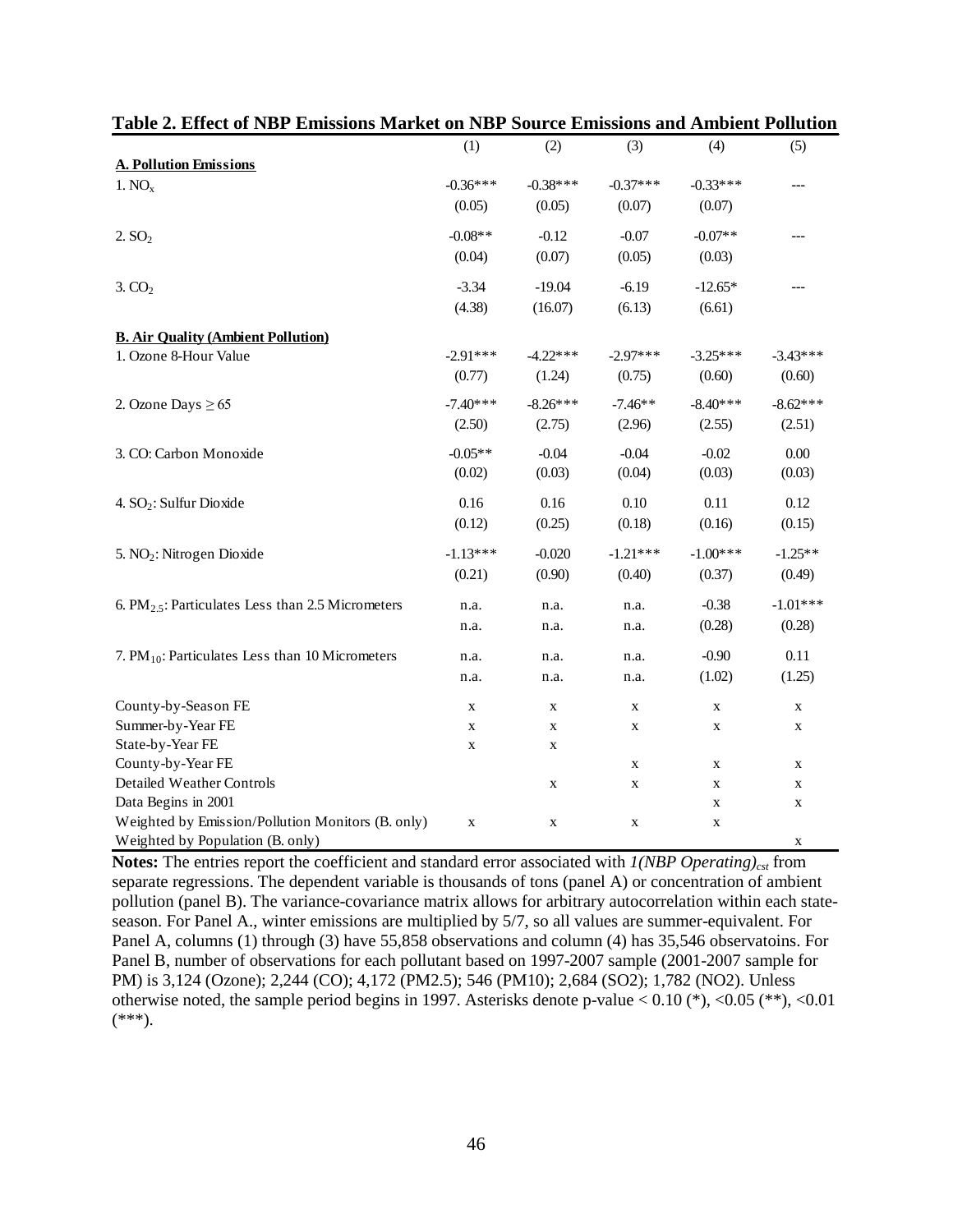|                                   | (1)      | (2)         | (3)          | (4)          |
|-----------------------------------|----------|-------------|--------------|--------------|
| <b>A. Medication Purchases</b>    |          |             |              |              |
| 1. All Medications                | $-0.008$ | $-0.026$    | $-0.019***$  | $-0.019***$  |
|                                   | (0.011)  | (0.021)     | (0.006)      | (0.006)      |
| 2. Respiratory + Cardiovascular   | $-0.005$ | $-0.019$    | $-0.023***$  | $-0.015$     |
|                                   | (0.014)  | (0.023)     | (0.006)      | (0.010)      |
| 3. Gastrointestinal               | 0.012    | $-0.004$    | $-0.011*$    | $-0.001$     |
|                                   | (0.014)  | (0.027)     | (0.006)      | (0.014)      |
| County-by-Season FE               | X        | X           | $\mathbf{X}$ | $\mathbf{X}$ |
| Summer-by-Year FE                 | X        | $\mathbf X$ | $\mathbf X$  | $\mathbf X$  |
| State-by-Year FE                  | X        | $\mathbf X$ |              |              |
| County-by-Year FE                 |          |             | $\mathbf{X}$ | $\mathbf{X}$ |
| Detailed Weather Controls         |          | X           | $\mathbf{X}$ | $\mathbf{X}$ |
| Only Counties With Ozone Monitors |          |             |              | X            |
| Weighted by Population            | X        | X           | $\mathbf X$  | $\mathbf{X}$ |

#### **Table 3. Effect of NBP Emissions Market on Log Medication Costs**

**Notes:** The entries report the coefficient and standard error associated with  $I(NBP$  Operating)<sub>cst</sub> from separate regressions. The dependent variable is log of medication costs per MarketScan person in each county-year-season cell. The estimating equations are weighted by the square root of MarketScan population in a given county-year-season. The variance-covariance matrix allows for arbitrary autocorrelation within each state-season. All currency in 2006 dollars deflated using BLS CPI for urban consumers. Number of observations is as follows: Row 1 columns (1) to (3): 30,926. Row 1 column (4): 2,338. Row 2 columns (1) to (3): 28,784. Row 2 column (4): 2,324. Row 3 columns (1) to (3): 24,080. Row 3 column (4): 2,296. Data begin in 2001. Asterisks denote p-value  $< 0.10$  (\*),  $<0.05$  (\*\*),  $<0.01$  $(***).$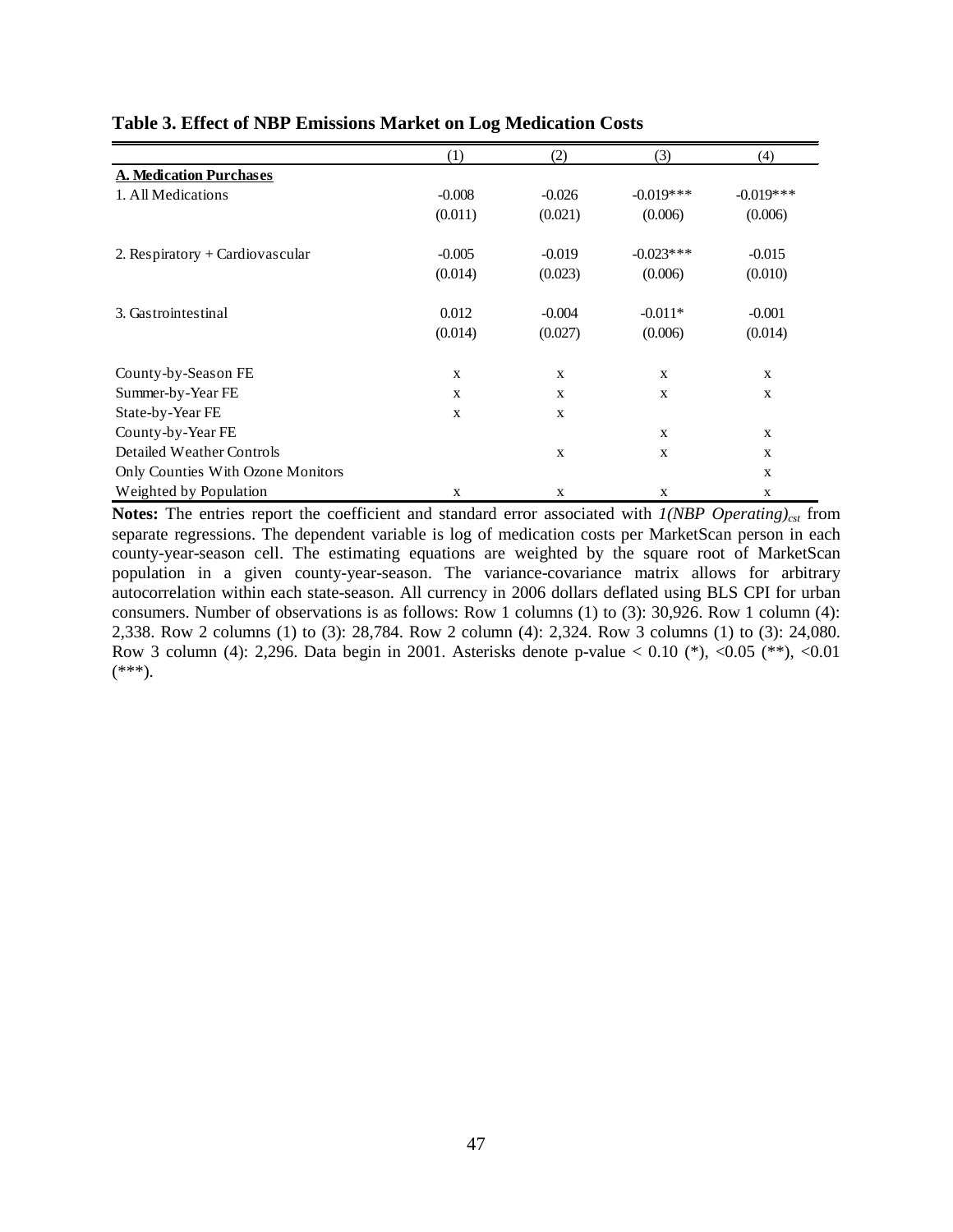|                                     | (1)          | (2)          | (3)          | (4)          | (5)          |
|-------------------------------------|--------------|--------------|--------------|--------------|--------------|
| 1. All Deaths                       | $-2.15**$    | $-3.03$      | $-1.56*$     | $-5.41***$   | $-2.67*$     |
|                                     | (0.94)       | (3.47)       | (0.81)       | (1.83)       | (1.54)       |
|                                     |              |              |              |              |              |
| 2. Respiratory + Cardiovascular     | $-0.75$      | $-1.70$      | $-0.55$      | $-2.28*$     | $-1.11$      |
|                                     | (0.49)       | (1.81)       | (0.68)       | (1.23)       | (1.00)       |
|                                     |              |              |              |              |              |
| 3. Neoplasm                         | 0.09         | 0.15         | 0.10         | $-0.17$      | $-0.14$      |
|                                     | (0.28)       | (0.75)       | (0.27)       | (0.40)       | (0.40)       |
|                                     |              |              |              |              |              |
| 4. External                         | 0.31         | $-0.07$      | 0.12         | $-0.66$      | 0.17         |
|                                     | (0.21)       | (0.37)       | (0.31)       | (0.66)       | (0.38)       |
|                                     |              |              |              |              |              |
| 5. All Other                        | $-1.49***$   | $-1.49$      | $-1.11**$    | $-2.96***$   | $-1.41*$     |
|                                     | (0.38)       | (1.09)       | (0.43)       | (0.78)       | (0.72)       |
|                                     |              |              |              |              |              |
| County-by-Season FE                 | $\mathbf X$  | $\mathbf X$  | $\mathbf X$  | $\mathbf x$  | $\mathbf X$  |
| Summer-by-Year FE                   | $\mathbf{X}$ | $\mathbf x$  | $\mathbf{X}$ | $\mathbf{X}$ | $\mathbf{X}$ |
| State-by-Year FE                    | $\mathbf{X}$ | $\mathbf{X}$ |              |              |              |
| County-by-Year FE                   |              |              | $\mathbf x$  | $\mathbf x$  | $\mathbf{X}$ |
| Detailed Weather Controls           |              | $\mathbf X$  | $\mathbf X$  | $\mathbf{X}$ | $\mathbf X$  |
| <b>Counties With Ozone Monitors</b> |              |              |              | $\mathbf{X}$ |              |
| Data Begins in 2001                 |              |              |              |              | $\mathbf X$  |

#### **Table 4. Effect of NBP Emissions Market on All-Age Mortality Rates**

**Notes:** The entries report the coefficient and standard error associated with *1(NBP Operating*)<sub>cst</sub> from separate regressions. The dependent variable is deaths per  $100,000$ population in each county-year-season cell. The estimating equations are weighted by the square root of population in a given county-year-season. The variance-covariance matrix allows for arbitrary autocorrelation within each state-season. "All Other" row corresponds to all causes of death other than respiratory, cardiovascular, neoplasm, and external. Number of observations is 55,858 for columns (1) through (3); 3,124 for column (4); and 35,546 for column (5). Unless otherwise noted, data begin in 1997. Asterisks denote pvalue  $< 0.10$  (\*),  $< 0.05$  (\*\*),  $< 0.01$  (\*\*\*).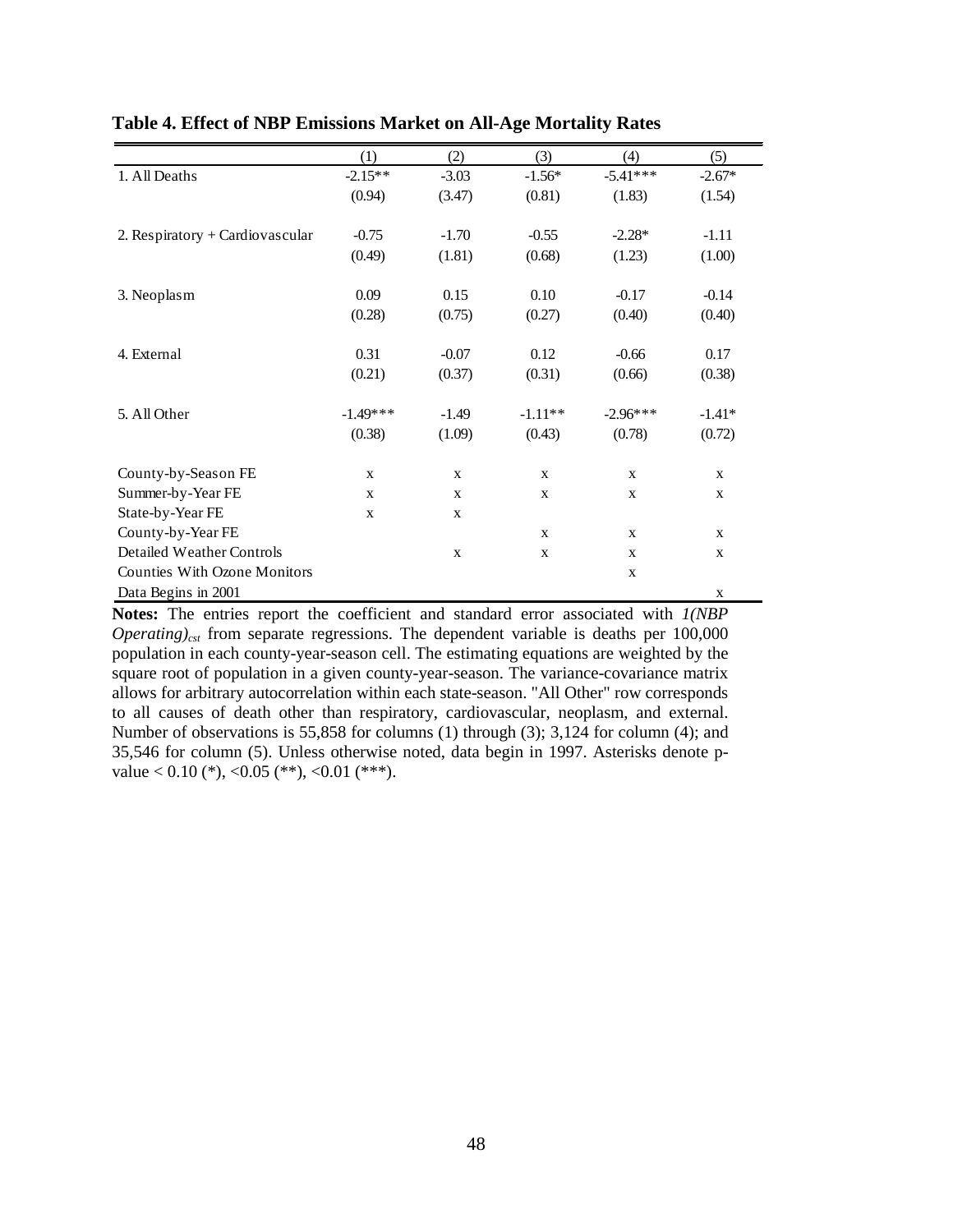|                                 |           | Cause of Death |
|---------------------------------|-----------|----------------|
|                                 | All       | Respiratory &  |
|                                 |           | Cardiovascular |
|                                 | (1)       | (2)            |
| 1. Age 0 (Infants)              | $-4.61$   | $-1.85$        |
|                                 | (6.28)    | (1.21)         |
| Response Var Mean               | 306       | 13             |
| Estimated Change in 2005 Deaths | $-81$     | $-33$          |
| 2. Ages 1-64                    | $-0.14$   | 0.24           |
|                                 | (0.50)    | (0.26)         |
| Response Var Mean               | 104       | 30             |
| Implied 2005 Deaths             | $-168$    | 281            |
| 3. Ages 65-74                   | $-1.49$   | $-3.18$        |
|                                 | (6.00)    | (3.51)         |
| Response Var Mean               | 964       | 417            |
| Estimated Change in 2005 Deaths | $-132$    | $-282$         |
| 4. Ages $75+$                   | $-20.70*$ | $-11.20$       |
|                                 | (10.85)   | (9.84)         |
| Response Var Mean               | 3,182     | 1,795          |
| Estimated Change in 2005 Deaths | $-1,794$  | $-970$         |

#### **Table 5. Effect of NBP Emissions Market on Mortality Rates, by Age**

**Notes:** The entries report the coefficient and standard error associated with  $1(NBP$  Operating)<sub>cst</sub> from separate regressions that correspond to the column (3) specification of Table 4. The dependent variable is deaths per 100,000 population in each county-year-season cell, where deaths and population are calculated for the indicated age groups. The estimating equations are weighted by the square root of population in a given county-year-season. The variance-covariance matrix allows for arbitrary autocorrelation within each state-season. In 2005, market-area population levels in millions were 1.8 (infants), 116.5 (1-64), 8.9 (65-75), and 8.7 (75-99). Number of observations is 55,770 for row 1.; 55,858 for rows 2-3; and 55,836 for row 4. Data begin in 1997. Asterisks denote p-value  $< 0.10$  (\*),  $<0.05$  (\*\*),  $<0.01$  (\*\*\*).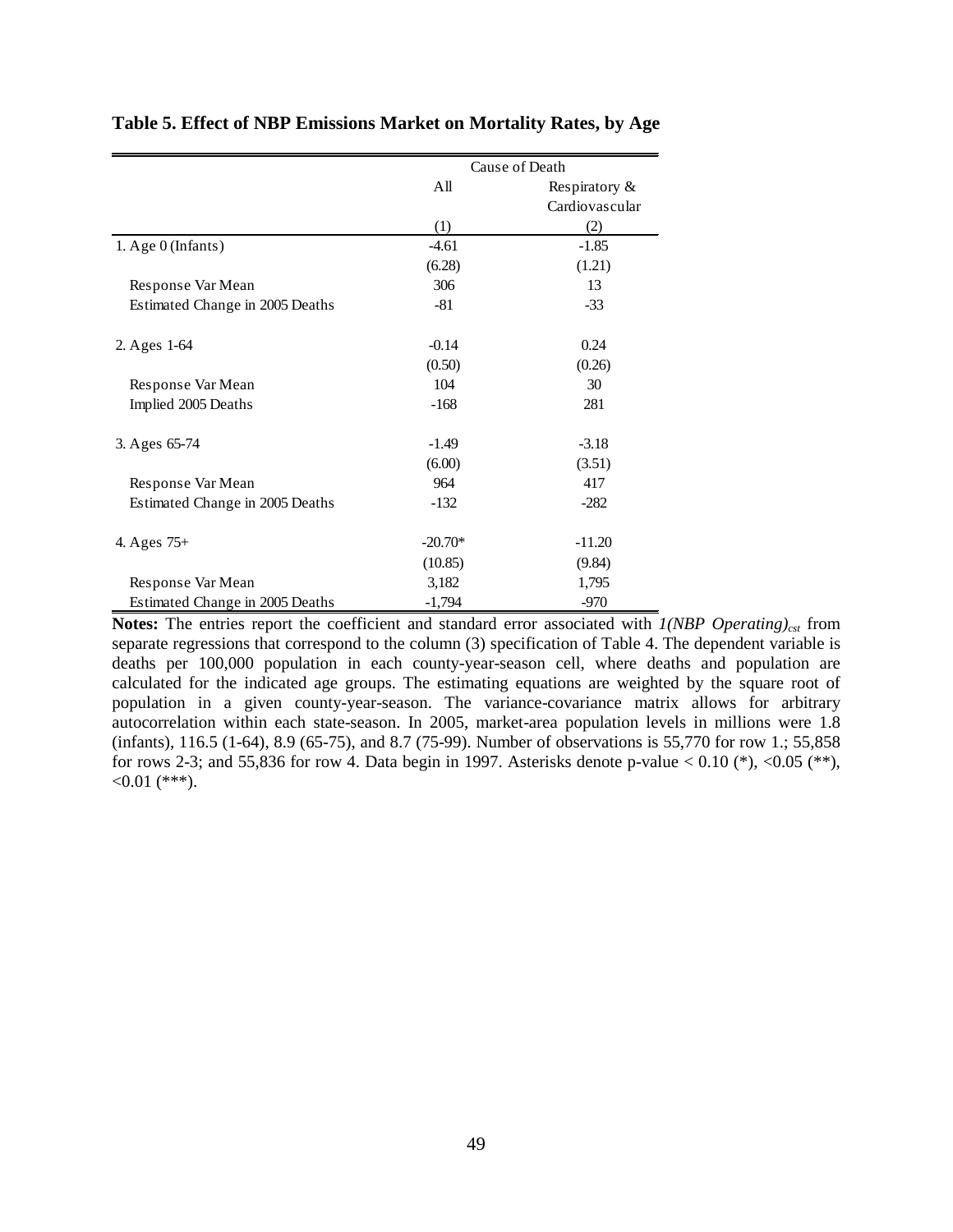|                    |             | Log Medication Costs |                  | Mortality |             |          |          |           |
|--------------------|-------------|----------------------|------------------|-----------|-------------|----------|----------|-----------|
|                    |             | Respiratory          |                  |           | Respiratory |          |          |           |
|                    | All         | $+$ Cardio.          | Gastrointestinal | All       | $+$ Cardio. | Neoplasm | External | All Other |
|                    | (1)         | (2)                  | (3)              | (4)       | (5)         | (6)      | (7)      | (8)       |
| A: OLS             |             |                      |                  |           |             |          |          |           |
| 8-Hour Ozone       | 0.001       | 0.001                | 0.001            | 0.24      | $-0.02$     | 0.08     | 0.02     | 0.18      |
|                    | (0.001)     | (0.001)              | (0.001)          | (0.19)    | (0.11)      | (0.06)   | (0.03)   | (0.12)    |
| Days $\geq 65$ ppb | $0.000*$    | $0.000$ ***          | $0.001***$       | 0.01      | 0.00        | $-0.01$  | $0.01*$  | 0.02      |
|                    | (0.000)     | (0.000)              | (0.000)          | (0.04)    | (0.02)      | (0.01)   | (0.01)   | (0.03)    |
| B: 2SLS            |             |                      |                  |           |             |          |          |           |
| 8-Hour Ozone       | $0.007$ *** | $0.005***$           | 0.000            | $2.60**$  | 1.19        | 0.00     | 0.23     | $1.40***$ |
|                    | (0.001)     | (0.002)              | (0.003)          | (1.18)    | (0.77)      | (0.23)   | (0.18)   | (0.32)    |
| Days $\geq 65$ ppb | $0.002$ *** | $0.002**$            | 0.000            | $1.03*$   | 0.48        | 0.00     | 0.09     | $0.56***$ |
|                    | (0.001)     | (0.001)              | (0.001)          | (0.58)    | (0.35)      | (0.09)   | (0.08)   | (0.19)    |

**Table 6. Effect of Ambient Ozone On Medication Purchases and All-Age Mortality Rate: Ordinary Least Squares and Instrumental Variables Estimates, 2001-2007**

Notes: The entries report the coefficient and standard error associated with *Ozone<sub>cst</sub>* from separate regressions that correspond to the column (4) specification of Table 4. The dependent variable is deaths per 100,000 population in each county-year-season cell. The estimating equations are weighted by the square root of population in a given county-year-season. The variance-covariance matrix allows for arbitrary autocorrelation within each state-season. Number of observations is as follows: 2,338 for column  $(1)$ ; 2,324 for column  $(2)$ ; 2,296 for column  $(3)$ ; and 2,212 for columns  $(4)$  through  $(8)$ . Data begin in 2001. Asterisks denote p-value  $< 0.10$  (\*),  $< 0.05$  (\*\*),  $< 0.01$  (\*\*\*).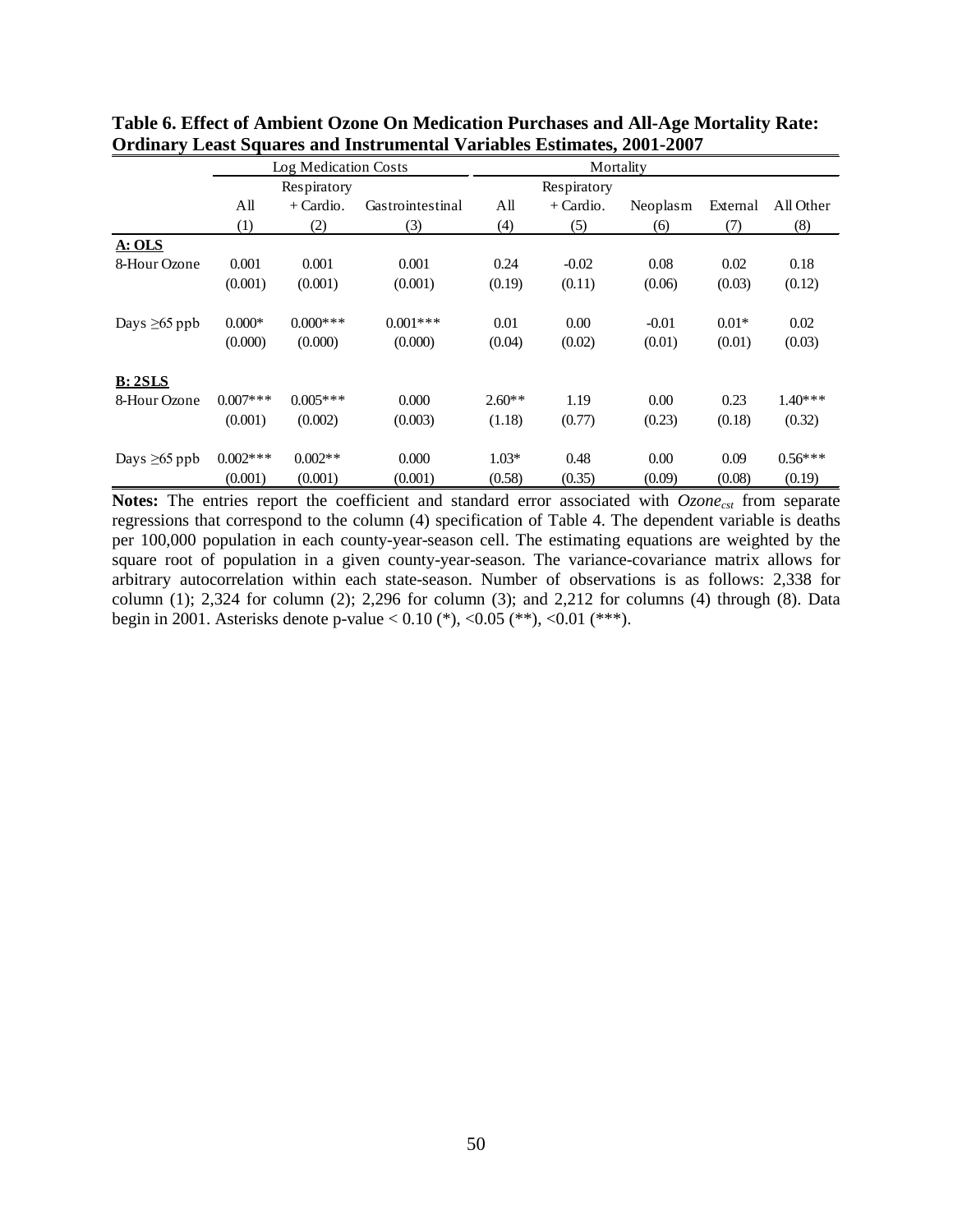|                                                              | Medications      |                  | Mortality:             | Total        |  |  |  |  |
|--------------------------------------------------------------|------------------|------------------|------------------------|--------------|--|--|--|--|
|                                                              | $($$ Million $)$ | Number of Deaths | <b>Monetized Value</b> | (\$ Million) |  |  |  |  |
|                                                              |                  |                  | (\$ Million)           |              |  |  |  |  |
| A. An Upper Bound Estimate of NBP's Social Costs             |                  |                  |                        |              |  |  |  |  |
|                                                              |                  |                  |                        |              |  |  |  |  |
| Upper Bound Per Year                                         |                  |                  |                        | \$759        |  |  |  |  |
| Upper Bound, 2003-2007 Total                                 |                  |                  |                        | \$3,414      |  |  |  |  |
| <b>B.</b> Estimates of the NBP's Benefits                    |                  |                  |                        |              |  |  |  |  |
| <b>Total Per Year</b>                                        | \$873            | 2,175            | \$883                  | \$1,756      |  |  |  |  |
| Total 2003-2007                                              | \$3,929          | 9,788            | \$3,973                | \$7,902      |  |  |  |  |
| C: The Social Benefits of Ozone Reductions in the Eastern US |                  |                  |                        |              |  |  |  |  |
| 1 ppb Ozone Decrease                                         | \$312            | 3,524            | \$1,431                | \$1,743      |  |  |  |  |
| 1 Less Day With Ozone $> 65$ ppb                             | \$106            | 1,402            | \$569                  | \$675        |  |  |  |  |

#### **Table 7. Estimates of Welfare Impacts of the NBP and the Social Benefits of Ozone Reductions**

**Notes:** All currency in 2006 dollars deflated using BLS CPI for urban consumers. Mortality dollar impact uses the VSL of \$1.93 million (2006 dollars) from Ashenfelter and Greenstone (2004) and the age adjustments from Murphy and Topel (2006, p. 888). The implied VSLs are as follows: \$1.9 million (infants); \$1.5 million (age 1-64); \$0.6 million (age 65-74); \$0.2 million (age 75+). Total 2003-7 decrease due to NBP assumes impact is for half of 2003 summer and for all of summers 2004-2007. NBP cost upper bound is based on the mean permit price of \$2,080/ton and estimated total abatement quantity of 412,380 tons. Panel A multiplies the estimate from Table 2, Column (3) by mean summer NOx emissions for NBP area to calculate decrease in NOx due to NBP. Panel B uses estimate from Table 3, column (4) to measure change in medication purchase; and from Table 5, Column (1) to measure mortality. Panel C takes the IV estimates from Table 6, Panel B, Columns (1) and (4), and applies them to the full population of the NBP region.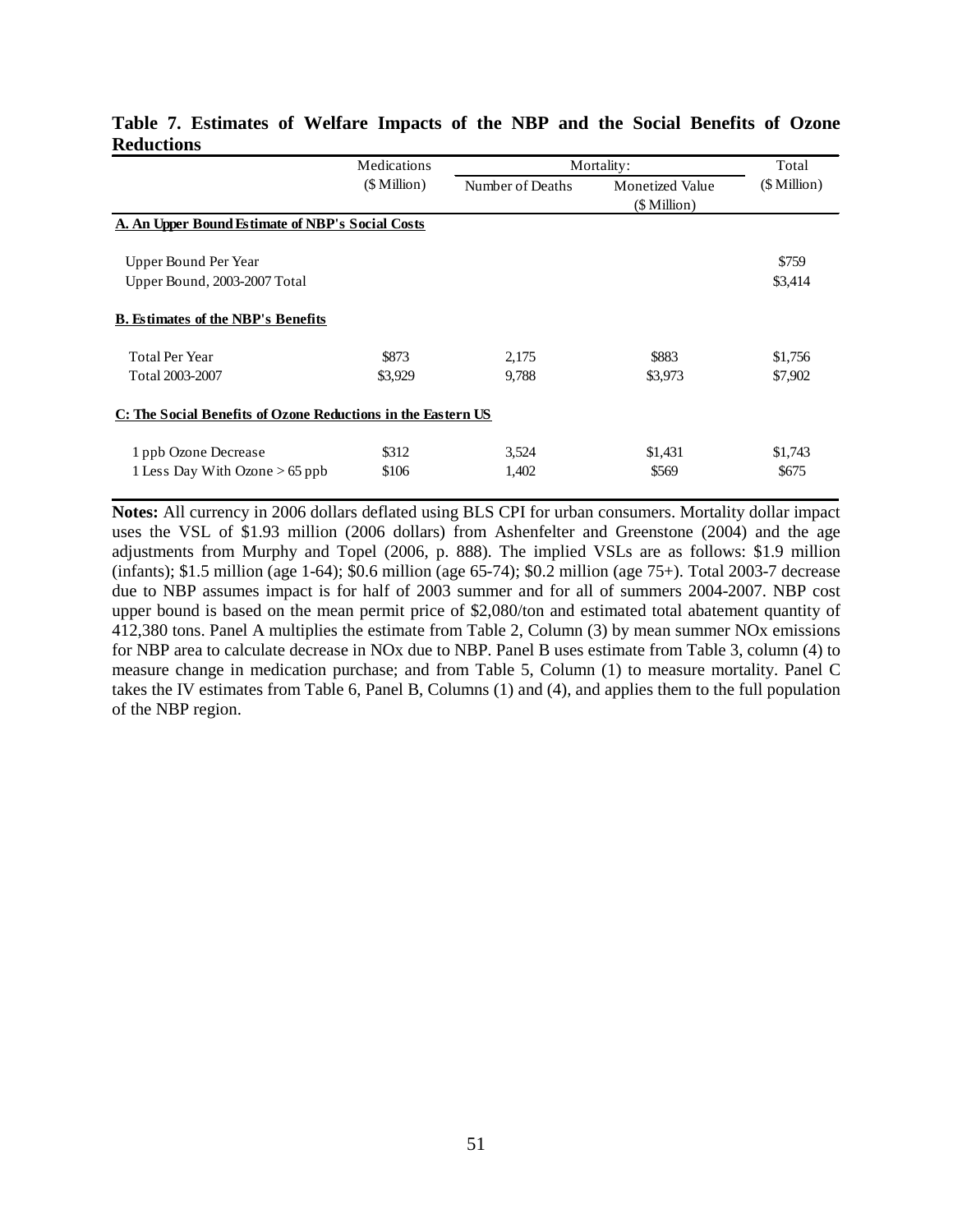# **NOT FOR PUBLICATION Appendix For:**

# **Defensive Investments and the Demand for Air Quality: Evidence from the NOx Budget Program and Ozone Reductions**

Olivier Deschênes University of California, Santa Barbara, IZA, and NBER

> Michael Greenstone MIT and NBER

Joseph S. Shapiro Yale University

July 2013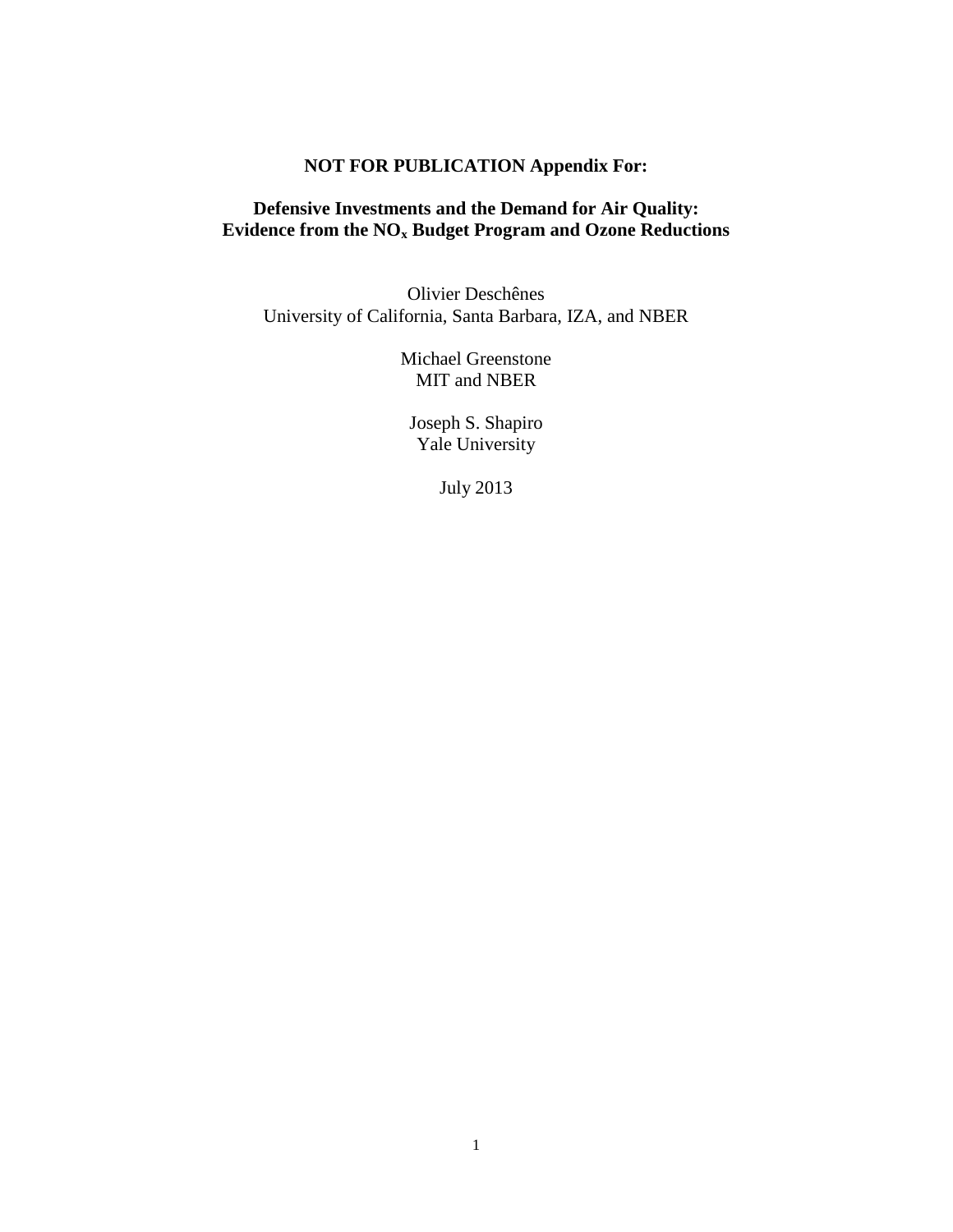#### Appendix 1: The NO<sub>x</sub> Budget Trading Program and Particulate Matter

This appendix provides one explanation based in atmospheric chemistry as to why the  $NO<sub>x</sub>$ Budget Trading Program might have little or no effect on particulate matter. We begin by defining the relevant compounds:

 $PM_{10}$  and  $PM_{2.5}$ : particulate matter  $NO<sub>x</sub>:$  nitrogen oxides NO: nitric oxide, a component of  $NO<sub>x</sub>$  $NO<sub>2</sub>$ : nitrogen dioxide, a component of  $NO<sub>x</sub>$  $NH_4NO_3$ : ammonium nitrate, the component of  $PM_{2.5}$  and  $PM_{10}$  which  $NO_x$  can form NO<sub>3</sub>: nitrate, a derivative of  $NO<sub>x</sub>$ NH4: ammonium SO4: sulfate, formed as a byproduct of electricity generation  $NH_{4e}$ : excess ammonium, i.e., ammonium which remains after  $NH_4$  has bonded with  $SO_4$ NH3: ammonia HNO<sub>3</sub>: nitric acid, a derivative of  $NO<sub>x</sub>$ 

A summary is that excess ammonium  $(NH_{4e})$  is the necessary ingredient for nitrate  $(NO_3)$  to become ammonium nitrate  $(NH_4NO_3)$ , which is a component of particulates. In the absence of  $NH_{4e}$ , NO<sub>x</sub> and NO<sub>3</sub> do not form particulate matter. NH<sub>4e</sub> levels were low in the Eastern U.S. during the operation of the  $NO<sub>x</sub>$  Budget Trading Program because levels of sulfate ( $SO<sub>4</sub>$ ) were high enough to absorb much of the available  $NH<sub>4</sub>$  so that little sulfate remained to bond with nitrate.

A more detailed explanation follows. For  $NO_x$  to become a component of  $PM_{10}$  or  $PM_{2.5}$ ,  $NO_x$ must decompose to nitrate  $(NO<sub>3</sub>)$ . Nitrate then must undergo a reaction with excess ammonium  $(NH_{4e})$  to form ammonium nitrate  $(NH_4NO_3)$ . Ammonium nitrate is a component of particulate matter but nitrate is not. So a necessary condition for  $NO<sub>x</sub>$  to increase particulate matter is the presence of sufficient excess ammonium to convert nitrate into ammonium nitrate.

To assess the empirical relevance of this explanation, we calibrated an air quality model (CRDM) using the 2002 National Emissions Inventory, as in Muller and Mendelsohn (2012). According to calculations from CRDM, the Eastern U.S. had relatively low levels of  $NH_{4e}$  during the operation of the  $NO<sub>x</sub>$  Budget Trading Program. Excess ammonium levels were low in part because  $NH_4$  preferentially bonds with  $SO_4$ , which is a byproduct of sulfur emissions. Even with the Acid Rain program, sulfur levels were high enough in the Eastern U.S. in 2003-2007 that little NH<sub>4</sub> remained as NH<sub>4e</sub> after the NH<sub>4</sub>-SO<sub>4</sub> reaction occurred.

According to calculations using CRDM, in the period 2003-2007, the Eastern U.S. had relatively low levels of excess ammonium, which could explain why we fail to find consistent evidence consistently that the  $NO<sub>x</sub>$  Budget Program affected particulate levels. Pandis and Seinfeld (2006), a widely-cited atmospheric chemistry text, note that this phenomenon is well-established:

"The formation of ammonium nitrate is often limited by the availability of one of the reactants. Figure 10.24 shows the ammonium concentration as a function of the total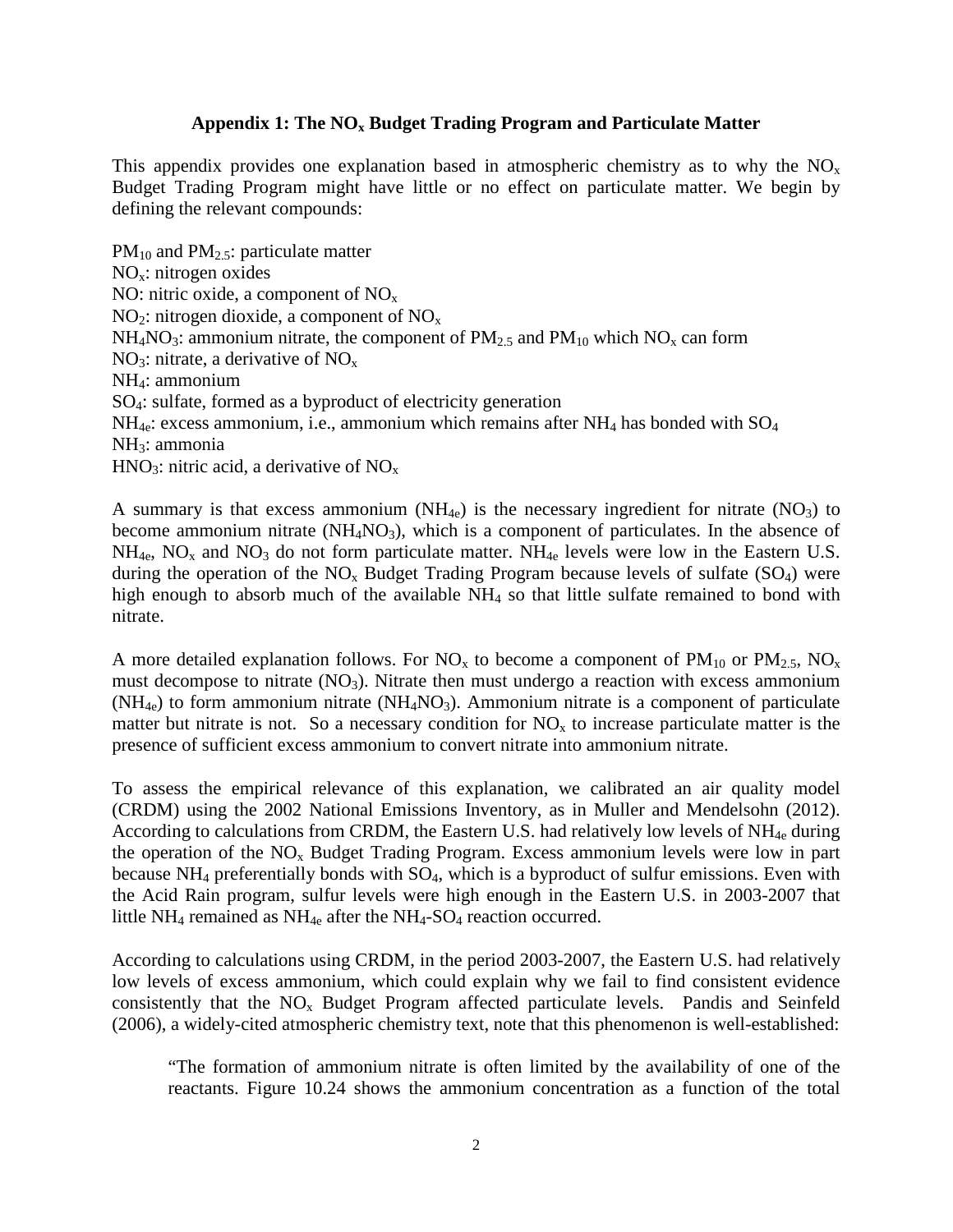available ammonia and the total available nitric acid for a polluted area. The upper left part of the figure (area A) is characterized by relatively high total nitric acid concentrations and relatively low ammonia. Large urban areas are often in this regime. The isopleths are almost parallel to the y-axis in this area, so decreases in nitric acid availability do not affect significantly the  $NH<sub>4</sub>NO<sub>3</sub>$  concentration in this area." (p. 483)

#### **Appendix 1 References:**

Pandis, Spyros N. and John H. Seinfeld (2006). Atmospheric Chemistry and Physics: From Air Pollution to Climate Change (2nd Edition). NY, NY, USA: John Wiley & Sons, Inc.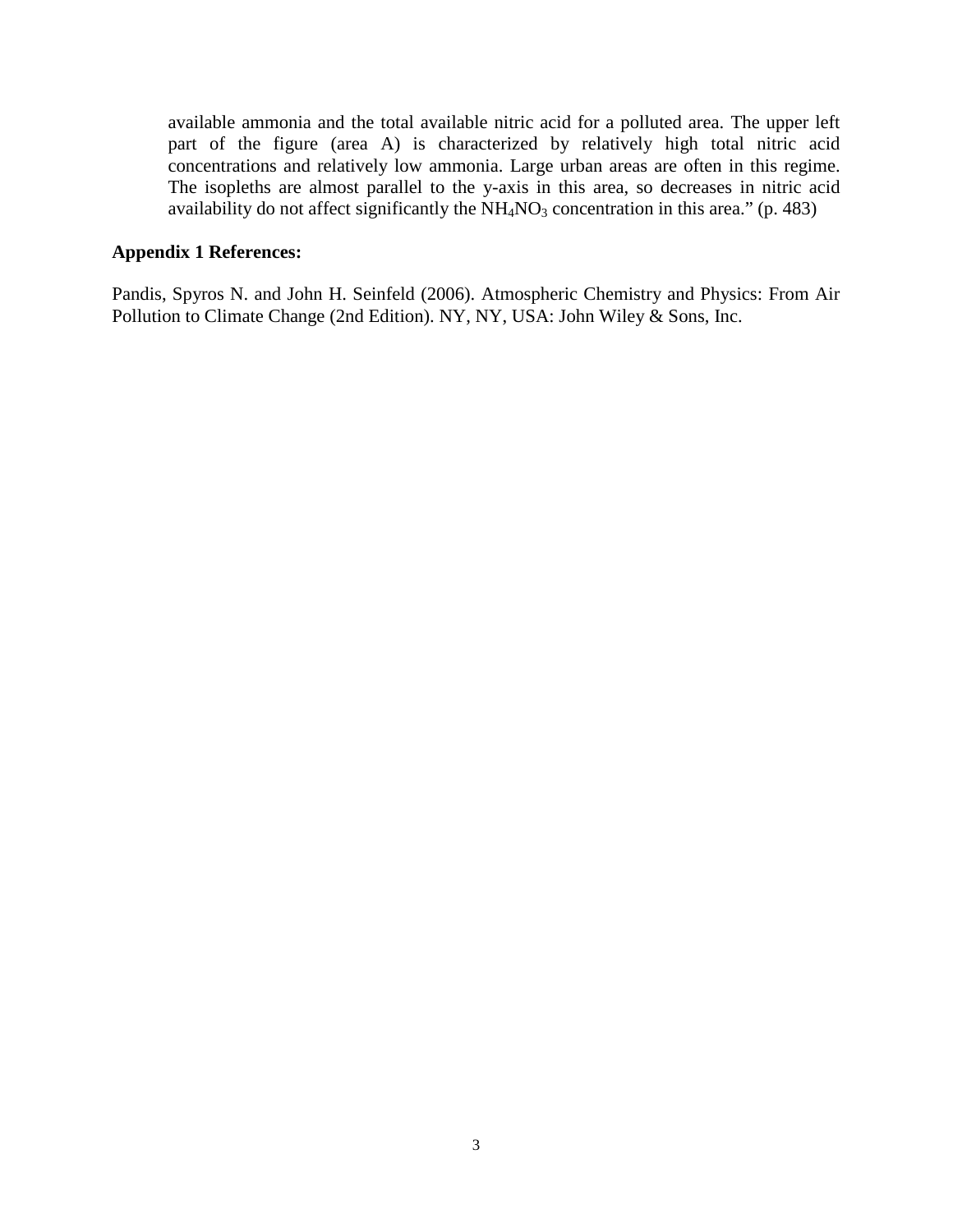**Appendix 2: Supplementary Figures and Tables**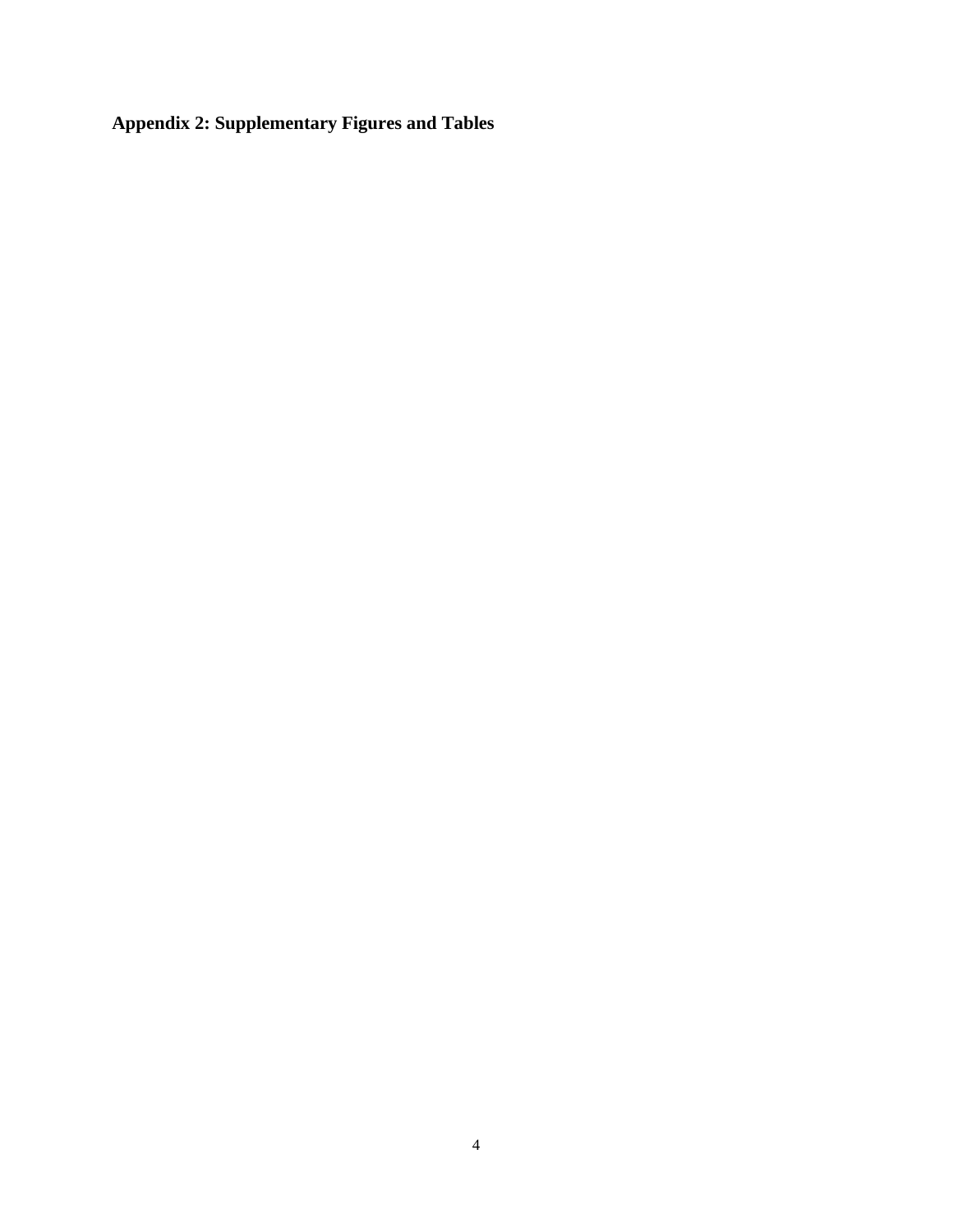# **Appendix Figure 1. Participation in NBP by State**



**Notes:** Dark blue states are those participating in NBP during the 2003-2007 period (NBP states). Light blue states are not participating (non-NBP states). White states are excluded from the main analysis sample.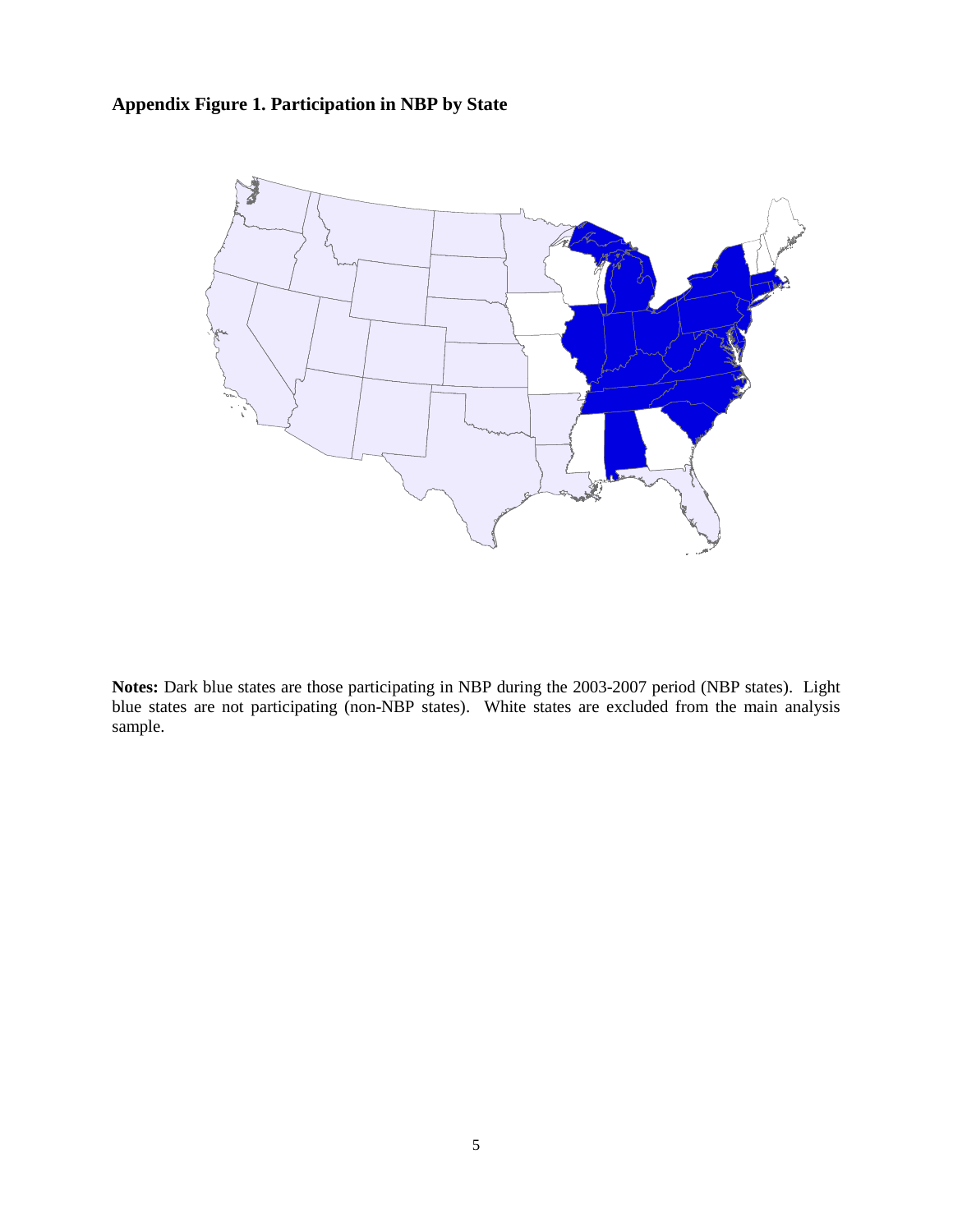



**(A) States Participating in NBP**

**(B) States Not Participating in NBP**



**Notes:** The data show raw, unadjusted emissions totals. The y-axis is in millions of tons of summerequivalent NO<sub>x</sub> emissions. Summer is defined as May-September, winter as January-April and October-December. Summer-equivalent multiplies the winter total by 5/7. See the text and Appendix Figure 1 for a description of NBP and non-NBP states.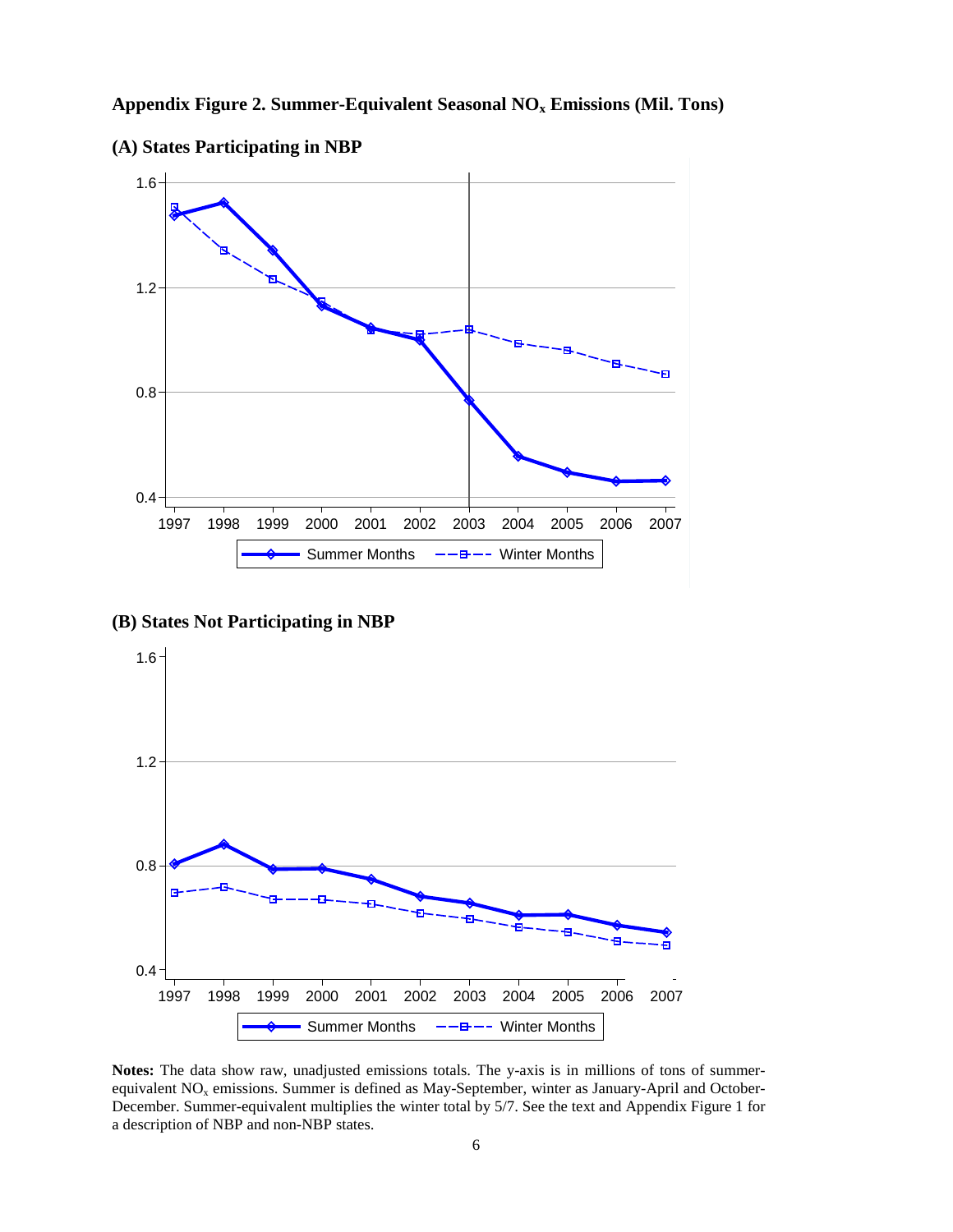#### **Appendix Figure 3. NBP Market Impact on Ambient Ozone Concentrations**





**Notes:** The graph depicts the coefficients and standard errors associated with *αt1{NBP State and Summer* $\int_{cs}$  for each year  $\cdot$ . This corresponds to the specification of Table 2, column (3). The dependent variable is the 8-hour ozone value, measured as the maximum rolling 8-hour mean of hourly values within each day, which is the statistic used in EPA non-attainment designations. The variance-covariance matrix allows for arbitrary autocorrelation within each state-season. Estimate for year 2001 restricted to take a value of 0. See text for NBP participation status designation.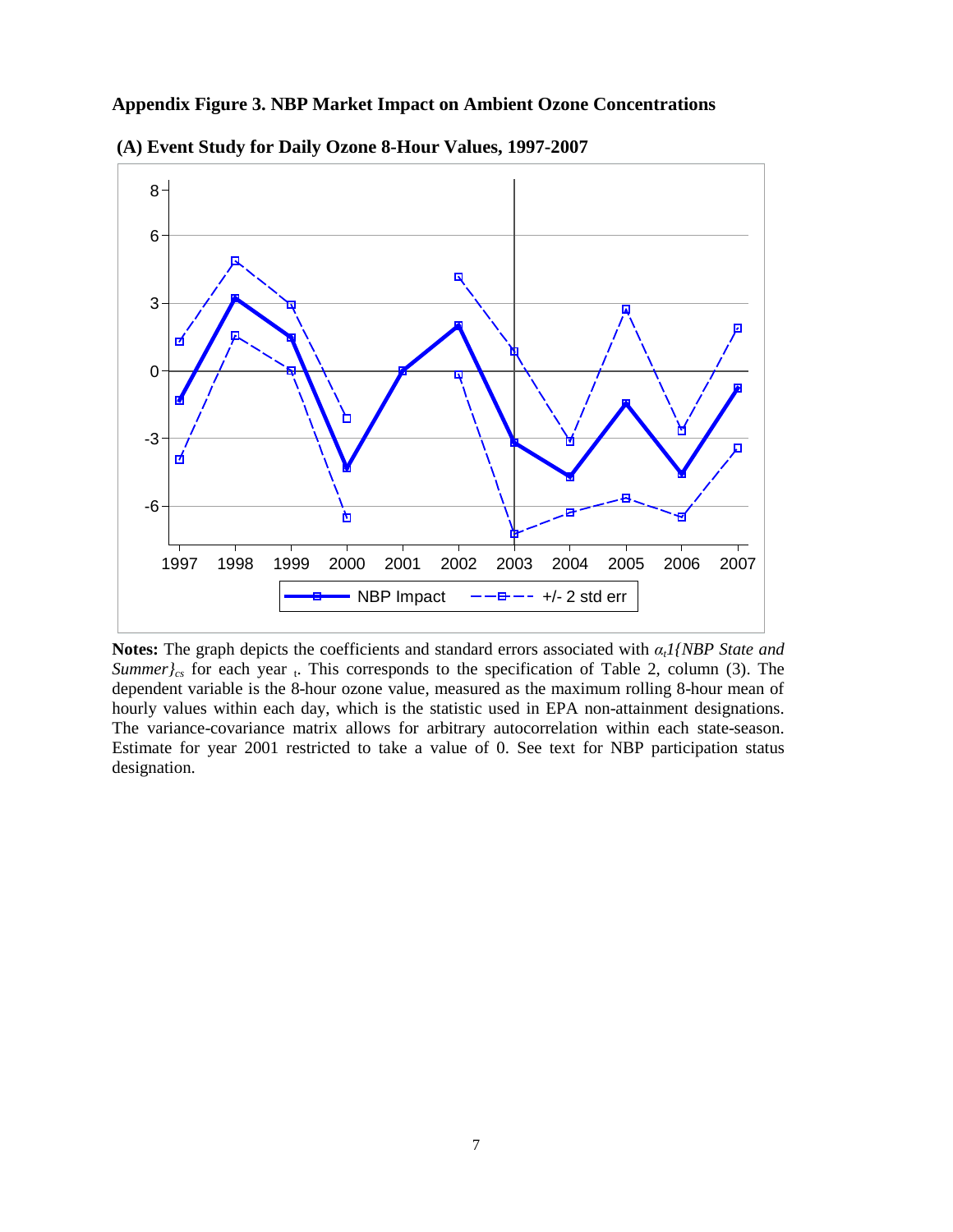**Appendix Figure 3. NBP Market Impact on Ambient Ozone Concentrations (Continued)**



**(B) Number of Summer Days in 11 Ozone Bins, NBP Participating States, 2001-2002**

**(C) NBP Market Impact on Number of Summer Days in 11 Ozone Bins**



**Notes:** Ozone 8-hour value is measured as the maximum rolling 8-hour mean of hourly values within each day, which is the statistic used in EPA non-attainment designations. Panel B shows the average number of summer days (out of a possible 153 days) in 11 categories for daily ozone 8-hour value in the NBP states in 2001-2002 (pre-NBP period). Panel C shows the estimated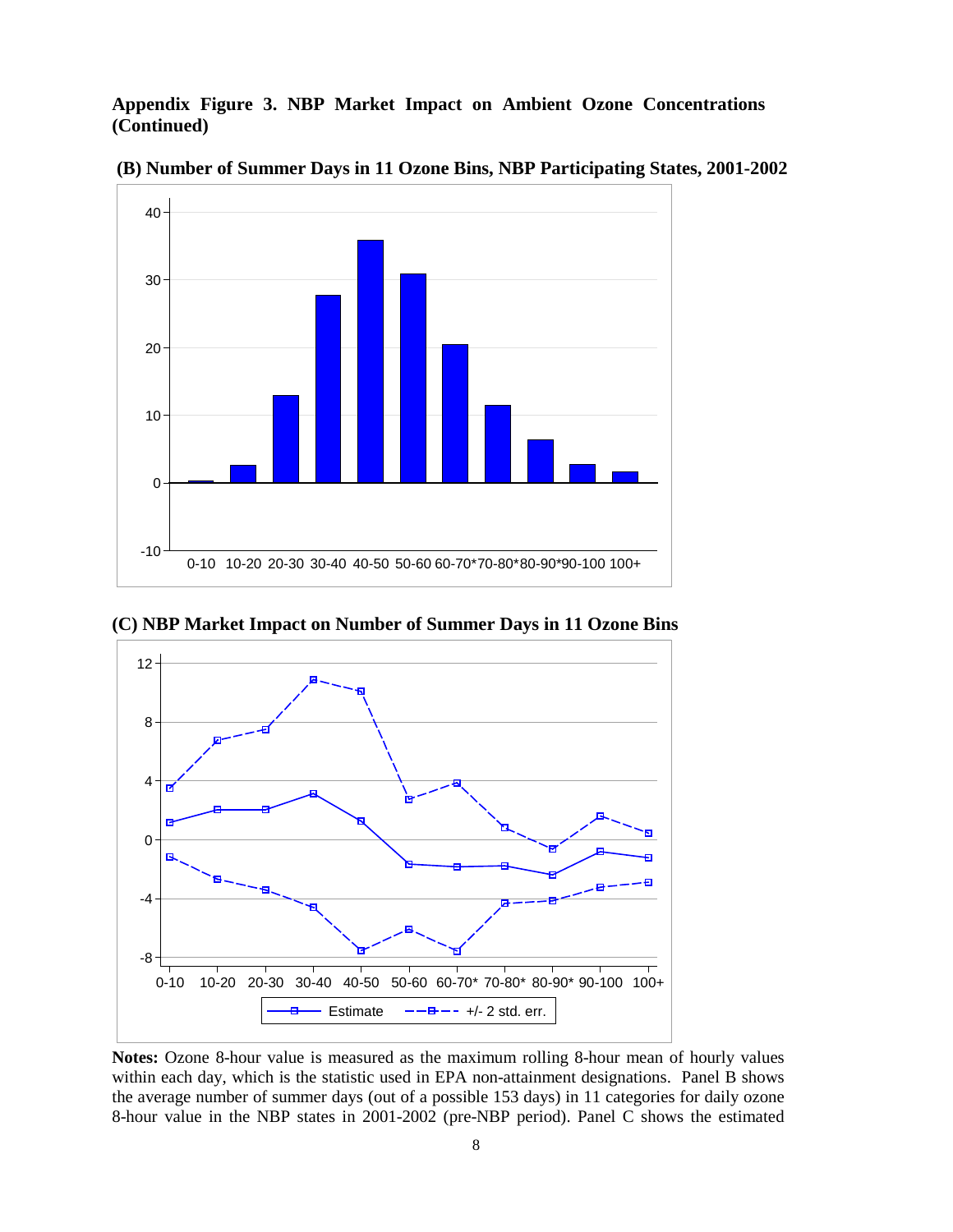impact of NBP on the number of summer days in 11 categories for daily ozone 8-hour value. Asterisks in the x-axis of Panel C represent EPA non-attainment standards in ppb: 85 (1997 standard), 75 (2008 standard), and 60-70 (2010 proposed standard). Estimates in Panel C report the coefficient and standard error associated with  $1(NBP$  Operating)<sub>cst</sub> from separate regressions that correspond to the column (3) specification of Table 2. The regressions underlying Panel C are weighted by the square root of the number of pollution readings in a given county-yearseason. Standard errors based on covariance matrix that allows for arbitrary autocorrelation within each state-season. See text for NBP participation status designation.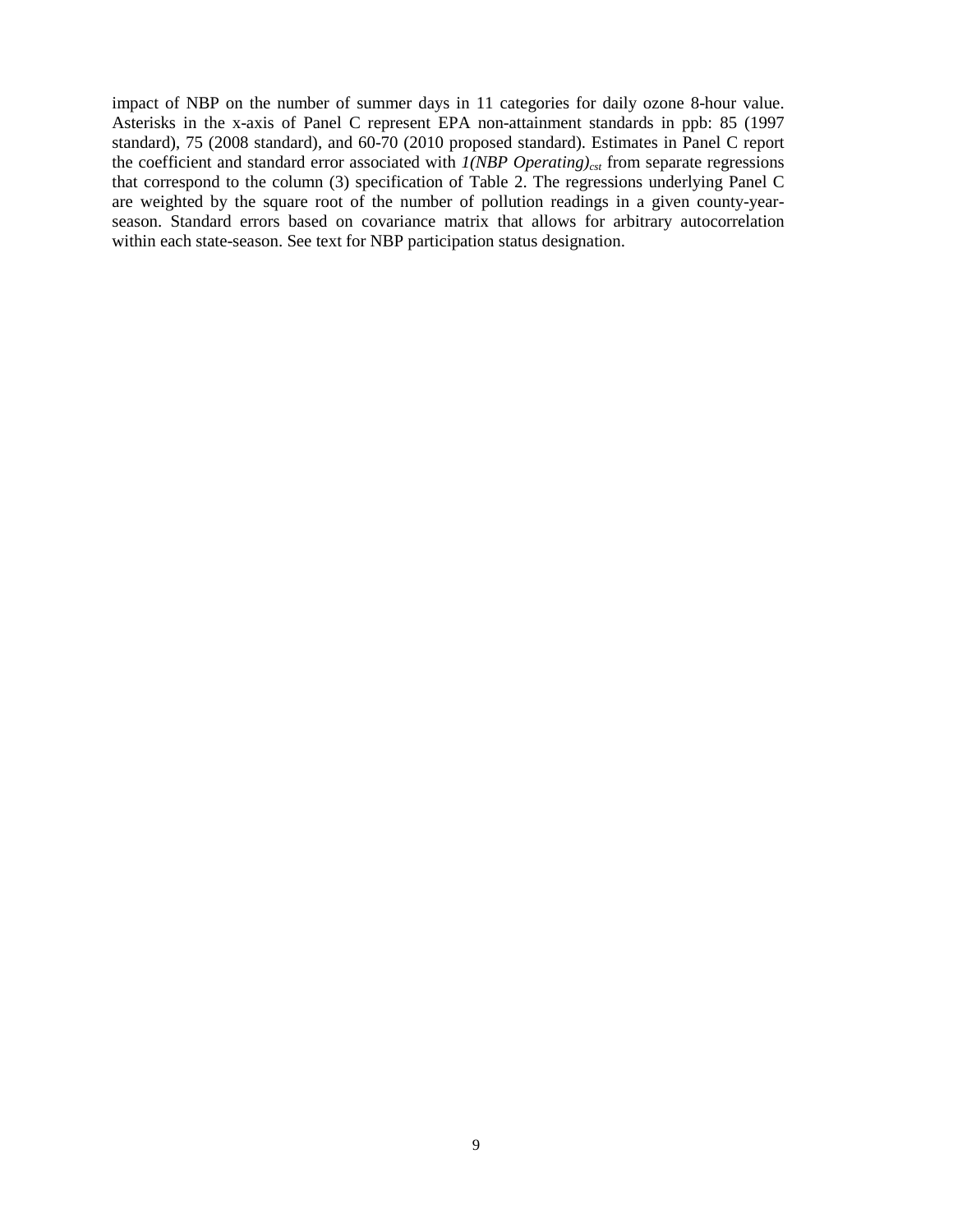

**Appendix Figure 4. Impact of NBP Market on Hospital Costs (\$2006)**

**Notes:** The graph depicts the coefficients and standard errors associated with *αt1{NBP State and Summer* $C_{cs}$  for each year  $\overline{t}$ . This corresponds to the specification of Table 3, column (3). The dependent variable is the total hospitalization cost per person-summer in a county. Costs are in 2006 dollars, deflated using the BLS CPI for urban consumers. The estimating equations are weighted by the square root of population in a given county-year-season. The variancecovariance matrix allows for arbitrary autocorrelation within each state-season. Estimate for year 2001 restricted to take a value of 0.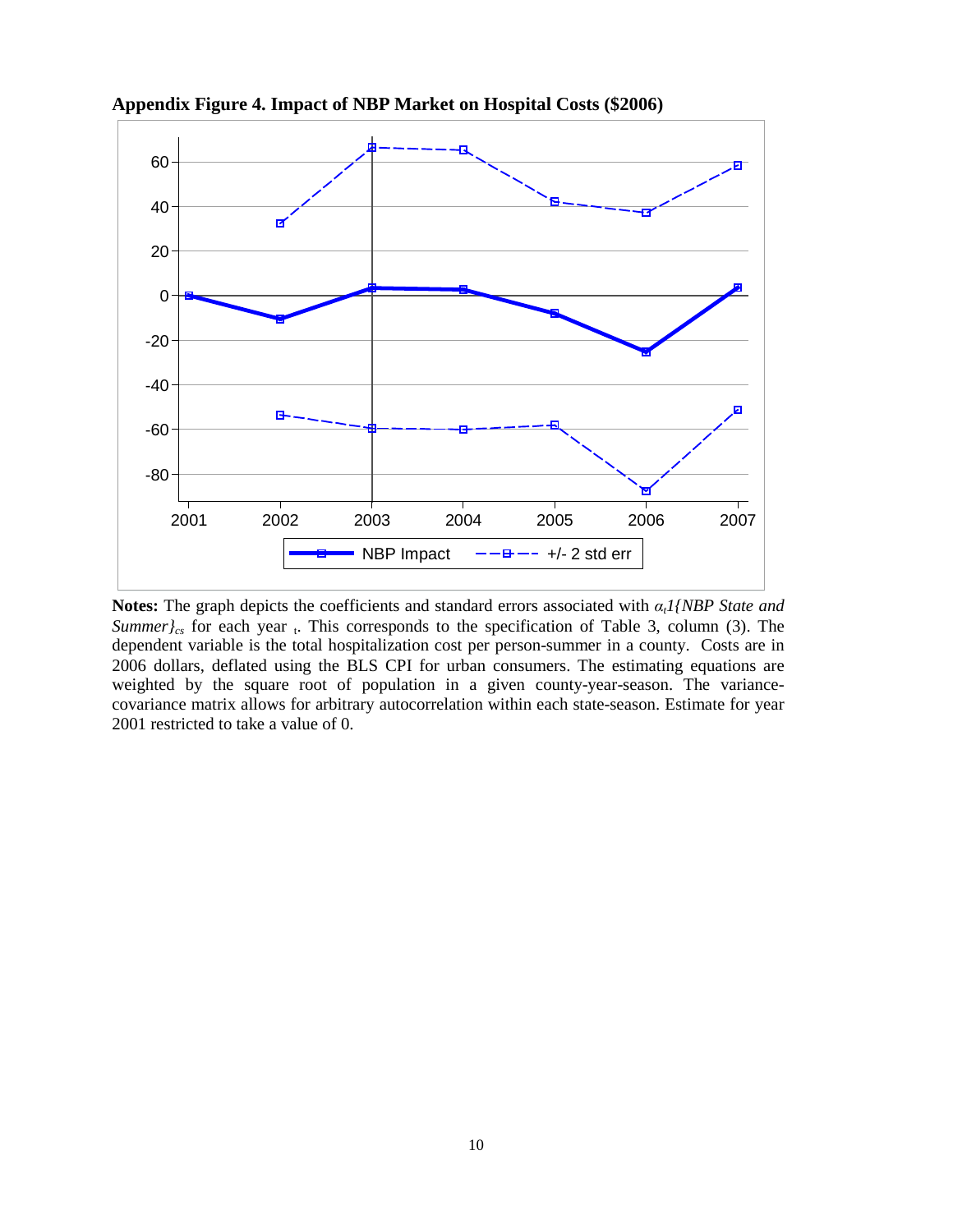|                              | <b>Emitted Pollution</b> |                 |                 | Air Quality (Ambient Pollution) |               |             |            |                   |                   |                 |
|------------------------------|--------------------------|-----------------|-----------------|---------------------------------|---------------|-------------|------------|-------------------|-------------------|-----------------|
|                              | NO <sub>x</sub>          | SO <sub>2</sub> | CO <sub>2</sub> | Ozone                           | Ozone Days    | $_{\rm CO}$ | $PM_{2.5}$ | $PM_{10}$         | SO <sub>2</sub>   | NO <sub>2</sub> |
|                              |                          |                 |                 |                                 | $\geq 65$ ppm |             |            |                   |                   |                 |
|                              | (1)                      | (2)             | (3)             | (4)                             | (5)           | (6)         | (7)        | (8)               | (9)               | (10)            |
| 1. Baseline Sample           | $-0.33$                  | $-0.07$         | $-12.65$        | $-3.25$                         | $-8.40$       | $-0.02$     | $-0.38$    | $-0.90$           | 0.11              | $-1.00$         |
| State-Season Clusters        | $(0.07)$ ***             | $(0.03)$ **     | $(6.61)^*$      | $(0.60)$ ***                    | $(2.55)$ ***  | (0.03)      | (0.28)     |                   | $(1.02)$ $(0.16)$ | $(0.37)$ ***    |
| County Clusters              | $(0.08)$ ***             | (0.05)          | $(7.60)*$       | $(0.54)$ ***                    | $(2.44)$ ***  | (0.03)      | (0.31)     |                   | $(1.23)$ $(0.24)$ | $(0.47)$ **     |
| <b>State Clusters</b>        | $(0.09)$ ***             | (0.05)          | (9.41)          | $(0.84)$ ***                    | $(3.59)$ **   | (0.04)      | (0.39)     | $(1.44)$ $(0.22)$ |                   | $(0.52)^*$      |
| State-Year Clusters          | $(0.05)$ ***             | $(0.04)$ *      | $(6.47)$ *      | $(1.21)$ ***                    | $(3.77)$ ***  | (0.03)      | (0.49)     |                   | $(1.40)$ $(0.18)$ | $(0.41)$ **     |
| County-Season Clusters       | $(0.05)$ ***             | $(0.04)$ *      | $(5.37)$ **     | $(0.38)$ ***                    | $(1.75)$ ***  | (0.02)      | $(0.22)$ * |                   | $(0.87)$ $(0.17)$ | $(0.34)$ ***    |
| 2. Counties With Ozone       | $-0.23*$                 | $-0.25$         | $-69.21$        | $-3.25***$                      | $-8.40***$    | $-0.02$     | $-0.58$    | $-4.13$           | 0.15              | $-1.11*$        |
| Monitors                     | (0.12)                   | (0.20)          | (45.35)         | (0.60)                          | (2.55)        | (0.03)      | (0.41)     |                   | $(5.81)$ $(0.25)$ | (0.57)          |
|                              | $-0.33***$               | $-0.07**$       | $-12.37*$       | $-3.25***$                      | $-8.40***$    | $-0.02$     | $-0.38$    | $-1.07$           | 0.11              | $-1.00***$      |
| 3. Including ME, NH, VT      | (0.07)                   | (0.03)          | (6.42)          | (0.60)                          | (2.55)        | (0.03)      | (0.27)     |                   | $(1.05)$ $(0.16)$ | (0.37)          |
| 4. Monitors Operating $\geq$ |                          |                 |                 | $-2.96***$                      | $-10.87***$   | $-0.02$     | $-0.52**$  | $-0.06$           | 0.10              | $-0.65*$        |
| 30 weeks                     |                          |                 |                 | (0.45)                          | (1.90)        | (0.02)      | (0.26)     |                   | $(1.18)$ $(0.14)$ | (0.39)          |
| 5. Summer*Post*NBP           |                          |                 |                 | 0.22                            | 1.03          |             |            |                   |                   |                 |
| *VOC-Constrained             |                          |                 |                 | (1.18)                          | (4.63)        |             |            |                   |                   |                 |
| 6. Summer*Post*NBP*          |                          |                 |                 | $1.54***$                       | 4.94**        |             |            |                   |                   |                 |
| (High Weekend $O_3$ )        |                          |                 |                 | (0.57)                          | (2.29)        |             |            |                   |                   |                 |

**Appendix Table 1. Sensitivity Analysis: Emitted and Ambient Pollution**

**Notes:** The table entries report the coefficient and standard error associated with  $1(NBP$  Operating)<sub>cst</sub> from separate regressions that correspond to the column (4) specification of Table 2 unless otherwise noted. The dependent variable in columns (1)-(3) is thousands of tons. The dependent variable in columns (4)-(10) is the concentration of ambient pollution. The estimating equations are weighted by the square root of population in a given county-year-season. The variance-covariance matrix allows for arbitrary autocorrelation within each state-season. Regressions use 2001-2007 data. The entries after row 1 present different levels of clustering for standard errors. "Including ME, NH, and VT" redefines the regression sample to include data from these three states. "Monitors Operating  $\geq$  30 weeks" uses a monitor selection rule which requires each monitor to have valid readings in 30 weeks of each year in the data, rather than the 47-week rule used in the main results. "Summer\*Post\*NBP\*VOC-Constrained" reports the interaction of the main triple-difference term with an MSA indicator for being VOC constrained based on Blanchard (2001). "Summer\*Post\*NBP\*(High Weekend  $O_3$ ) interacts the main triple-difference term with an indicator for whether the weekend/weekday ozone ratio of a county exceeds 1.05. This provides an alternative indicator of VOC-constrained regions. Asterisks denote p-value  $< 0.10$  (\*),  $< 0.05$  (\*\*),  $<0.01$  (\*\*\*).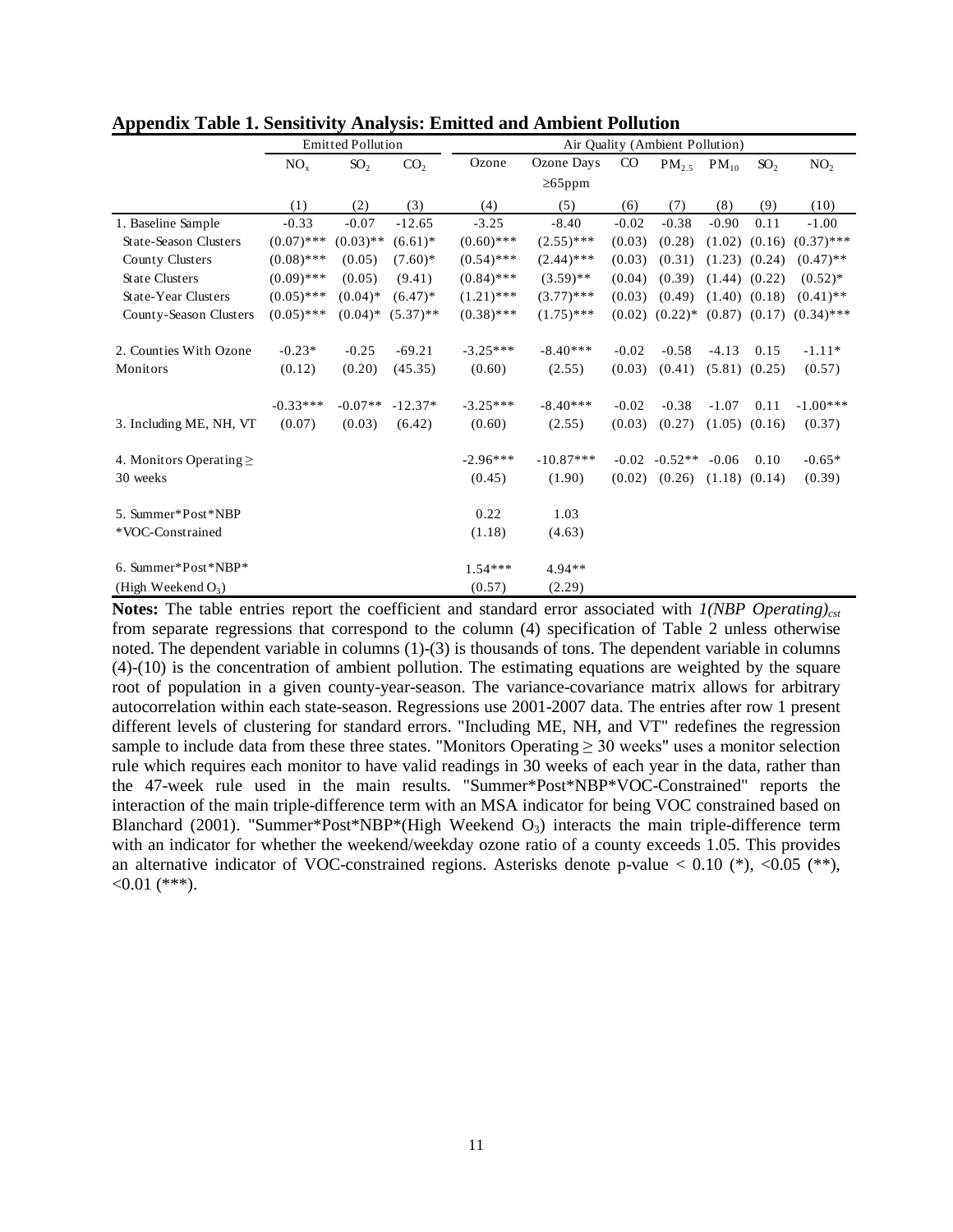|                                |               | Respiratory &  |                  |
|--------------------------------|---------------|----------------|------------------|
|                                | All           | Cardiovascular | Gastrointestinal |
|                                | (1)           | (2)            | (3)              |
| 1. Baseline Sample             | $-0.019$      | $-0.023$       | $-0.011$         |
| <b>State-Season Clusters</b>   | $(0.006)$ *** | $(0.006)$ ***  | $(0.006)*$       |
| <b>County Clusters</b>         | $(0.006)$ *** | $(0.006)$ ***  | (0.011)          |
| <b>State Clusters</b>          | $(0.008)**$   | $(0.009)**$    | (0.008)          |
| <b>State-Year Clusters</b>     | $(0.007)$ *** | $(0.008)$ ***  | (0.010)          |
| County-Season Clusters         | $(0.005)$ *** | $(0.005)$ ***  | (0.008)          |
| 2. Including ME, NH, VT        | $-0.018***$   | $-0.023***$    | $-0.009$         |
|                                | (0.006)       | (0.006)        | (0.006)          |
|                                | $-0.015***$   | $-0.022$ ***   | $-0.019***$      |
| 3. Log Medications (Not Costs) | (0.005)       | (0.005)        | (0.005)          |
| 4. Panel of People             | $-0.013*$     | $-0.018**$     | $-0.001$         |
|                                | (0.007)       | (0.007)        | (0.010)          |
| 5. Levels (Not Logs)           | $-10.129***$  | $-2.542***$    | $-1.260***$      |
|                                | (2.115)       | (0.642)        | (0.316)          |
| 6. Purchase-Specific Costs     | $-0.016***$   | $-0.022$ ***   | $-0.023***$      |
|                                | (0.006)       | (0.005)        | (0.008)          |

#### **Appendix Table 2. Sensitivity Analysis: Medications**

**Notes:** The table entries report the coefficient and standard error associated with *1(NBP Operating)<sub>cst</sub>* from separate regressions that correspond to the column (3) specification of Table 3 unless otherwise noted. The dependent variable is log of medication costs per MarketScan person in each county-yearseason cell. The estimating equations are weighted by the square root of population in a given countyyear-season. The variance-covariance matrix allows for arbitrary autocorrelation within each state-season. Regressions use 2001-2007 data. All currency in 2006 dollars deflated using BLS CPI for urban consumers. The entries after row 1 present different levels of clustering for standard errors. "Including ME, NH, and VT" redefines the regression sample to include data from these three states. "Levels (Not Logs)" specifies the response variable in levels rather than logs. "Purchase-Specific Costs" uses the raw reported prices, rather than averaging across national drug codes to deal with outliers as in the main analysis. Asterisks denote p-value <  $0.10$  (\*), < $0.05$  (\*\*), < $0.01$  (\*\*\*).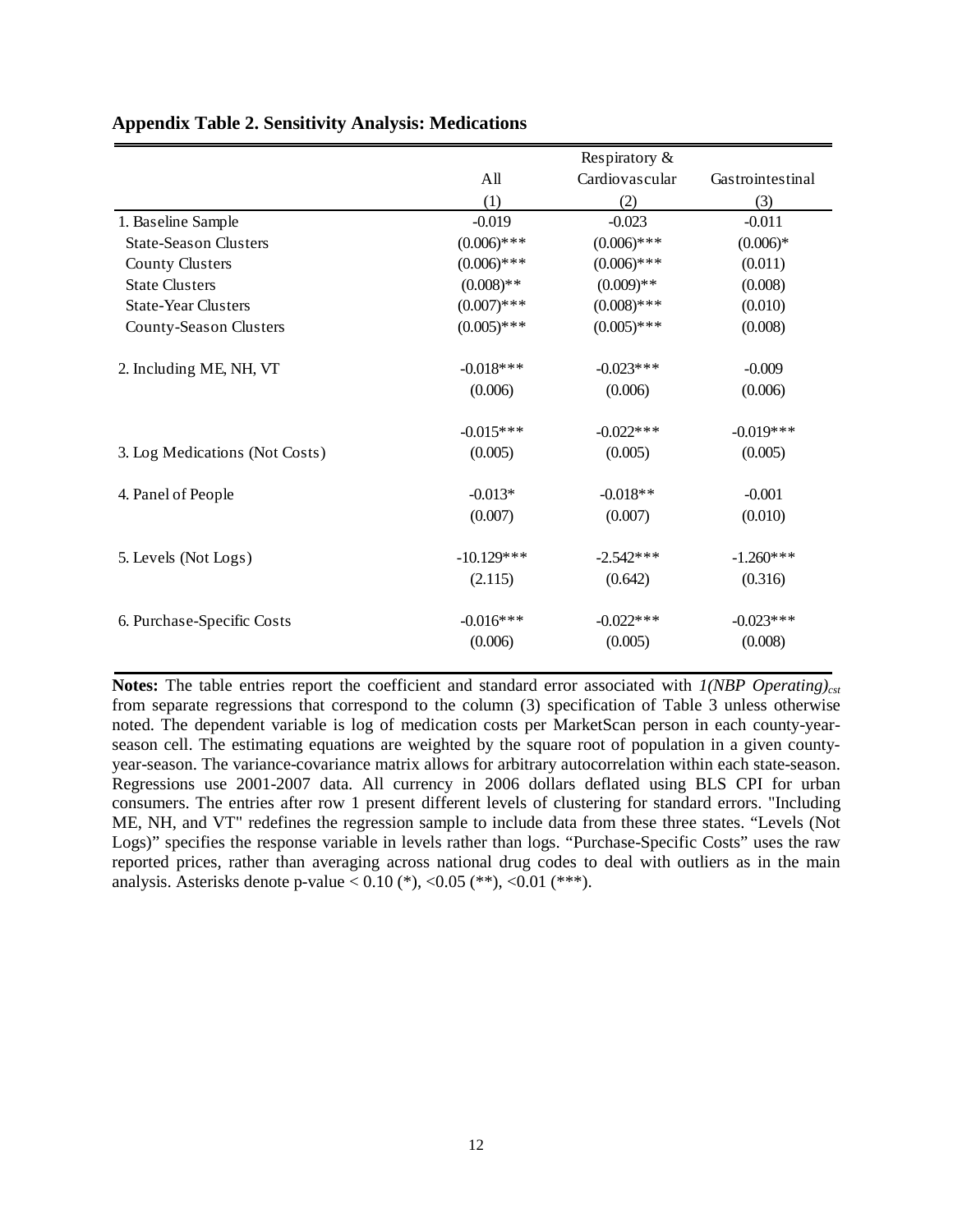|                                   | (1)         | (2)         | (3)         | (4)         |
|-----------------------------------|-------------|-------------|-------------|-------------|
| 1. All Hospitalizations           | $-5.32$     | $-0.47$     | $-6.00$     | $-78.51***$ |
|                                   | (17.13)     | (17.44)     | (18.95)     | (23.76)     |
| 2. Respiratory + Cardiovascular   | $-8.15*$    | $-8.26$     | $-8.70$     | $-44.87***$ |
|                                   | (4.73)      | (5.23)      | (5.72)      | (9.82)      |
| 3. External                       | $-2.75$     | $-2.93$     | $-3.63$     | $-15.49$    |
|                                   | (3.76)      | (4.43)      | (6.49)      | (9.37)      |
| County-by-Season FE               | X           | X           | X           | $\mathbf X$ |
| Summer-by-Year FE                 | X           | X           | $\mathbf X$ | X           |
| State-by-Year FE                  | $\mathbf X$ | X           |             |             |
| County-by-Year FE                 |             |             | X           | X           |
| Detailed Weather Controls         |             | X           | X           | X           |
| Only Counties With Ozone Monitors |             |             |             | X           |
| Weighted by Population            | X           | $\mathbf X$ | X           | $\mathbf X$ |

### **Appendix Table 3. Effect of NBP Emissions Market on Hospitalization Costs**

**Notes:** The table entries report the coefficient and standard error associated with *1(NBP Operating)<sub>cst</sub>* from separate regressions. The dependent variable is hospital costs per MarketScan person in each county-year-season cell. The estimating equations are weighted by the square root of population in a given county-year-season. The variance-covariance matrix allows for arbitrary autocorrelation within each state-season. Regressions use 2001-2007 data. All currency in 2006 dollars deflated using BLS CPI for urban consumers. Asterisks denote p-value  $< 0.10$  (\*),  $< 0.05$  (\*\*),  $< 0.01$  (\*\*\*).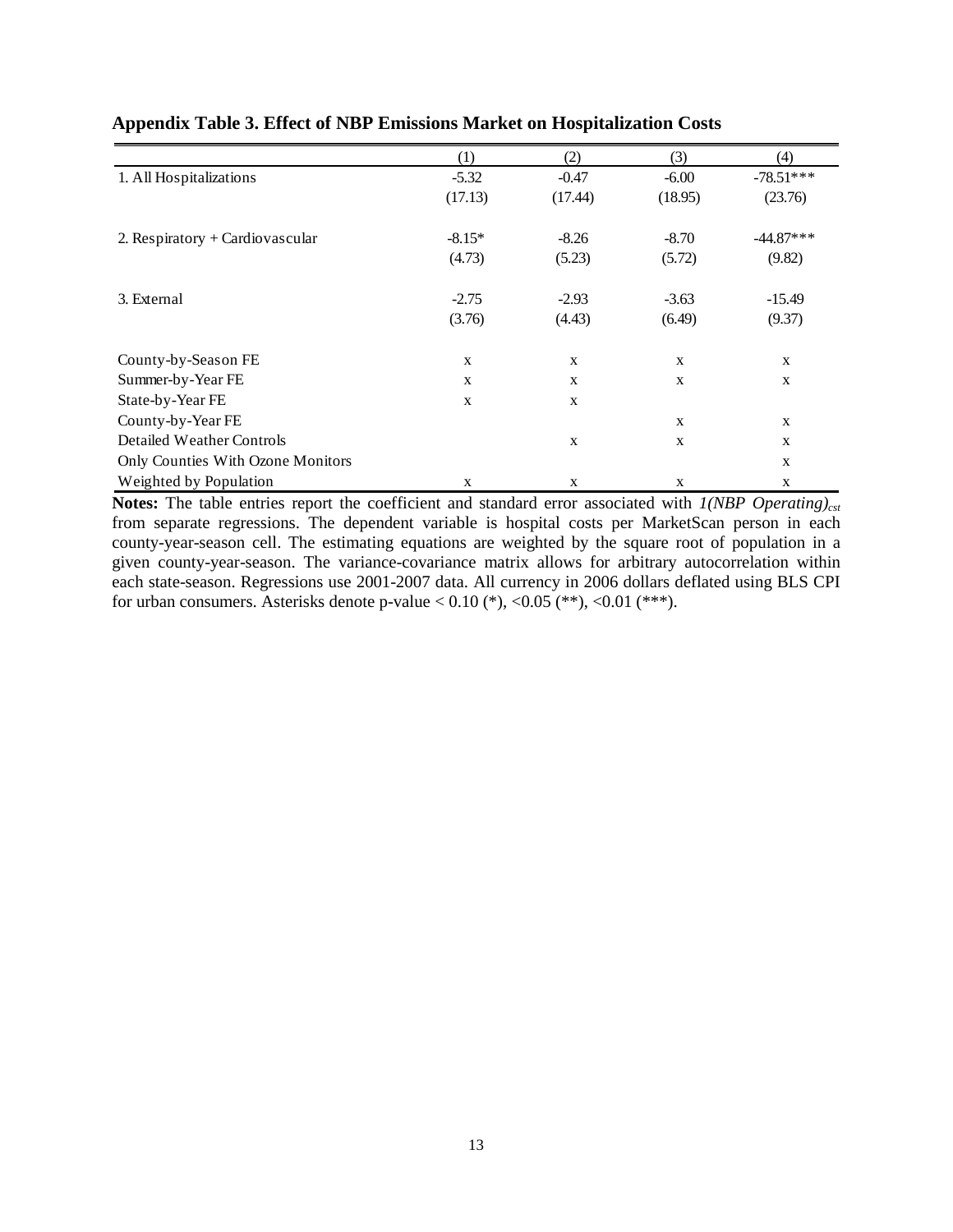|                                 | Respiratory & |                |          |  |  |
|---------------------------------|---------------|----------------|----------|--|--|
|                                 | All           | Cardiovascular | External |  |  |
|                                 | (1)           | (2)            | (3)      |  |  |
| 1. Baseline Sample              | $-6.00$       | $-8.70$        | $-3.63$  |  |  |
| <b>State-Season Clusters</b>    | (18.95)       | (5.72)         | (6.49)   |  |  |
| <b>County Clusters</b>          | (21.94)       | (8.81)         | (7.01)   |  |  |
| <b>State Clusters</b>           | (26.94)       | (8.13)         | (9.22)   |  |  |
| <b>State-Year Clusters</b>      | (20.32)       | (7.73)         | (6.67)   |  |  |
| County-Season Clusters          | (15.53)       | (6.24)         | (4.96)   |  |  |
| 2. Including ME, NH, VT         | $-1.54$       | $-6.08$        | $-3.22$  |  |  |
|                                 | (18.20)       | (5.47)         | (6.21)   |  |  |
| 3. Hospitalizations (Not Costs) | 0.00          | $-0.00**$      | 0.00     |  |  |
|                                 | (0.00)        | (0.00)         | (0.00)   |  |  |
| 4. Panel of People              | 1.08          | 3.01           | 0.64     |  |  |
|                                 | (7.18)        | (4.14)         | (2.64)   |  |  |
| 5. Logs (Not Levels)            | 0.01          | $-0.12$        | $-0.11$  |  |  |
|                                 | (0.04)        | (0.09)         | (0.10)   |  |  |

#### **Appendix Table 4. Sensitivity Analysis: Hospitalization Costs**

**Notes:** The table entries report the coefficient and standard error associated with *1(NBP Operating)<sub>cst</sub>* from separate regressions that correspond to the column (3) specification of Appendix Table 3 unless otherwise noted. The dependent variable is hospital costs per MarketScan person in each county-yearseason cell. The estimating equations are weighted by the square root of population in a given countyyear-season. The variance-covariance matrix allows for arbitrary autocorrelation within each state-season. Regressions use 2001-2007 data. All currency in 2006 dollars deflated using BLS CPI for urban consumers. The entries after row 1 present different levels of clustering for standard errors. "Including ME, NH, and VT" redefines the regression sample to include data from these three states. "Hospitalizations (Not Costs)" uses counts of hospitalizations, rather than cost measures. "Panel of People" uses the much smaller panel of persons who appear in all observations of the MarketScan sample. "Logs (Not Levels)" specifies the response variable in logs rather than levels. Asterisks denote p-value <  $0.10$  (\*), < $0.05$  (\*\*), < $0.01$  (\*\*\*).